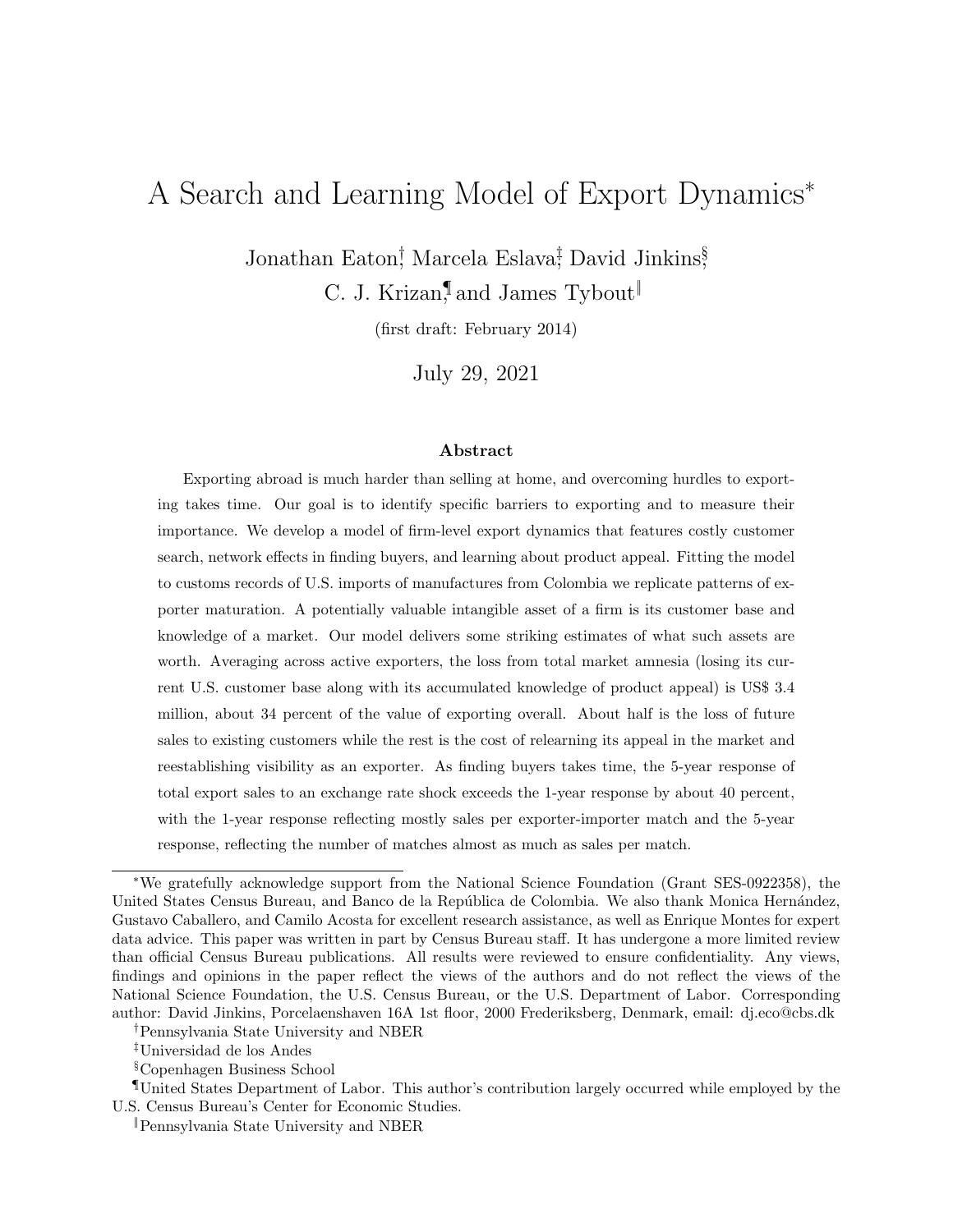## 1 Introduction

Quantitative models of global economic activity rely on trade costs to explain why trade flows between countries constitute only a fraction of total production. But aggregate data provide little insight into what these costs are. A recent literature has turned to firm-level evidence to dig deeper into the nature of barriers to trade and how they influence the evolution of trade flows.

Our contribution here uses customs records of Colombian manufacturing exports to the U.S. market for the period 1992-2009 to shed light on the specific nature of trade costs. These data allow us to identify individual buyers and sellers and their interactions over time. We can observe, for example, Colombian firms entering into exporting in any given year, and see how their relationships with their U.S. buyers evolve. We can thus connect aggregate trade flows to the evolution of the trade patterns of individual cohorts of Colombian exporters. The data reveal, for example, how the dynamics of individual firm entry jibe with aggregate magnitudes.

The data reveal a rich set of patterns. Most exporters abandon the foreign market after a single sale, while a few remain to accumulate a broad network of buyers. Sellers' relationships with individual buyers are also highly heterogeneous, both in terms of their longevity and frequency and size of sales. Finally, the frequency and success rates of firms' new matches vary systematically with their characteristics and histories.

The model: To identify and quantify specific trade barriers, we develop a dynamic model of buyer-seller relationships consistent with these patterns. A basic, quite standard, feature of the model is that, to connect with a possible buyer, a firm needs to engage in costly search. The more it spends on searching, the sooner, on average, it connects with a potential client.

We model a firm's relationships with its buyers in continuous time. The expected value of a relationship with a particular client depends on the frequency and size of the buyer's purchases, and the seller's willingness to invest in maintaining the relationship. The relationship may end either exogenously or because the seller deems expected future sales to the customer not worth further investment. The model can thus explain why some relationships end precipitously while others expire after a stretch of dwindling sales. The reward to search depends on both the expected value of a successful relationship once established and the probability of establishing one in the first place. The customs records allow us to quantify both the value of an ongoing relationship and a firm's ability to find new ones.

A firm enters a foreign market knowing its own efficiency but imperfectly informed about its product's popularity there. When the firm encounters a potential client, the client may or may not want to buy from the firm, informing the seller about its product's popularity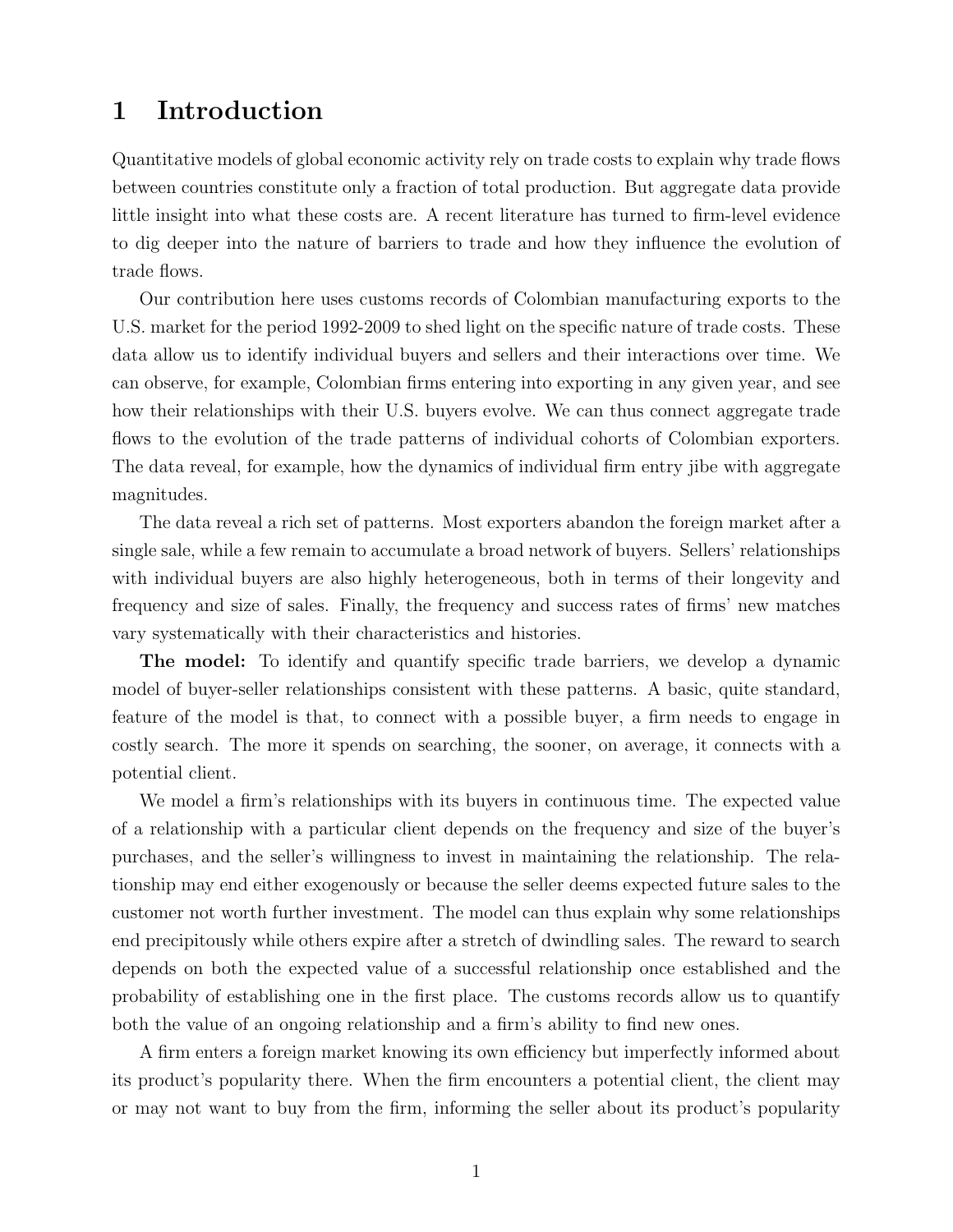in the market. A string of successes signals a high level of buyer enthusiasm, encouraging the firm to search more intensely for new buyers, while a series of rejections indicates lack of buyer interest, leading the firm to reduce its search effort or quit the market altogether.

We model this "learning" channel as follows: A firm's popularity in a market is simply the probability that a potential buyer there demands its product. The firm starts out with a belief about this prior that's distributed beta, the conjugate prior of the binomial distribution. As the firm accumulates successes and failures in its encounters with potential clients it updates its beliefs and the beta distribution converges to the binomial with the true probability.

To this learning channel we also add a "visibility" channel. As an exporter accumulates clients, its increased visibility may reduce the cost of finding added buyers.<sup>[1](#page-0-0)</sup>

Our model thus incorporates three types of frictions, which we quantify individually, that drive the progress of an exporter in a foreign market: searching for buyers, learning about product appeal, and establishing visibility. The model replicates patterns in the customs data regarding, for example, the distribution of buyers across firms and transitions in the number of buyers for an individual firm.

Our model relates the heterogeneity in firms' outcomes to their known fundamental efficiency, as in standard models, but also to the appeal of their product in the export market, which they learn only over time. Luck also plays a role in a firm's success: a few successful matches early on establish visibility and encourage the firm to search more intensely.

Quantifying the model, we find that standard search frictions constitute the greatest cost to market penetration, with learning and establishing visibility playing only a modest role. But learning and visibility are important to understanding the behavior of new exporters. Their initial contribution to aggregate exports is small, but new exporters play a fundamental role in driving the overall dynamics of aggregate exports.

The various trade frictions in our model have implications for how aggregate exports respond to exchange rate shocks. The response to a permanent change in the exchange rate, for example, is slower than it is in models in the literature without learning.

**Relationship to the literature:** The body of work addressing firm dynamics in open economies is now large. Alessandria et al. (2020) provide a recent review. To suggest how our paper fits in, we classify existing work into partial and general equilibrium analysis.

The partial equilibrium literature treats individual firms' as single agents in isolation, with wages, exchange rates, and other market-wide variables taken as exogenous. The payoff is

<sup>&</sup>lt;sup>1</sup>Additional clients may be also be harder to reach, so that having more existing customers means a higher cost of adding new ones. Our model allows for either possibility, but since we find that firms with more clients seem to have an easier time adding new ones, we use the term "visibility."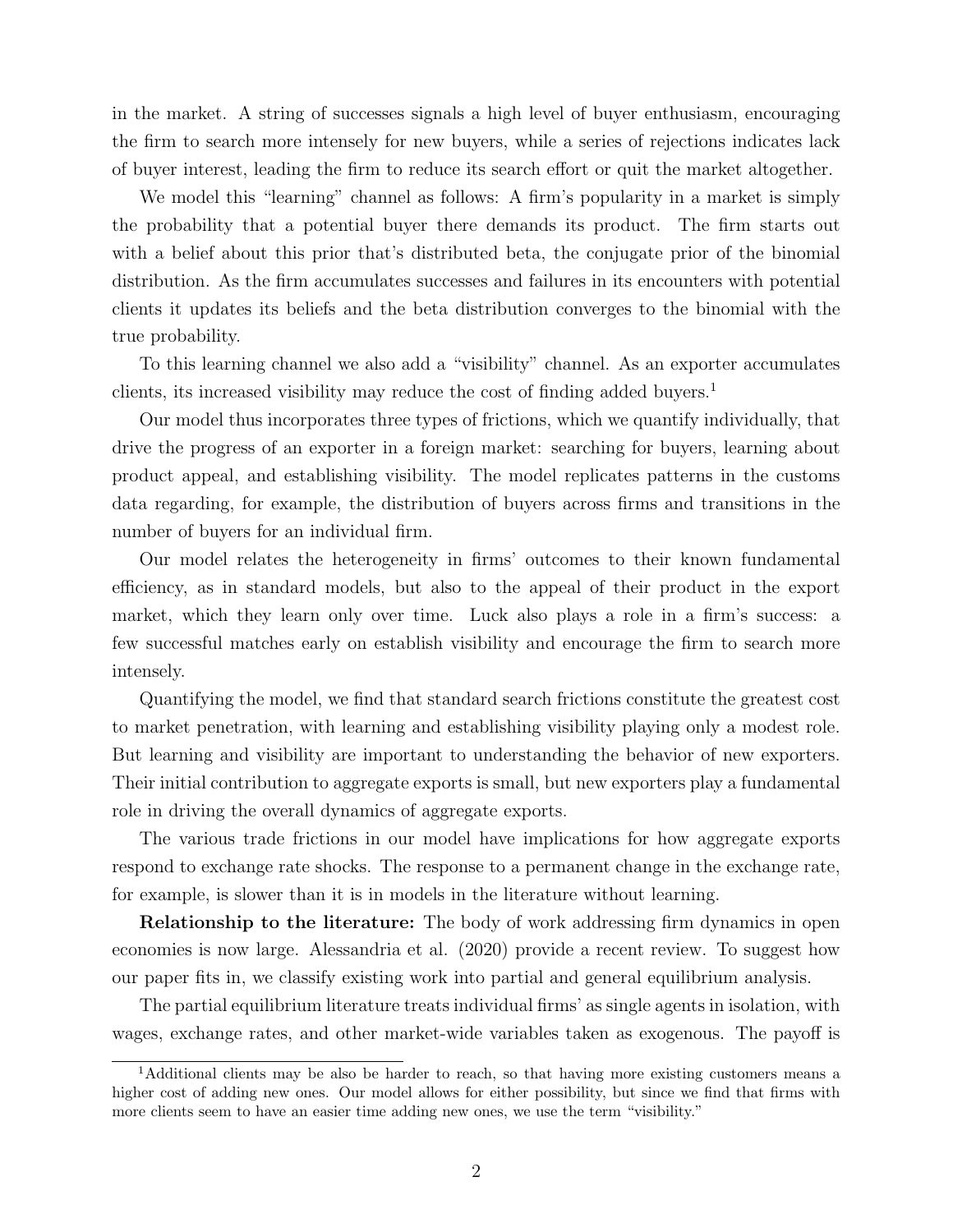greater flexibility to explore a broad set of features of exporting firms' behavior. Particular features that the literature has addressed include investments in foreign customer accumulation (Ruhl and Willis, 2017, Fitzgerald et al., 2019, Rodrigue and Tan, 2019, and Pivetau, forthcoming), learning (Albornoz et al., 2012; Schmeiser, 2012; Nguyen, 2012; Aeberhardt et al., 2014; Timoshenko, 2015; Cebreros, 2016; Araujo et al., 2016; Ruhl and Willis, 2017; Arkolakis, et al., 2018; Li, 2018; Berman et al., 2019), and shipment size and timing (Kropf and Saure, 2014; Hornok and Koren, 2015; Bekes et al, 2017).

We follow in this single-agent tradition, adding to the literature in three respects. First, we combine the features enumerated above into an integrated framework in order to quantify their individual contributions. Second, we use our model to impute the the contribution of a foreign market to firm value, isolating the role of firms' accumulated knowledge and market visibility. Finally, by incorporating learning by new exporters, we quantify the role of luck (early successes or failures) in establishing new exporters in a foreign market.

In the market equilibrium literature, aggregates respond to the collective behavior of individual firms. Examples include Alessandria and Choi (2007, 2014, 2019), Ruhl (2008), Atkeson and Burstein (2010), Drozd and Nozal (2012), Burstein and Melitz (2013), Alessandria et al. (2014), Impullitti et al. (2013), Arkolakis (2015), Eaton e al. (2016), Handley and Limao  $(2017)$  $(2017)$  $(2017)$ , and Fajgelbaum  $(2020)$ .<sup>2</sup> Endogenizing market-wide variables in this literature comes at the cost of sacrificing some of the richness in single-agent models.

While our analysis is partial equilibrium, we connect to the market-equilibrium literature by simulating transition paths for aggregate exports under alternative assumptions about the frictions exporters face. We can thus quantify the role of search, learning, and visibility in shaping short and long-run responses to real exchange rate shocks, distinguishing the extensive margin of new buyer-seller encounters, some of which evolve into successful matches, and the intensive margin among existing matches.<sup>[3](#page-0-0)</sup>

### 2 Firm-Level Trade: Transaction-Level Evidence

Previous work has established a robust set of facts about the export behavior of firms.<sup>[4](#page-0-0)</sup> We design our model to capture these facts as revealed in our data on Colombian shipments to the United States. Before describing these patterns we first describe the data themselves.

<sup>2</sup>Blum et al. (2019) analyze shipment frequency and size in a market equilibrium model, but do not relate them to export dynamics.

<sup>3</sup>Piveteau (forthcoming) performs a related exercise.

<sup>4</sup>Early contributions include Brooks (2006), Besedes (2008), and Eaton et al. (2008). Bernard et al. (2017), Bernard and Moxnes (2018), and Alessandria et al. (2020) reference and discuss many of the more recent studies.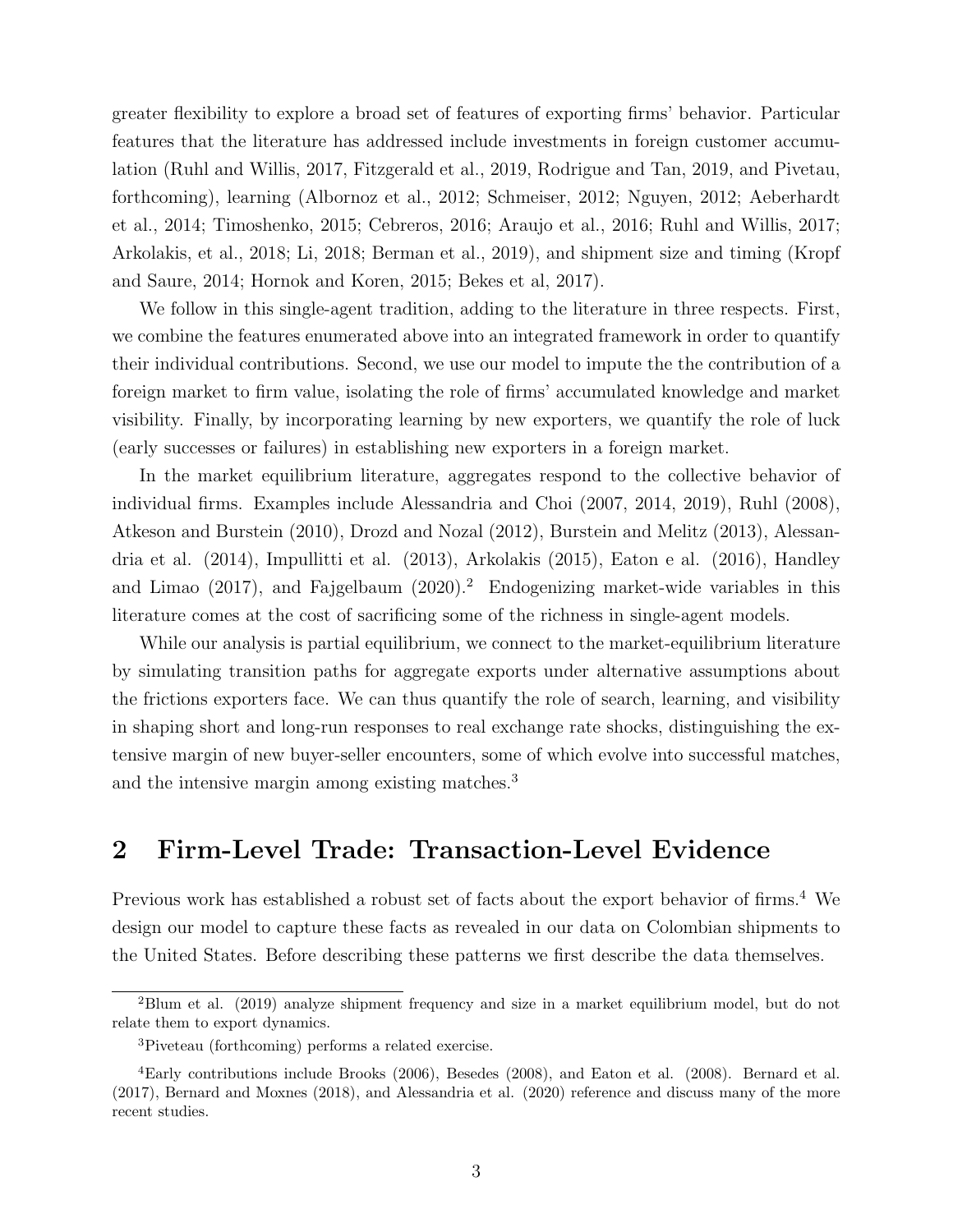### <span id="page-4-0"></span>2.1 Data

We base our analysis on comprehensive data from the U.S. Census Bureau's Longitudinal Foreign Trade Transactions Database (LFTTD), which covers all commercial shipments into and out of the United States, extracting shipments from Colombia during 1992-2009. Each transaction record includes a date, the US dollar value of the product shipped, a 6-digit harmonized system product code, a quantity index, and, critically, an ID for both seller and buyer.

These IDs allow us to identify the formation and dissolution of business relationships ("matches") between an individual buyer in the U.S. and seller in Colombia. To identify the U.S. importer we use the buyer's Employment Identification Number (EIN).<sup>[5](#page-0-0)</sup> To identify the Colombian exporter we used the manufacturer's identification code.<sup>[6](#page-0-0)</sup>

We limit ourselves to transactions between non-affiliated trade partners and consider only imports of manufactures.[7](#page-0-0) Our final data set, spanning the years 1992-2009, contains 26,625 unique Colombian exporters, 12,921 unique U.S. importers, and 42,767 unique trading pairs. Value data have been deflated to 1992 prices using the U.S. CPI.[8](#page-0-0)

In addition to U.S. customs records, we use establishment-level survey data from Colombia's national statistics agency, Departmento Administrativo Nacional de Estadistica (DANE). These data provide annual information on the total sales, exports, and other characteristics of all Colombian manufacturing plants with at least 10 workers. We use these data to characterize the size distribution of Colombian plants, the fraction of Colombian plants that export, and, among exporting plants, the relationship between exports and domestic sales.<sup>[9](#page-0-0)</sup>

<sup>7</sup>We thus exclude oil and coffee, which constitute the bulk of Colombian exports to the U.S. The National Federation of Coffee Growers centralizes coffee exports. A few players also dominate oil exports.

<sup>&</sup>lt;sup>5</sup>There are two ways to track U.S. importers in the LFTTD: EINs and the firm identifiers in the Longitudinal Business Database ("alphas"). Though an EIN does not necessarily identify a complete firm, it is unique to a firm, and there is an EIN associated with every import transaction. An alpha maps to an entire firm, but the match rate between trade transactions and alphas is only about 80 percent (Bernard, Jensen, and Schott, 2009). We use EIN's to maximize coverage.

<sup>6</sup>This variable is based on Block 13 of CBP form 7501, the import declaration form. Customs brokers are required to input the data. This field is an amalgamation of the manufacturer's country, company name, street address, and city. Anecdotal information from customs brokers indicates that commonly used software constructs the code automatically from the name and address information entered in other fields. So this variable is sensitive to differences in how exporters' names and addresses are recorded as they pass through customs, and shipments from the same exporter can appear to originate from distinct Colombian firms. To gauge the importance of this problem, we've conducted various checks on the matches based on this variable. Appendix [B](#page-47-0) explains these checks.

<sup>8</sup>Because of disclosure restrictions, as well as our exclusion of non-manufactures and trade between affiliated parties, we cover only a fraction of the total value of Colombian exports to the U.S. Table [18](#page-47-1) in Appendix [B](#page-47-0) compares patterns in our sample to patterns in aggregates from both U.S. and Colombian official sources.

<sup>&</sup>lt;sup>9</sup>Since these data have been used widely in other studies, we don't provide further description here.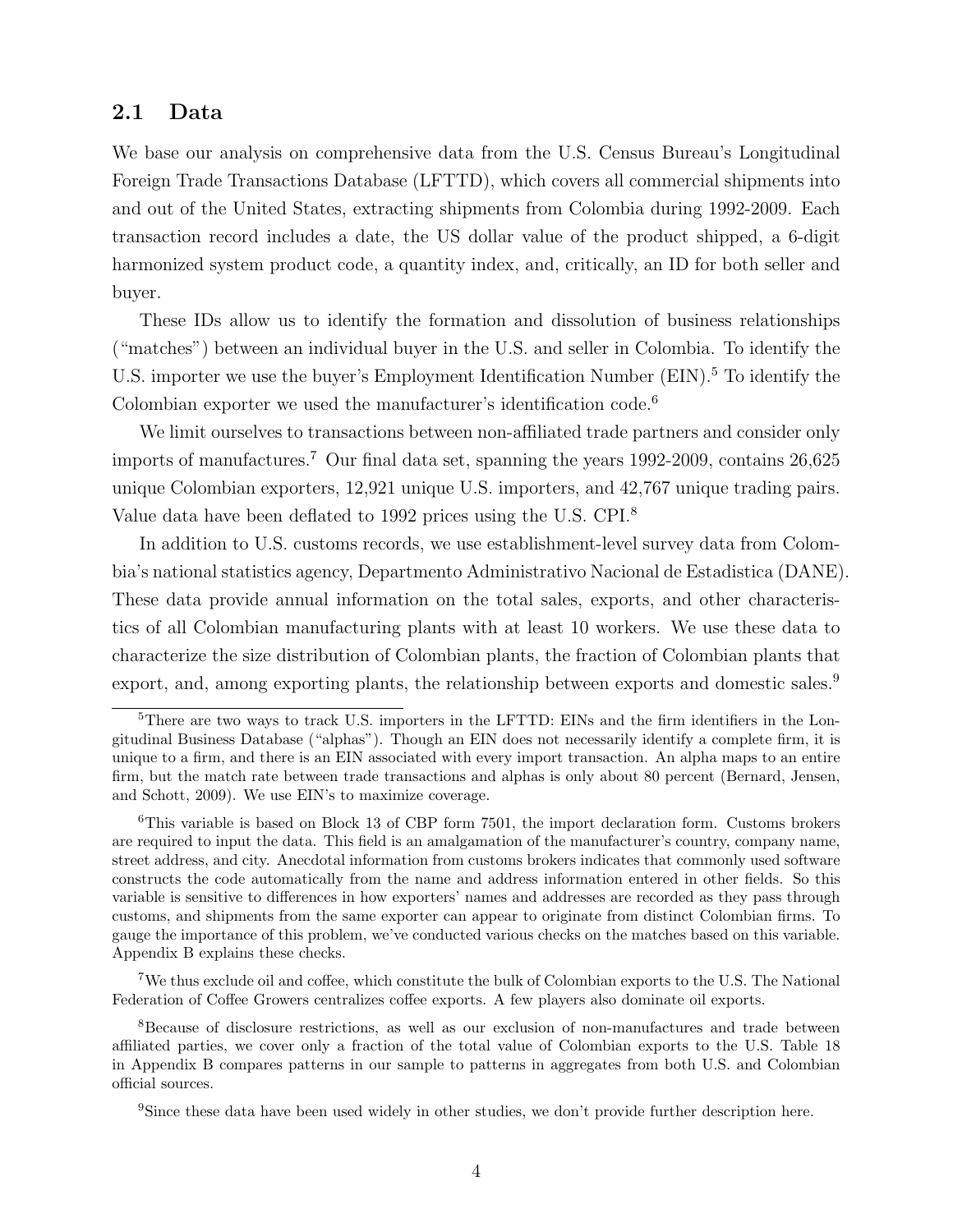<span id="page-5-0"></span>

| Cohort age | Exporters | Total Exports | Average Exports |
|------------|-----------|---------------|-----------------|
| 1 year     |           | 1             | 1               |
| 2 years    | 0.29      | 1.11          | 3.77            |
| 3 years    | 0.18      | 0.93          | 5.03            |
| 4 years    | 0.14      | 0.67          | 4.66            |
| 5 years    | 0.12      | 0.63          | 5.18            |
| 6 years    | 0.10      | 0.51          | 4.99            |
| 7 years    | 0.08      | 0.50          | 5.72            |
| 8 years    | 0.08      | 0.45          | 5.91            |
| 9 years    | 0.07      | 0.39          | 5.58            |
| 10 years   | 0.06      | 0.40          | 6.58            |
|            |           |               |                 |

Table 1: Average aggregates by cohort age

Notes: Based on LFTTD customs records, U.S. imports of manufactured goods from Colombia, 1992-2009. Figures for cohorts aged 2-10 are relative to the corresponding figure for one-year-old cohorts.

We now turn to some key patterns in the data that we seek to capture in our modeling and estimation.

### 2.2 Cohort maturation

Following Brooks (2006), Table [1](#page-5-0) reports average patterns of maturation across cohorts of Colombian exporters of manufactured goods to the United States. Since maturation patterns vary little across individual cohorts, we've averaged across the seven cohorts entering each year between 1993 and 1999. We base the figures in the table on U.S. customs records from 1992 through 2009.

The second row of the Table implies that, on average, only 29 percent of the firms that entered initially (year one) continue exporting the next year (column 1), yet these survivors generated 11 percent more export revenue in year two than the entire cohort did in year one (column 2), because sales per survivor were 3.77 times as large in year two as sales per cohort member in year one (column 3). Subsequent rows apply to subsequent years of exporting by members of that cohort, all relative to the cohort's entry year.<sup>[10](#page-0-0)</sup>

Column 1 of Table [1](#page-5-0) shows the rate of decline in cohort membership is especially high between the first and second year, with more than 70 percent of firms dropping out. But conditional on making it to the second year, the survival probability is much higher, with an attrition rate around 40 percent the second year, with subsequent attrition lower still. Firms that were exporting to the United States in 1992 account for fewer than five percent

<sup>&</sup>lt;sup>10</sup>Appendix tables A.1-A.3 provide a breakdown of the numbers appearing in Table [1.](#page-5-0) Similar tables for Colombian exports of all goods and to all destinations appear in Eaton, et al. (2008).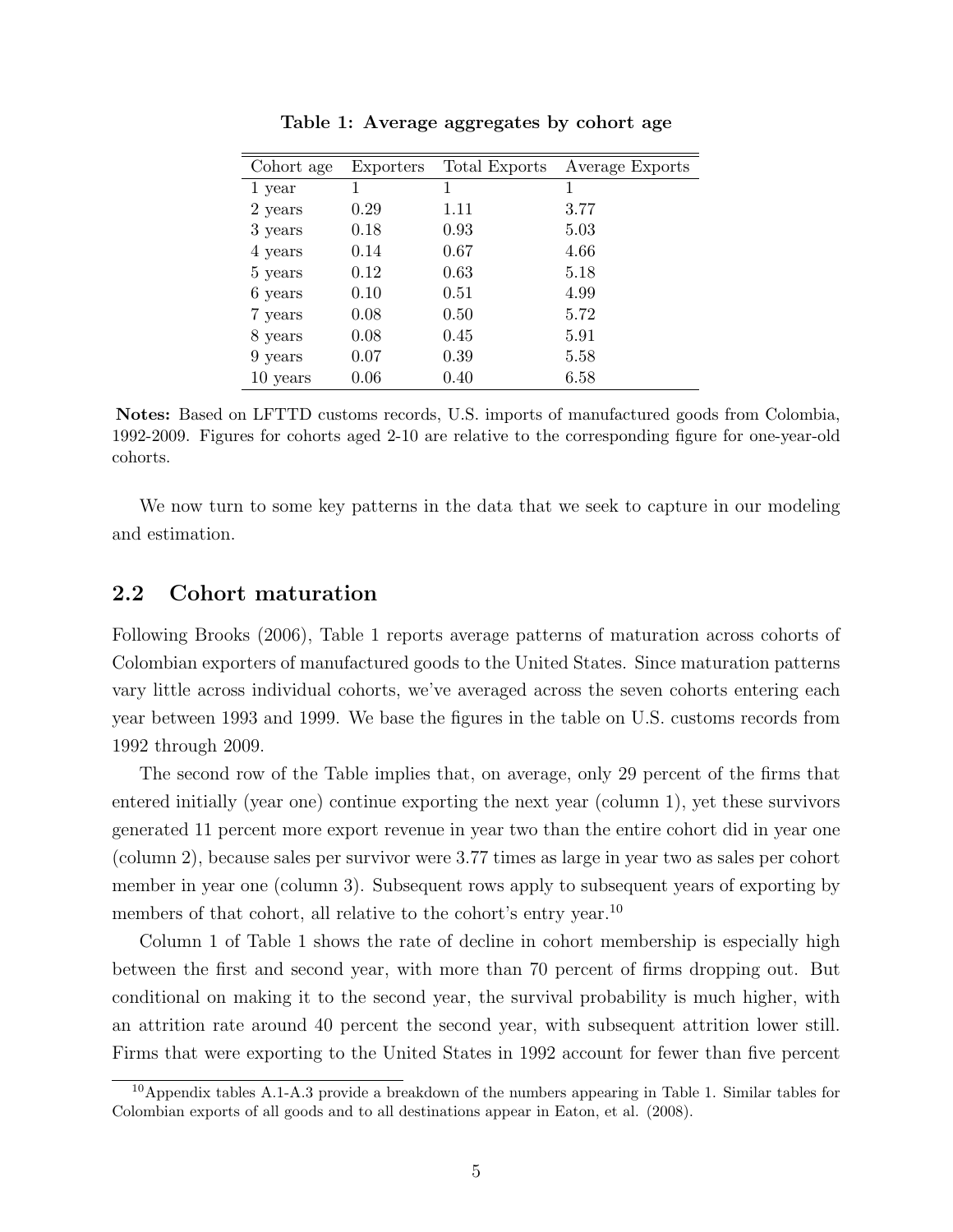of the firms exporting to the United States towards the end of the sample.

Column 2 shows that the rapid initial decline in cohort exporters is not accompanied by a similar collapse in total cohort sales. The relative stability of total sales means that sales per firm are growing substantially.

### 2.3 Patterns of buyer-seller matches

We now characterize buyer-seller matches during 1992-2009.

#### 2.3.1 Monogamous and polygamous matches

The number of Colombian exporters in our sample grew at roughly 2 percent per year, from 2,232 in 1992 to 3,300 in 2009, while the number of U.S. importing firms grew by 3 percent per year, from 1,190 to 2,079 (Appendix [A,](#page-42-0) Table [17\)](#page-46-0). The number of Colombian exporter-U.S. importer pairs (representing at least one transaction between them in a year) also grew at an annual rate of 2 percent. Roughly 80 percent of matches are monogamous in the sense that the buyer deals with only one Colombian exporter and the exporter ships to only one buyer in the United States in a given year. However, since the remainder of the matches are polygamous, the average Colombian exporter sold to around 1.3 U.S. firms per year while the average U.S. buyer bought from around 2.3 Colombian firms per year. Both figures declined slightly over the period.

#### 2.3.2 Transition probabilities

Like sellers' exporting stints (Table [1\)](#page-5-0), most buyer-seller matches are short-lived. Even among those matches involving more than one shipment, the overall year-to-year death rate is roughly 40 percent, as we show later. There is a great deal of flux in an exporter's portfolio of clients.

Table [2](#page-8-0) reports the probability with which a Colombian exporter (with the number of clients in the first column) transitions to the indicated number of clients (along the rest of the corresponding row) the following year. We classify a firm that stops exporting but re-appears as an exporter sometime later in our sample period as "dormant", in contrast with a firm that doesn't appear again in our sample, which we classify as "out". We treat the pool of potential entrants as firms that ever appear as exporters in our sample.

Among first-time exporters, roughly 93 percent sell to only one firm in their first year.<sup>[11](#page-0-0)</sup> Of these, 62 percent don't export the next year, while only 6 percent go on to establish a larger number of relationships. For firms with 3 relationships in a year, 12 percent enter into

<sup>&</sup>lt;sup>11</sup>Many of these matches involve a single shipment. As we will show later, the overall match success rate (i.e., shipping to that buyer again) is roughly 41 percent.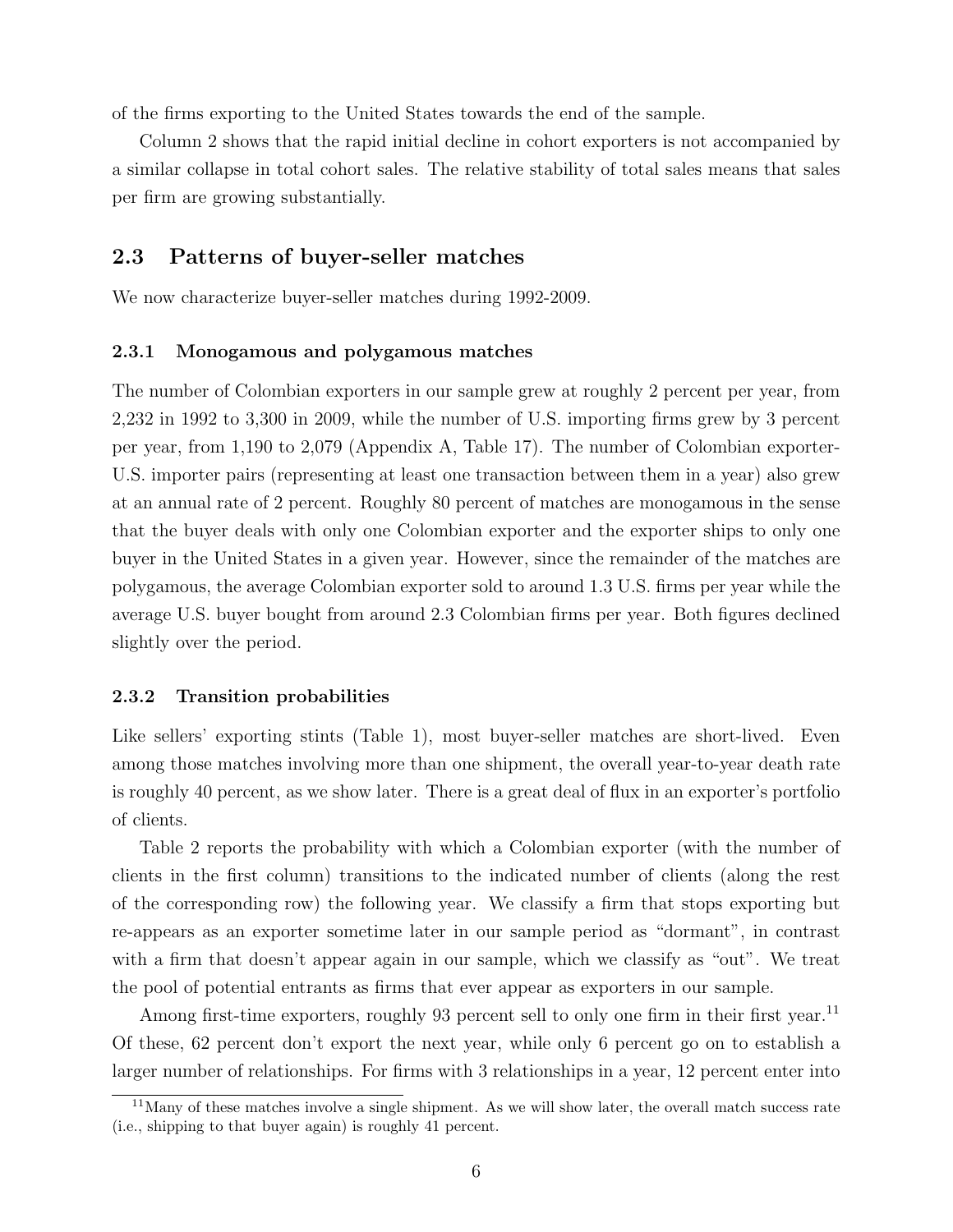a larger number the next year, but 67 percent lose clients. Firms starting with other client counts also, on average, move to a smaller number the following year. Hence, in addition to an enormous amount of churning among smaller exporters, we see a general tendency for firms to lose clients on net from one year to the next.

#### 2.3.3 Ergodic degree distribution

What does this pattern of entry and growth imply about the ergodic distribution of relationships? The first row of Table [3](#page-8-1) gives the ergodic distribution implied by the transition matrix in Table [2](#page-8-0) under the assumption that the number of new entrants equals the number that exit.

The second row of Table [3](#page-8-1) gives the corresponding actual distribution (averaged over 1992-2009). The ergodic and actual distributions are very close, suggesting that over our period the transition process has been quite stationary. Both distributions are very nearly Pareto, reflecting the coexistence of many small scale exporters with a few "super-exporters."

#### 2.3.4 Match maturation

A match is more likely to survive into the following year the larger sales in the initial year. Table [4](#page-8-2) sorts matches into quartiles according to first-year sales, reporting year-to-year separation rates. In addition to the very low overall survival rates, two patterns stand out. First, the higher the quartile of initial sales, the lower the annual separation rate for the next four years. Second, survival probabilities rise year after year across the four quartiles.

Figure [1](#page-9-0) shows average annual sales per match, broken down by initial sales quartile. The table further distinguishes matches according to their total life span: less than one year (life=0), 1 to 2 years (life=1), and so forth. For each cluster of bars, the left-most bar corresponds to sales in the initial year of the match, the next bar corresponds to sales during the second, and so forth.

The first message is that initial sales are a good predictor of sales in subsequent years, conditioning on survival. Annual sales in later years rise monotonically with sales in the first year across quartiles. (Note the different scales of the vertical axes in different panels of Figure [1.](#page-9-0)) Second, sales tend to jump from the first to the second year, in large part because observations on a match's first year correspond to less than a full calendar year. (An analogous effect is at work in the final year of a match's life.) Looking at complete-year observations reveals a tendency for annual sales to grow among matches that start small and survive, but no such tendency among matches that start in the largest quartile. Finally, looking across matches with different life spans, those that survive more years tend to have higher sales in all (full) years than matches that fail relatively quickly. This pattern is robust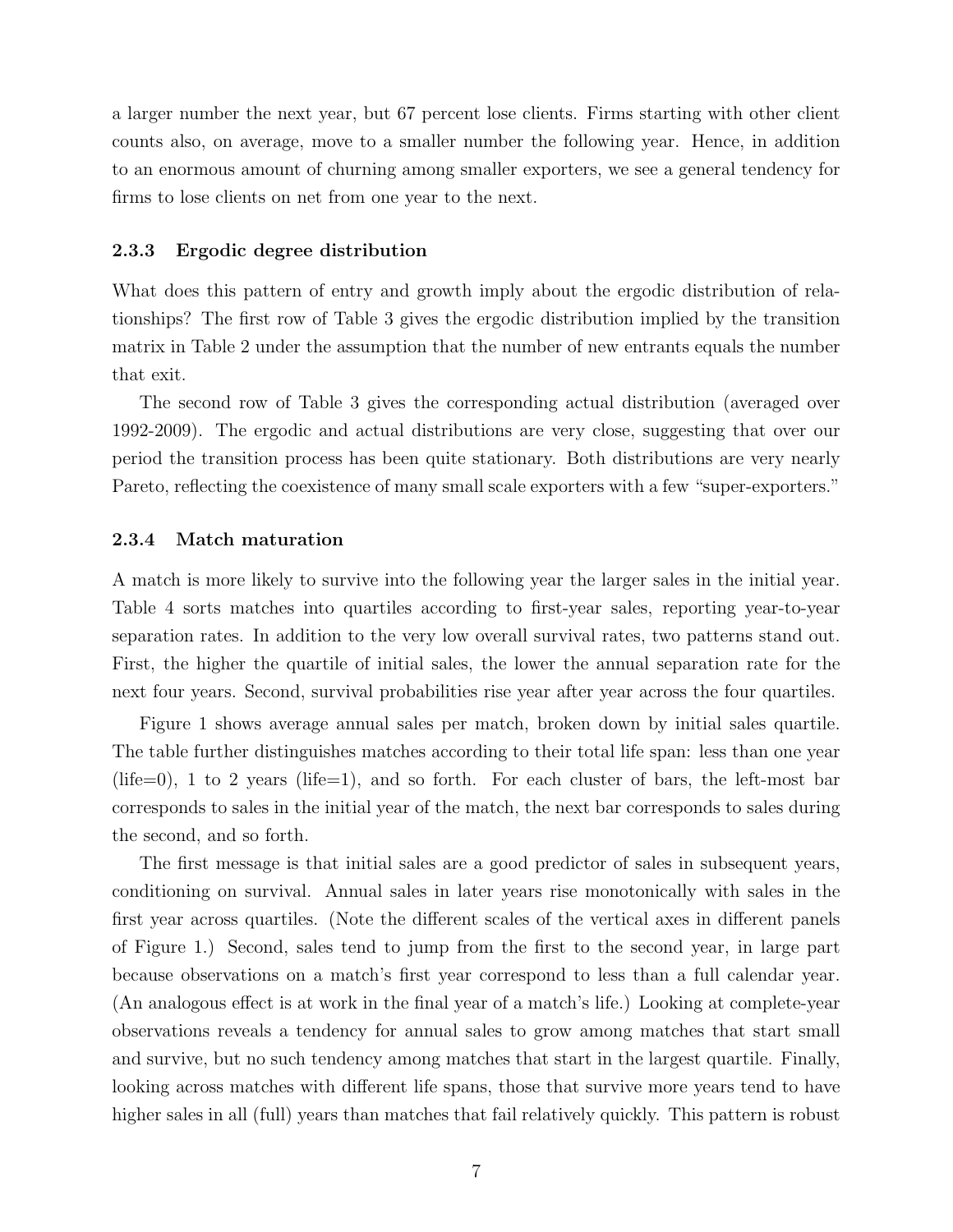<span id="page-8-0"></span>

| $\setminus t+1$ | Out   | Dormant | 1     | 2     | 3     | 4     | 5     | $6 - 10$ | $11+$ |
|-----------------|-------|---------|-------|-------|-------|-------|-------|----------|-------|
|                 |       |         |       |       |       |       |       |          |       |
| Out             |       |         | 0.932 | 0.055 | 0.009 | 0.002 | 0.001 | 0.001    | 0.000 |
| Dormant         |       |         | 0.876 | 0.100 | 0.015 | 0.008 |       |          | 0.000 |
|                 | 0.539 | 0.080   | 0.321 | 0.048 | 0.010 | 0.002 |       | 0.001    |       |
| $\overline{2}$  | 0.194 | 0.077   | 0.375 | 0.241 |       | 0.024 | 0.009 | 0.004    |       |
| 3               | 0.090 | 0.042   | 0.220 | 0.271 | 0.210 | 0.092 |       | 0.027    |       |
| 4               | 0.059 |         | 0.129 | 0.216 | 0.215 | 0.184 | 0.083 | 0.095    |       |
| 5               |       |         | 0.095 | 0.184 | 0.181 | 0.181 | 0.126 | 0.178    |       |
| $6 - 10$        |       |         | 0.039 | 0.073 | 0.089 | 0.123 | 0.157 | 0.419    | 0.073 |
| $11+$           |       |         | 0.000 | 0.000 |       |       |       | 0.432    | 0.526 |

Table 2: Transition Probabilities, Number of Clients

Notes: Based on LFTTD customs records, U.S. imports of manufactured goods from Colombia, 1992-2009. Figures are cross-year averages of annual transition rates. Confidentiality restrictions prevent us from reporting numbers for cells that are too sparsely populated.

<span id="page-8-1"></span>

|  | Table 3: Ergodic Client Distribution Implied by Transitions |  |  |
|--|-------------------------------------------------------------|--|--|
|  |                                                             |  |  |

|                                                                                                                |  | 2 3 4 5 6-10 11+                        |  |  |
|----------------------------------------------------------------------------------------------------------------|--|-----------------------------------------|--|--|
| Erg Distribution $\vert 0.792 \quad 0.112 \quad 0.031 \quad 0.016 \quad 0.009 \quad 0.022 \quad 0.016$<br>Data |  | $0.778$ $0.116$ $0.043$ $0.021$ $0.011$ |  |  |

<span id="page-8-2"></span>Notes: Based on transition probabilities reported in Table [2](#page-8-0)

| Table 4: Separation Rates, by Age of Match and Initial Sales |  |  |  |  |
|--------------------------------------------------------------|--|--|--|--|
|                                                              |  |  |  |  |

|            | 1 year | 2 years | 3 years | 4 years | $5+$ years |
|------------|--------|---------|---------|---------|------------|
|            |        |         |         |         |            |
| Quartile 1 | 82.9   | 63.2    | 57.3    | 55.0    | 49.7       |
| Quartile 2 | 75.6   | 58.4    | 49.4    | 46.8    | 43.7       |
| Quartile 3 | 67.7   | 52.1    | 44.6    | 40.8    | 37.6       |
| Quartile 4 | 52.1   | 44.5    | 40.3    | 39.2    | 36.7       |

Notes: Based on LFTTD customs records, U.S. imports of manufactured goods from Colombia, 1992-2009.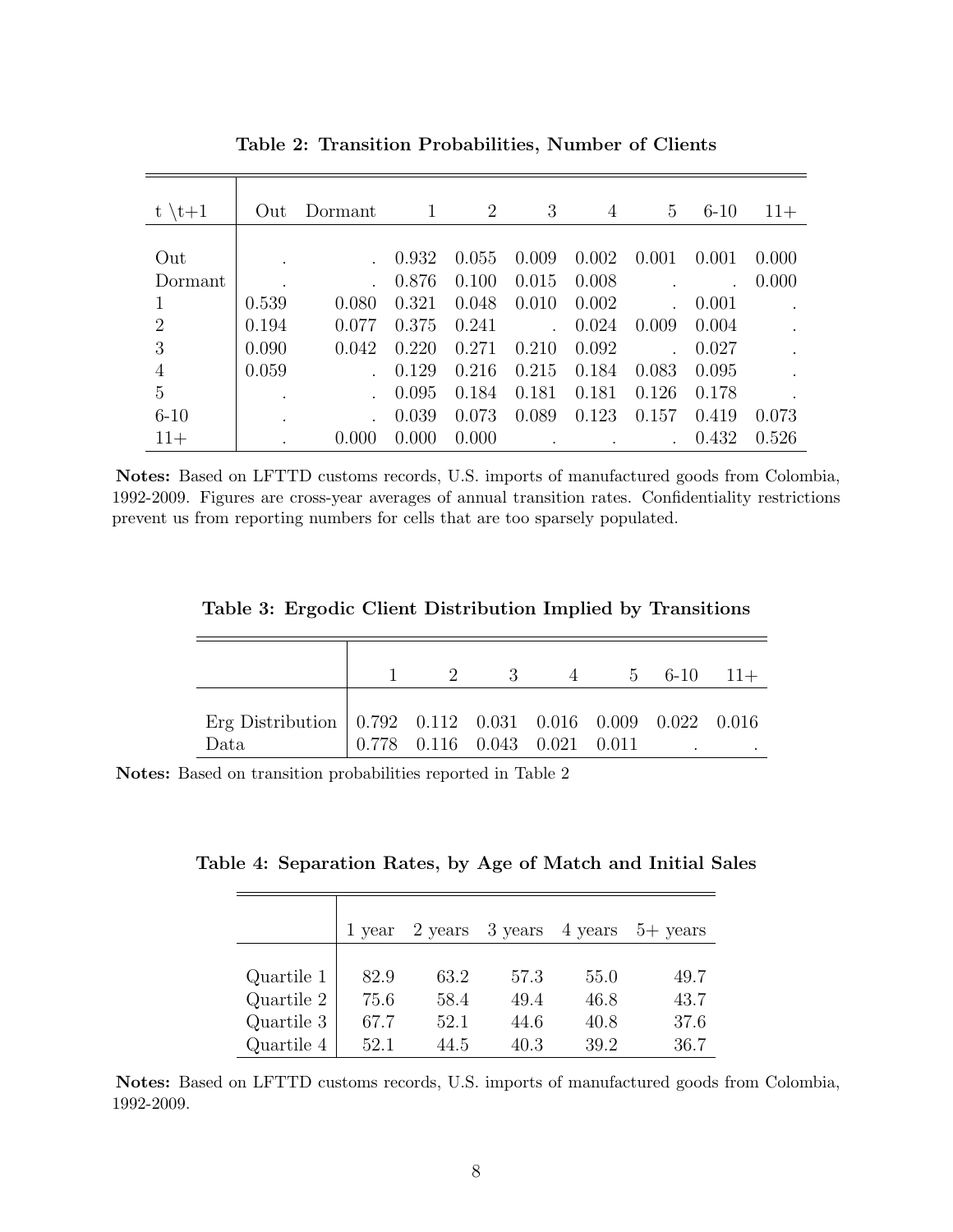<span id="page-9-0"></span>

Figure 1: Average annual sales per match, by initial size quartile

Notes: Based on LFTTD customs records for manufactured goods imported from Colombia, 1992- 2009.

across matches in the different quartiles of initial sales.

## 3 A Model of Exporting at the Transactions Level

Reflecting the data discussed in the previous section, our primary focus is understanding the dynamics of buyer-seller relationships between exporters from one country (in our case Colombia) and importers in a single foreign market (in our case the United States). Hence the model developed in sections [3.1,](#page-10-0) [3.2,](#page-13-0) and [3.3](#page-14-0) applies to firms from a single source selling in a single foreign destination.

We show in section [3.4](#page-15-0) how to extend the model to accommodate multiple foreign destinations. We don't have the data to pursue this extension here, but we are interested in connecting Colombian firms' activity in the U.S. market and at home. Hence in Section [4.1](#page-16-0) we modify the the model developed in sections [3.1,](#page-10-0) [3.2,](#page-13-0) and [3.3](#page-14-0) to apply to the home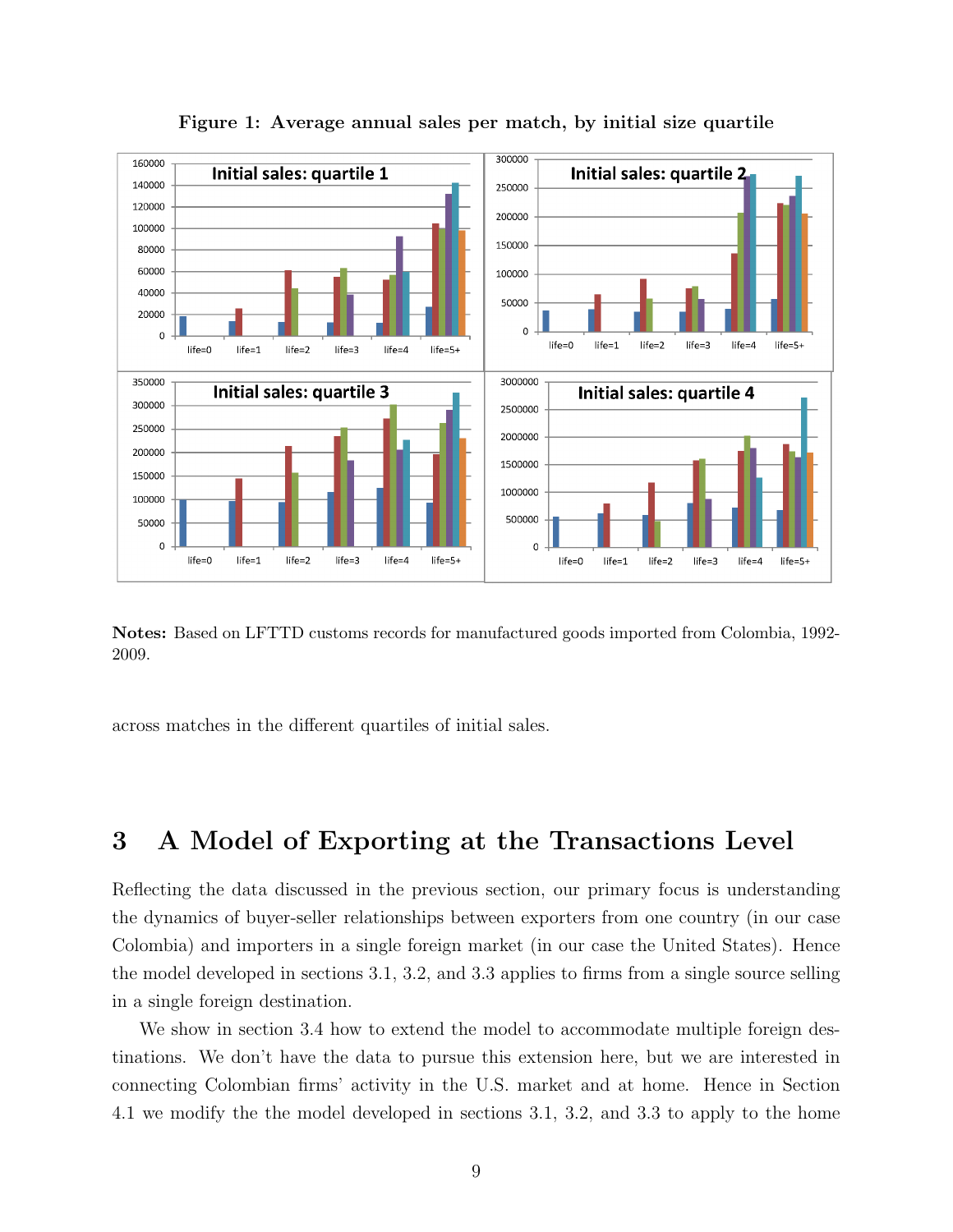market, giving us a two-market model with which to explore Colombian firms' activities in both markets.

With a single source and destination, our model provides a means of dissecting the dynamics of aggregate bilateral exports into, first, the sales of individual exporters and, then, into exporters' sales to individual clients.

Our model accounts for the irregular intervals at which buyer-seller relationships form and disband, and the fact that export shipments vary in size and are discrete events distributed unevenly through time. Formulating our model in continuous time facilitates capturing these features and more easily allows agents to update their behavior when their circumstances change. We treat exogenous random variables as Markov jump processes.

In presenting the model we first consider the relationship between a seller and an individual buyer. Having derived the seller's return from a relationship with an individual buyer, we turn to its learning about the popularity of its product in that market, i.e., the chance that a potential buyer there likes its product. Finally, we characterize its search for buyers.

#### <span id="page-10-0"></span>3.1 A seller-buyer relationship

A relationship is a sequence of shipments from a seller to a buyer. We start with the seller's profit from an individual shipment, and then show how the dynamics of these shipments determine the overall value of the relationship.

#### 3.1.1 Profit from a single shipment

Several features of our model are standard. At any time  $t$  seller  $j$  can hire workers at a wage  $w_t$  in real local currency units, each of whom can produce  $\varphi_j$  units of output, where  $\varphi_j$  is time-invariant and known by the seller. Hence seller j's unit cost in local currency is  $w_t/\varphi_j$ . Selling at price  $p_{jt}$  in foreign currency unit profit in local currency is

<span id="page-10-1"></span>
$$
p_{jt}/e_t - w_t/\varphi_j,\tag{1}
$$

where  $e_t$  is the exchange rate.

Goods markets are monopolistically competitive with each producer supplying a unique product. Once buyer i has matched with seller j, the buyer periodically buys from j. Each shipment generates revenue:

<span id="page-10-2"></span>
$$
X_{ijt} = \left(\frac{p_{jt}}{P_t}\right)^{1-\eta} y_{ijt} \overline{X}_t,
$$
\n(2)

where  $\eta > 1$  is buyers' elasticity of demand,  $p_{jt}$  is the price of seller j's product,  $X_t$  is the average spending level among all potential foreign buyers,  $P_t$  is the relevant price index for all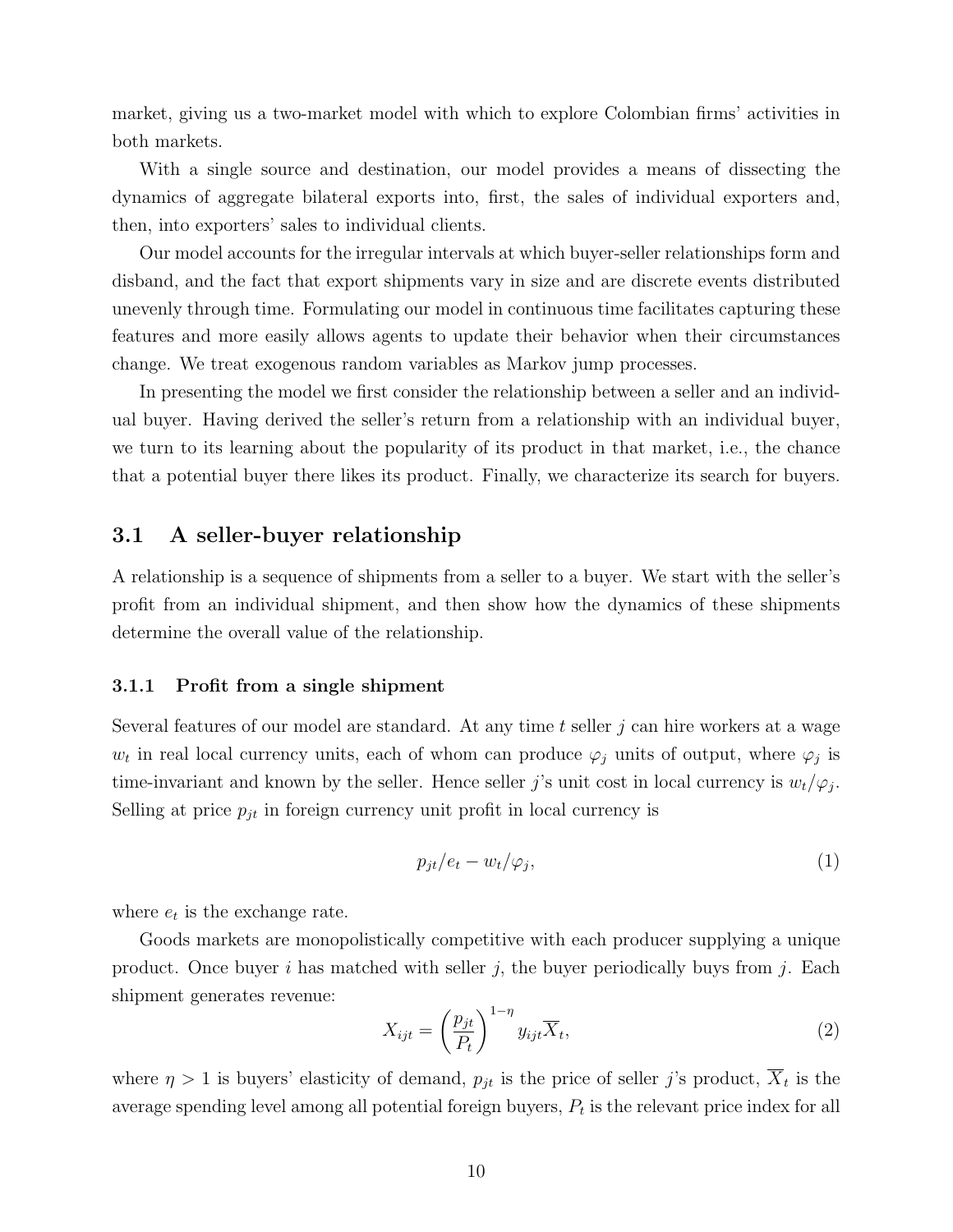competing products in the foreign market, and  $y_{ijt}$  is a time-varying component of demand idiosyncratic to the  $ij$  relationship.<sup>[12](#page-0-0)</sup>

We assume that the seller posts a non-negotiable price, charging the optimal markup over unit cost:[13](#page-0-0)

<span id="page-11-0"></span>
$$
p_{jt} = \frac{\eta}{\eta - 1} \frac{e_t w_t}{\varphi_j} \tag{3}
$$

From  $(1)$ ,  $(2)$ , and  $(3)$ , the profit for seller j generated by an order from buyer i at time t is:

$$
\pi_{ijt} = \frac{1}{\eta} \frac{\overline{X}_t}{e_t} \left( \frac{e_t w_t \eta / (\eta - 1)}{\varphi_j P_t} \right)^{1 - \eta} y_{ijt}.
$$

We can combine all the macroeconomic variables affecting the profit of any seller from this source selling in this destination, along with constants, as:

$$
x_t = \frac{1}{\eta} \frac{\overline{X}_t}{e_t} \left( \frac{e_t w_t \eta / (\eta - 1)}{P_t} \right)^{1 - \eta},
$$

where  $x_t$  is common across all potential buyers in the foreign market. We can then write (dropping subscripts) the profit from a shipment as:

<span id="page-11-1"></span>
$$
\pi_{\varphi}(x, y) = x\varphi^{\eta - 1}y\tag{4}
$$

Equation [\(4\)](#page-11-1) is all we take from our specification of preferences and pricing behavior into the dynamics that follow. Any set of assumptions that deliver this simple multiplicative expression for a firm's profit from a shipment would serve us equally well. To facilitate our numerical implementation below we treat the set of possible values of  $x$  and  $y$  as discrete.

#### 3.1.2 Relationship dynamics

A match can dissolve for two reasons. First, it can simply end exogenously with a constant hazard  $\delta$  (due, say, to the demise of the buyer or the buyer's finding a more suitable or cheaper substitute). Second, after each sale to a particular buyer, the seller evaluates whether it's worth continuing the relationship. Doing so keeps the possibility of future sales to that buyer

<sup>&</sup>lt;sup>12</sup>Since not all buyers necessarily face the same range of goods and hence the same aggregate price index P, we can treat *i*-specific components of the price index as P as embodied in  $y_{ijt}$ .

<sup>13</sup>Alternative specifications include bilateral bargaining between buyer and seller, as in Eaton et al. (2016), and pricing rules that recognize a link between current sales volume and future growth in customer base, as in Fitzgerald et al. (2019) and Piveteau (forthcoming). To keep our model tractable, and in view of Fitzgerald et al.'s (2019) finding that exporters' prices don't covary with market tenure, we opt for constant mark-up pricing.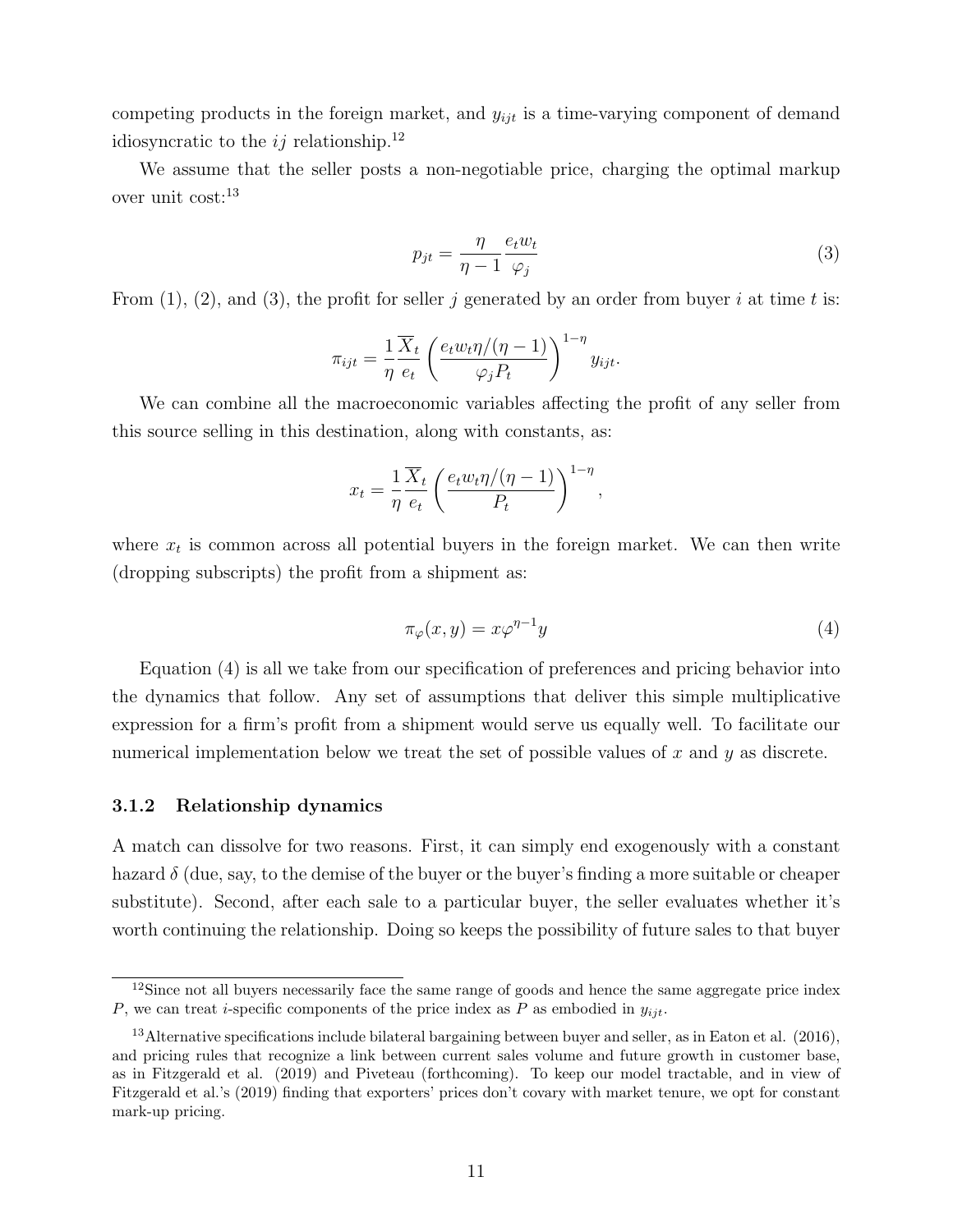alive, but requires paying a fixed cost  $F^{14}$  $F^{14}$  $F^{14}$ 

When deciding whether to maintain a match, the seller knows its own efficiency  $\varphi$ , the macro state x, and profit from the current sale,  $\pi_{\varphi}(x, y)$  to the buyer in question. It can thus infer this buyer's current  $y$  and calculate the value of the relationship as:

$$
\widetilde{\pi}_{\varphi}(x, y) = \pi_{\varphi}(x, y) + \max \{ \widehat{\pi}_{\varphi}(x, y) - F, 0 \}
$$

where  $\hat{\pi}_{\varphi}(x, y)$  is the expected value of continuing a relationship that's currently in state  $(x, y)$ . The seller terminates this relationship if  $\hat{\pi}_{\varphi}(x, y) < F$ .

If the seller pays  $F$  to keep a match active one of several events will next affect it: with hazard  $\delta$  the relationship is exogenously dissolved; with hazard  $\lambda^b$ , the buyer will place another order; with hazard  $q_{xx}^X$ , x will jump to some new marketwide state  $x' \neq x$ ; or, with hazard  $q_{yy}^Y$ , y will jump to some new buyer-specific shock  $y' \neq y$ .<sup>[15](#page-0-0)</sup>

Let  $\tau_r$  be the random time that elapses until one of these (relationship-specific) events occurs. Given that x and y are independent Markov jump processes,  $\tau_r$  is distributed exponentially with parameter  $\lambda^b + \lambda^X_x + \lambda^Y_y$ , where

<span id="page-12-0"></span>
$$
\lambda_x^X = \sum_{x' \neq x} q_{xx'}^X \tag{5}
$$

and

$$
\lambda_y^Y = \sum_{y' \neq y} q_{yy'}^Y,\tag{6}
$$

are the hazards of transiting from x to any  $x' \neq x$ , and from y to any  $y' \neq y$ , respectively. Then, assuming the seller has a discount factor  $\rho$ , the continuation value  $\hat{\pi}_{\varphi}(x, y)$  solves the Bellman equation:

$$
\widehat{\pi}_{\varphi}(x,y) = \mathbf{E}_{\tau_r} \left[ e^{-(\rho+\delta)\tau_r} \frac{1}{\lambda^b + \lambda_x^X + \lambda_y^Y} \left( \sum_{x' \neq x} q_{xx'}^X \widehat{\pi}_{\varphi}(x',y) + \sum_{y' \neq y} q_{yy'}^Y \widehat{\pi}_{\varphi}(x,y') + \lambda^b \widetilde{\pi}_{\varphi}(x,y) \right) \right]
$$
\n
$$
= \frac{1}{\rho + \delta + \lambda^b + \lambda_x^X + \lambda_y^Y} \left( \sum_{x' \neq x} q_{xx'}^X \widehat{\pi}_{\varphi}(x',y) + \sum_{y' \neq y} q_{yy'}^Y \widehat{\pi}_{\varphi}(x,y') + \lambda^b \widetilde{\pi}_{\varphi}(x,y) \right)
$$

 $14$ The fixed cost could reflect maintenance of the account, technical support, or client-specific product adjustments. Colombian producers of construction materials interviewed for a related project (Domínguez et al, 2013) mentioned that a foreign buyer may request costly adjustments to a product or require special packaging.

<sup>&</sup>lt;sup>15</sup>Since sales in the data are discrete events rather than flows, we model the buyer's purchases accordingly. We think of the buyer not as making use of the products continually but in discrete spurts. For example, the buyer might be a producer of a product that it makes in batches. At the completion of each batch it buys inputs for the next batch.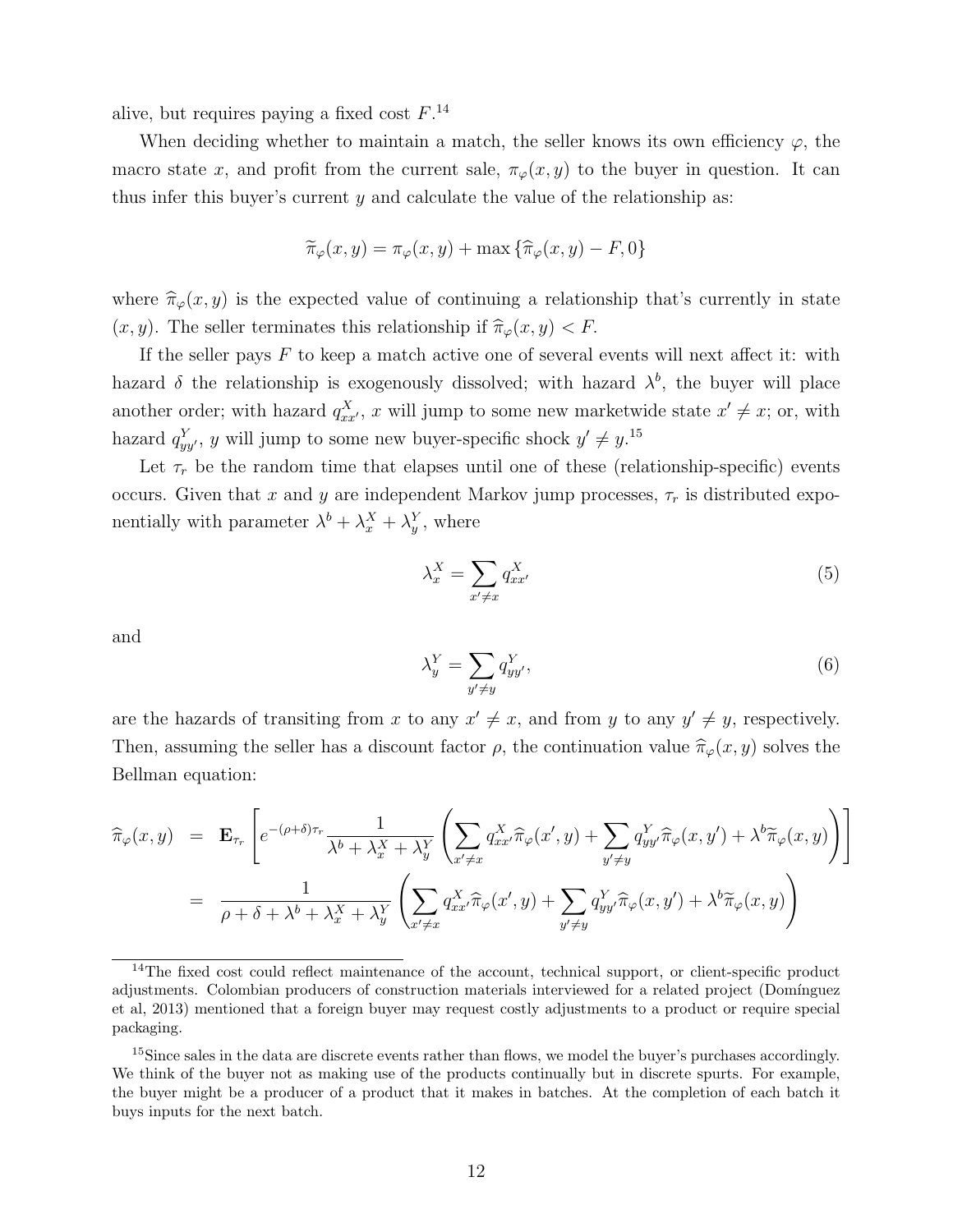Before meeting a new buyer, the seller expects that the buyer will be in state  $y^s$  with probability Pr( $y^s$ ). The expected pay-off to forming a new match for a type- $\varphi$  seller in market state x is thus:<sup>[16](#page-0-0)</sup>

$$
\widetilde{\pi}_{\varphi}(x) = \sum_{s} \Pr(y^s) \widetilde{\pi}_{\varphi}(x, y).
$$

The term  $\tilde{\pi}_{\varphi}(x)$ , which is identified by data on match-specific revenue streams, determines a seller's search intensity.

### <span id="page-13-0"></span>3.2 Learning about product appeal

A seller searches for buyers in the market anticipating that that some fraction  $\theta \in [0,1]$  of them will be willing to do business with it. Given market state  $x$ , an encounter with a willing buyer generates the expected profit stream worth  $\tilde{\pi}_{\varphi}(x)$  just derived, while an encounter with an unwilling buyer generates nothing then or subsequently.

Each seller enters the market with an unknown  $\theta$  drawn from the (common knowledge) beta distribution:

$$
b(\theta_0|\alpha,\beta) = \frac{\Gamma(\alpha+\beta)}{\Gamma(\alpha)\Gamma(\beta)} \theta^{\alpha-1} (1-\theta)^{\beta-1},
$$

where  $\Gamma(\phi) = \int_0^\infty z^{\phi-1} e^{-z} dz$  is the gamma function (needed to ensure that the distribution has the proper limits). Given its  $\theta$ , the probability that a random sample of n potential buyers will yield a seller a interested customers is binomially distributed:

$$
q[a|n,\theta] = {n \choose a} \theta^a (1-\theta)^{n-a}.
$$

Hence, after meeting n potential buyers, a of whom were interested in its product, a seller's posterior beliefs about its  $\theta$  are distributed:

$$
p(\theta|a, n) \propto q[a|n, \theta] \cdot b(\theta|\alpha, \beta),
$$

where the factor of proportionality is the inverse of the integral of the right-hand side over the support of  $\theta$ . A firm's expected success rate after a successes in n trials has the convenient closed-form representation:

$$
\overline{\theta}_{a,n} = E\left[\theta|a,n\right] = \int_0^1 \theta p(\theta|a,n) d\theta = \frac{a+\alpha}{n+\alpha+\beta}.\tag{7}
$$

<sup>&</sup>lt;sup>16</sup>In our numerical analysis we take the probabilities  $Pr(y^m)$  to be the ergodic distribution of y implied by the transition hazards  $q_{yy}^Y$ . We could assume that the distribution at the time of the first purchase is different from the ergodic one.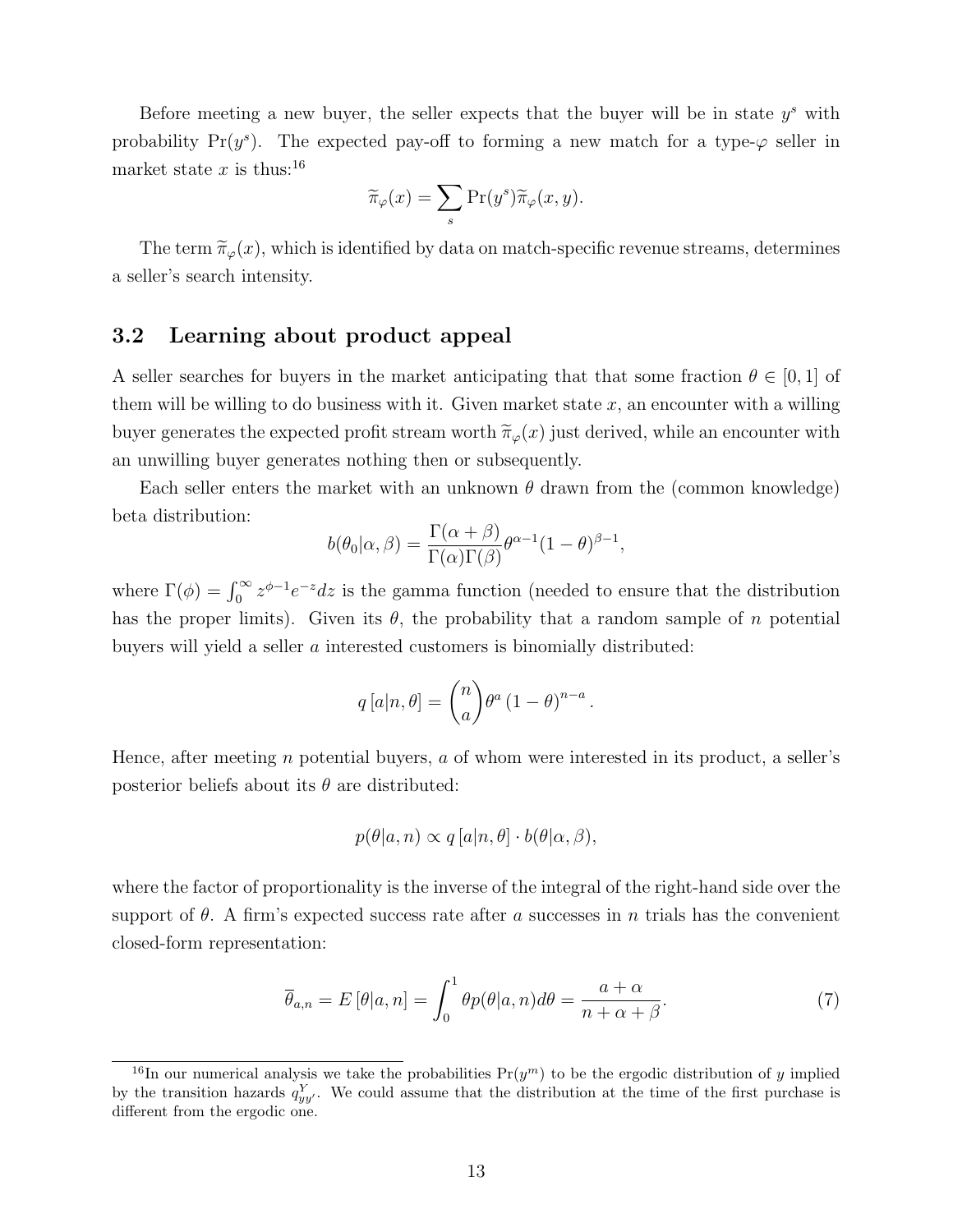As the beta distribution is the conjugate prior of the binomial, this posterior mean converges to

$$
plim\left(\frac{a}{n}\right)=\theta
$$

as n gets large.

In our formulation a firm learns something about its demand in a market with each encounter with a new potential buyer, successful or otherwise. We thus depart from other models with learning in which there is only zero or one signal per period, depending upon the firm's market participation (Timoshenko, 2015; Arkolakis et al., 2018; Fitzgerald et al., 2019). Our formulation creates an extra incentive for new entrants to search intensively, which we quantify in Section 6 below.

### <span id="page-14-0"></span>3.3 Searching for buyers

A seller continuously chooses a market-specific hazard s with which she encounters a potential buyer, incurring the instantaneous flow cost  $c(s, a)$ , which is increasing and convex in s.<sup>[17](#page-0-0)</sup> How  $c(s, a)$  varies with the number of successful matches a depends on the relative strength of different forces. The cost might fall with  $a$  as successful matches increase the seller's visibility with additional potential buyers. The cost might rise if the pool of easy-to-reach buyers becomes "fished out," as in Arkolakis (2010). We leave it to the data to decide the direction and magnitude of the effect.

To derive the return to search, recall that when the foreign market state is x, a type- $\varphi$ seller expects the value of a new successful match to be  $\tilde{\pi}_{\varphi}(x)$ , and the seller believes the next encounter will be successful with probability  $\overline{\theta}_{a,n}$ . Hence the expected value of an encounter is  $\theta_{a,n}\tilde{\pi}_{\varphi}(x)$ 

Let  $\tau_s$  be the random time until the next search event, which could be either an encounter with a potential buyer or a change in the marketwide state  $x<sup>f</sup>$ . Then the optimal search intensity s for a type- $\varphi$  firm with foreign market search history  $(a, n)$  solves the the Bellman

<sup>&</sup>lt;sup>17</sup>Interviews conducted with Colombian exporters revealed a variety of activities firms pursue to meet potential buyers in a foreign market (Dom´ınguez, et al, 2013). Activities included maintaining a foreign sales office; paying the exports promotion office to organize visits with prospective clients, and sending their sales representatives to those visits; sending sales representatives abroad to visit potential clients on their own; attending trade fairs; paying a researcher to search the web for foreign firms that purchase products similar to their own; paying browsers to ensure that their site appear near the top of a search for their product type; maintaining a web site in English. Interviewees also reported that activities such as traveling to trade fairs or translating their websites to English led to relationships with one or two clients every few years. Establishing a larger network of clients required much more costly activities.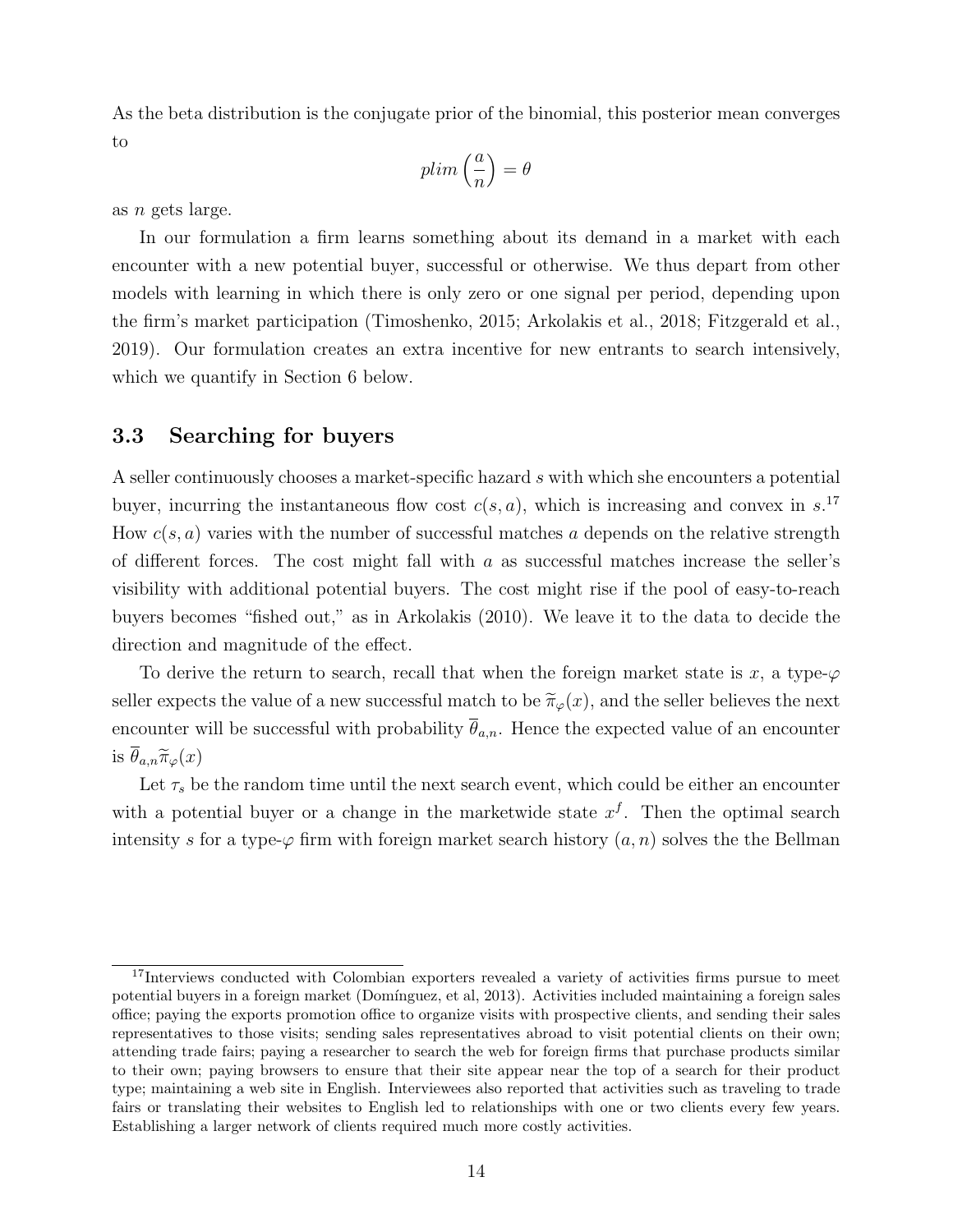equation:

$$
V_{\varphi}(a, n, x) = \max_{s} \mathbf{E}_{\tau_{s}} \left[ -c(s, a) \int_{0}^{\tau_{s}} e^{-\rho t} dt + \frac{e^{-\rho \tau_{s}}}{s + \lambda_{x}^{X}} \cdot \left( \sum_{x' \neq x} q_{xx'}^{X} V_{\varphi}(a, n, x') \right) + s \left[ \overline{\theta}_{a,n} (\widetilde{\pi}_{\varphi}(x) + V_{\varphi}(a+1, n+1, x) + (1 - \overline{\theta}_{a,n}) V_{\varphi}(a, n+1, x)) \right] \right]
$$

(Recall that  $\lambda_x^X$  is given by [\(5\)](#page-12-0).) Taking expectations over  $\tau_s$  yields:

<span id="page-15-1"></span>
$$
V_{\varphi}(a, n, x) = \max_{s} \frac{1}{\rho + s + \lambda_{x}^{X}} \left[ -c(s, a) + \sum_{x' \neq x} q_{xx'}^{X} V_{\varphi}(a, n, x') \right]
$$
(8)  
+  $s \left\{ \overline{\theta}_{a,n} \left[ \widetilde{\pi}_{\varphi}(x) + V_{\varphi}(a+1, n+1, x) \right] + (1 - \overline{\theta}_{a,n}) V_{\varphi}(a, n+1, x) \right\}$ 

Applying the multiplication rule for differentiation and using expression [\(8\)](#page-15-1) for  $V_{\varphi}(a, n, x)$ , the optimal search intensity  $s^*$  satisfies:

<span id="page-15-2"></span>
$$
\frac{\partial c(s^*,a)}{\partial s} = \overline{\theta}_{a,n} \left[ \widetilde{\pi}_{\varphi}(x) + V_{\varphi}(a+1,n+1,x) \right] + (1 - \overline{\theta}_{a,n}) V_{\varphi}(a,n+1,x) - V_{\varphi}(a,n,x) \tag{9}
$$

That is, the marginal cost of search equals the expected benefit of a match  $\bar{\theta}_{a,n}\tilde{\pi}_{\varphi}(x)$  plus the expected value of the information and visibility it generates.

#### <span id="page-15-0"></span>3.4 Entering multiple markets

So far we've focused on firm entry into a single foreign market. We can accommodate firms' activity across multiple markets, designating a particular market by  $m$ . We treat seller j from a particular source as having an efficiency  $\varphi_j$  that applies across markets. Prior to searching in a particular market m, a seller's prior about its product appeal there is  $\theta_{j,0}^m$ , which can vary across markets m, as can the seller's true product appeal  $\theta_j^m$ . We assume that a seller needs to search independently in each market, and that all learning and visibility effects are market-specific.

If, as we assume in our application, that all sellers in the source country begin with the same prior  $\theta_{j,0}^m = \theta_0^m$  in a particular market m, then the more efficient ones (with a higher  $\varphi_j$ ) will initially search more intensely there. Less efficient firms will search less intensively or not at all. A feature of our specification is that uncertainty about product appeal might actually lead more firms to search in a market in hope of finding that their product is particularly appealing there.

Some of the firms actively searching will experience mostly failed encounters, lowering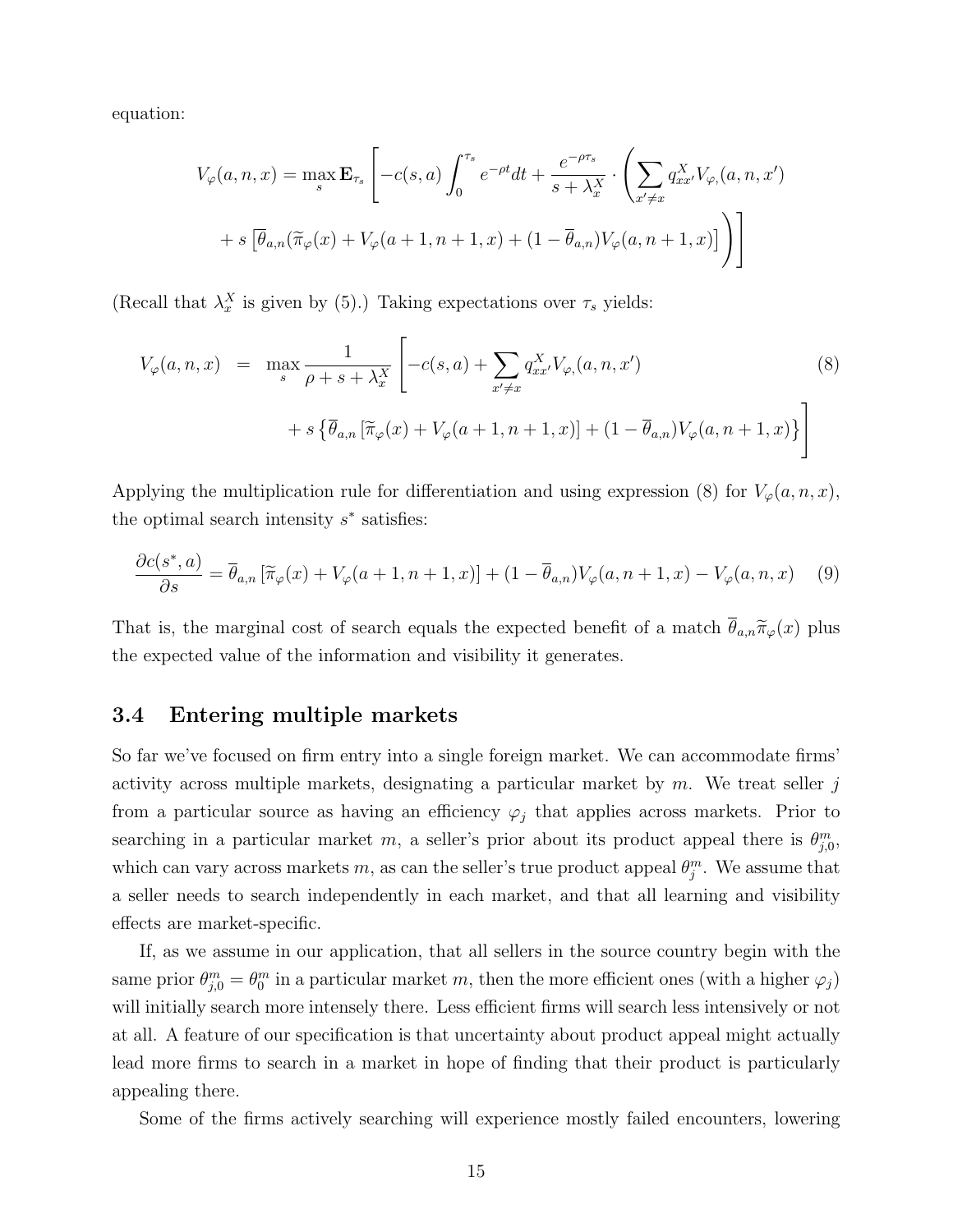their belief about  $\theta_j^m$  and discouraging further search. Others, enjoying a string of successes, will revise their belief about  $\theta_j^m$  upward, and look for new customers more intensely. The model thus delivers the prediction that firms' presence across different markets is positively correlated (due to  $\varphi_i$ ), but imperfectly so (due to heterogeneity across markets in true product appeal  $\theta_j^m$  and what a firm has learned about it in each market).<sup>[18](#page-0-0)</sup> How a firm fares in a market reflects its true product appeal  $\theta_j^m$  only imperfectly. Some firms with strong product appeal may have had such low efficiency that they never bothered to search in the first place. Other unlucky ones may have been driven from the market, despite their high  $\theta_j^m$ , by a series of unsuccessful encounters.

### 4 Specification for Estimation

To adapt our theoretical framework to the data at hand we make some specific assumptions about destination markets, search costs, and the stochastic processes that generate exogenous state variables.

### <span id="page-16-0"></span>4.1 Destinations

Our principal data are U.S. customs records reporting sales of manufactures by Colombian firms to unaffiliated U.S. buyers. Hence our source country is Colombia and our foreign destination is the United States. We also observe total sales by Colombian firms in Colombia itself. Hence we model relationships between Colombian firms with both their U.S. and domestic customers. It what follows we indicate magnitudes specific to the foreign (U.S.) market with  $m = f$  and specific to the home (Colombian) market with  $m = h$ .

Colombian firms typically don't export to the United States until they've sold in the home market for several years. Since our model implies that learning effects would be exhausted by then, we treat firms as aware of their product appeal  $\theta^h$  in the home market by the time they enter our window of reference. Since we treat  $\theta^f$  and  $\theta^h$  as uncorrelated, all Colombian firms enter the U.S. market equally naive about their product appeal there. The information that's relevant for their decision to embark on searching for buyers in the United States is their efficiency  $\varphi$ , which we treat as the same in each market. Hence Colombian firms that sell in the United States would tend to be larger in Colombia than those that don't, and firms selling in both markets that are larger in Colombia would tend to be larger in the

<sup>&</sup>lt;sup>18</sup>Eaton et al. (2011)'s static model also treats firm efficiency as common across markets but demand shocks as market-specific. While our dynamic model implies positive correlation across destinations in the cross-section, since we treat  $\varphi_i$  as time invariant, our model doesn't deliver any ergodic correlation in sales across countries over time unless we introduce demand shocks y that are temporally correlated across destinations.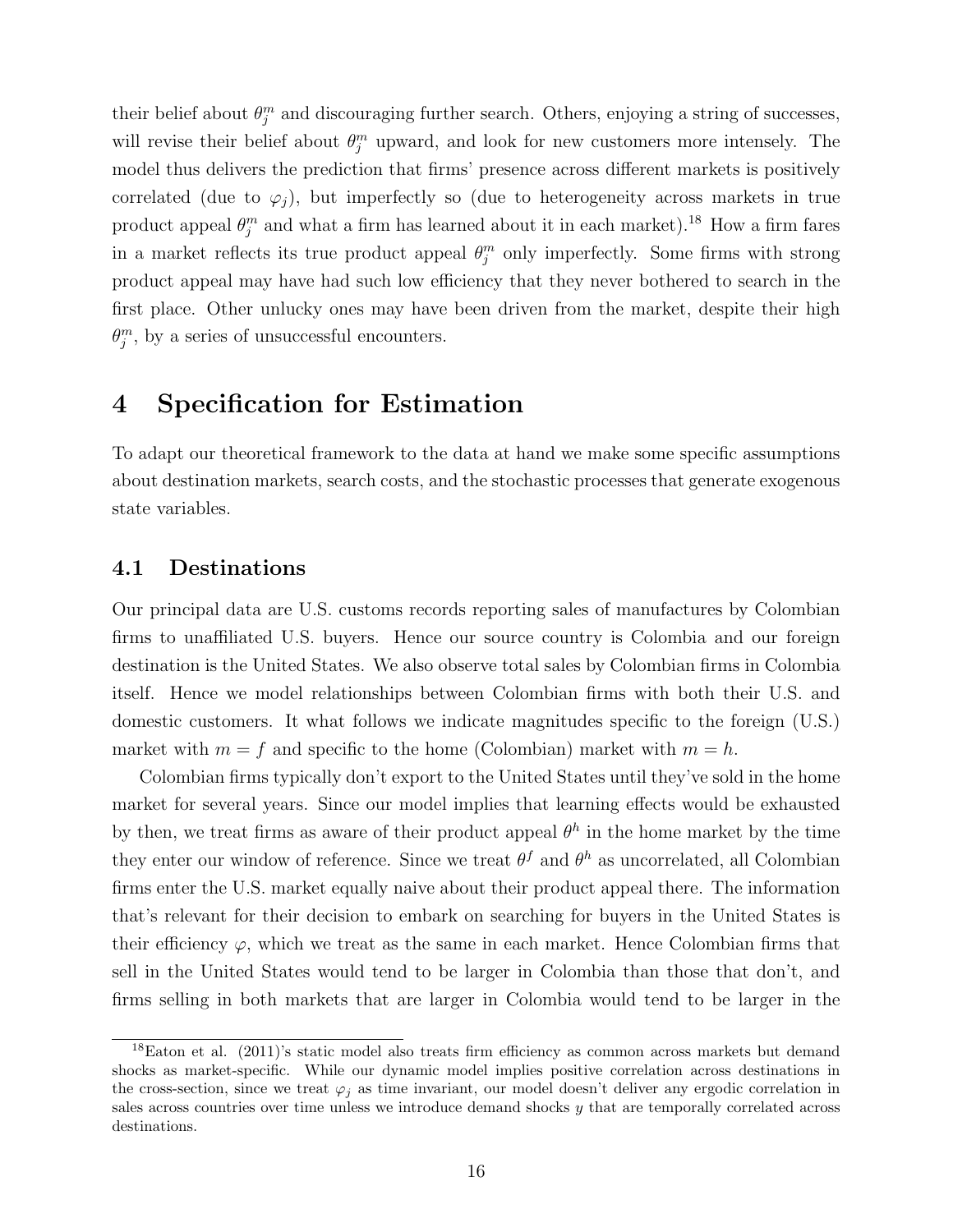United States. As described below, we also assume that Colombian firms in the sample have exhausted network effects at home.

### 4.2 Matches and relationships

To connect our theory with data, we impose a particular interpretation of individual transactions. We treat a firm's first sale to a new buyer as a "match," which becomes a "successful match" or a "relationship" if and only if the firm sells to this buyer again. For each Colombian firm that ever sells in the U.S. market in our period of observation we can thus keep track of its number n of encounters with buyers, or "matches", and the number  $a \leq n$  that succeed.

#### 4.3 Search costs

We generalize Arkolakis's (2010) formulation of search costs to allow for network effects, specifying the cost of searching with intensity  $s^m$  in market m as:

<span id="page-17-0"></span>
$$
c^{m}(s^{m}, a^{m}) = \kappa_0^{m} \frac{[(1+s^{m})]^{\kappa_1} - 1}{\kappa_1 [1 + \ln(1 + a^{m})]^{\gamma}}.
$$
\n(10)

Here  $a^m$  is the number of previous successful matches the seller has had in market  $m$ ,  $\kappa_0^m$  is a market-specific cost parameter, while the parameters  $\kappa_1$  and  $\gamma$  are common across markets.

Several properties of this function merit note. First, the parameter  $\gamma$  governs how the number of previous successes affects the current cost of search, with  $\gamma > 0$  implying a benefit (say due to increased visibility) and  $\gamma < 0$  consistent with a "fishing out" effect.<sup>[19](#page-0-0)</sup> Second, a seller who is not searching in a particular market incurs no search cost there:  $c^m(0, a^m) = 0$ . while the marginal cost of increasing search at zero is strictly positive. Hence some firms will not search at all while others may search only minimally. Third, given the cumulative number of successful matches,  $a^m$ , the marginal cost of search increases with s at a rate determined by  $\kappa_1$ . Finally, since  $a^m$  is the cumulative number of successes in market m, network effects endure, even after a particular match is severed or while a firm isn't actively searching.

<sup>&</sup>lt;sup>19</sup>To limit the dimensionality of our computational problem, we assume that firms with more than  $a^*$ buyers have both (i) exhausted their learning effects and (ii) reap no additional network effects from further matches. We choose  $a^*$  to exceed the observed maximum  $a$  for 99 percent of sellers in the U.S. market. Also, we set  $a = a^*$  for all sellers in their home (Colombian) market.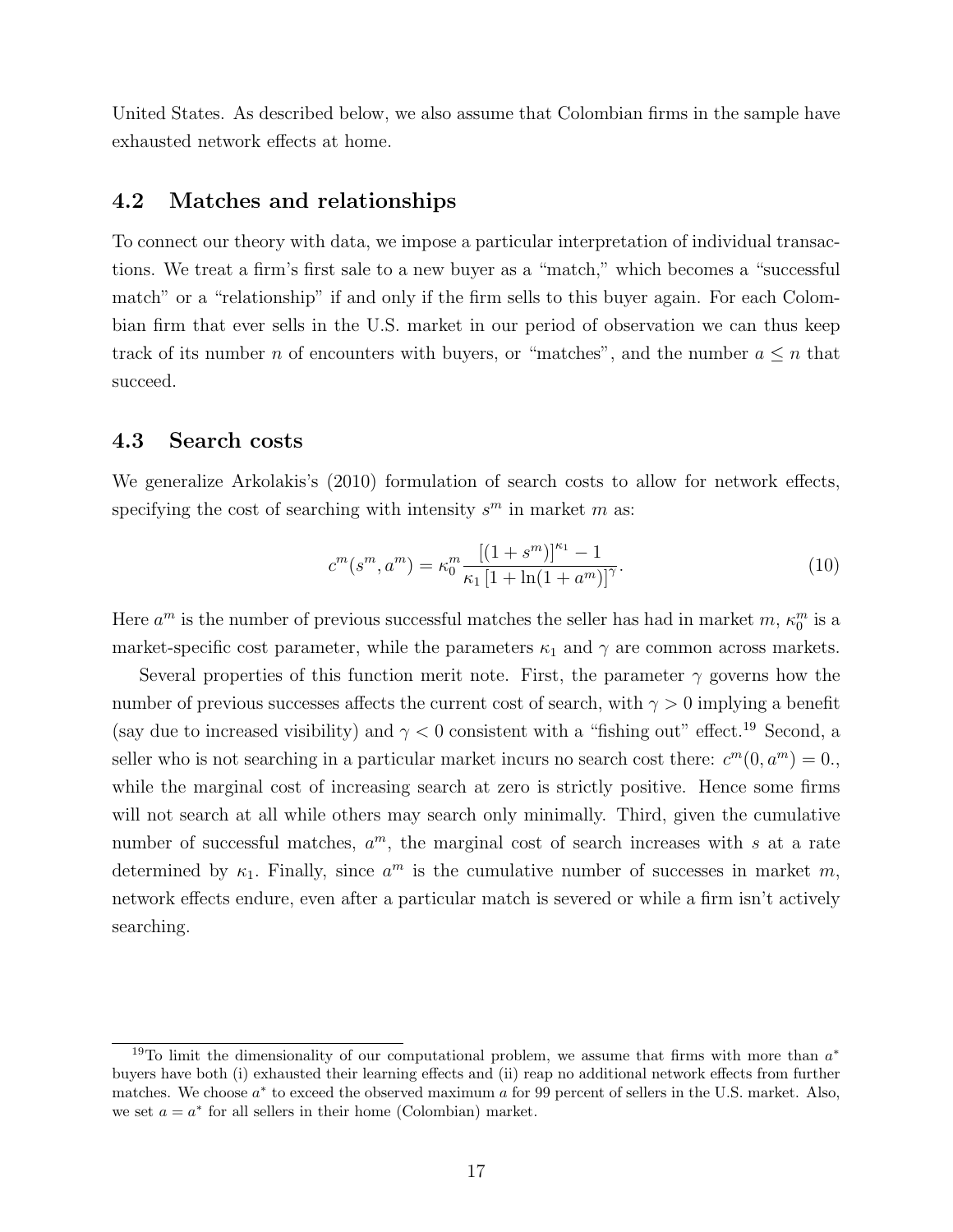### 4.4 Processes for exogenous state variables

Our exogenous state variables are  $\varphi$ ,  $x^h$ ,  $x^f$ ,  $y^h$  and  $y^f$ . We normalize their logs to have zero mean, introducing scalars  $\Pi^m$  in the profit function [\(4\)](#page-11-1) to accommodate level effects.

We assume that the distribution of efficiency  $\varphi$  across firms is log normal with variance  $\sigma_{\varphi}$ . We treat the Markov jump processes  $(x^h, y^h, x^f, y^f)$  as independent Ehrenfest diffusion processes, with the idiosyncratic match shocks  $y<sup>f</sup>$  and  $y<sup>h</sup>$  having the same distribution. We allow the overall market processes  $x^f$  and  $x^h$  to have different distributions, however, to accommodate, among other things, the different effects of exchange rate shocks across markets.

We specify an Ehrenfest process for z by discretizing its log into  $2g + 1$  possible values a distance  $\Delta$  apart,  $g \in I^+ : z \in \{-g\Delta, -(g-1)\Delta, ..., 0, ..., (g-1)\Delta, g\Delta\}$ . Given its current value z the process jumps to an adjacent value  $z'$  with hazard  $\lambda_z$  according to:

$$
\ln z' = \begin{cases} \ln z + \Delta \\ \ln z - \Delta \quad \text{with probability} \\ \text{other} \end{cases} \begin{cases} \frac{1}{2} \left( 1 - \frac{\ln z}{g\Delta} \right) \\ \frac{1}{2} \left( 1 + \frac{\ln z}{g\Delta} \right) \\ 0 \end{cases}
$$

.

We allow for  $N^X$  possible values for the market state processes  $x^m$ ,  $m = f, h$ , and  $N^Y$  possible values for the relationship-specific shocks  $y$ . Thus, given a grid size  $g$ , the intensity matrices  $Q^X = \left\{q_{ij}^X\right\}_{i,j=1,N^X}$  and  $Q^Y = \left\{q_{ij}^Y\right\}_{i,j=1,N^Y}$  implied by the transition hazards introduced in section 3.1 are each block-diagonal and characterized by a single parameter,  $\Delta$ .

### 5 Estimation

Our estimation proceeds in two stages. We first estimate the processes for the aggregate market variables  $x^f$  and  $x^h$  using data on aggregate spending on manufactures in the United States and Colombia. We then use indirect inference to infer the remaining parameters.

### 5.1 Stage 1: estimating observable jump processes

We treat the annual manufacturing expenditure data for the two countries as discrete time observations of underlying independent Ornstein-Uhlenbeck processes of the form:

$$
dz = -\mu z dt + \sigma dW
$$

where  $\mu = \lambda_z/g, \sigma =$ √  $\overline{\lambda_z} \Delta$ , and W follows a Weiner process.

Shimer (2005) shows that if  $z$  follows a continuous time Ehrenfest diffusion process, it asymptotes to an Ornstein-Uhlenbeck process with mean zero as the fineness of the grid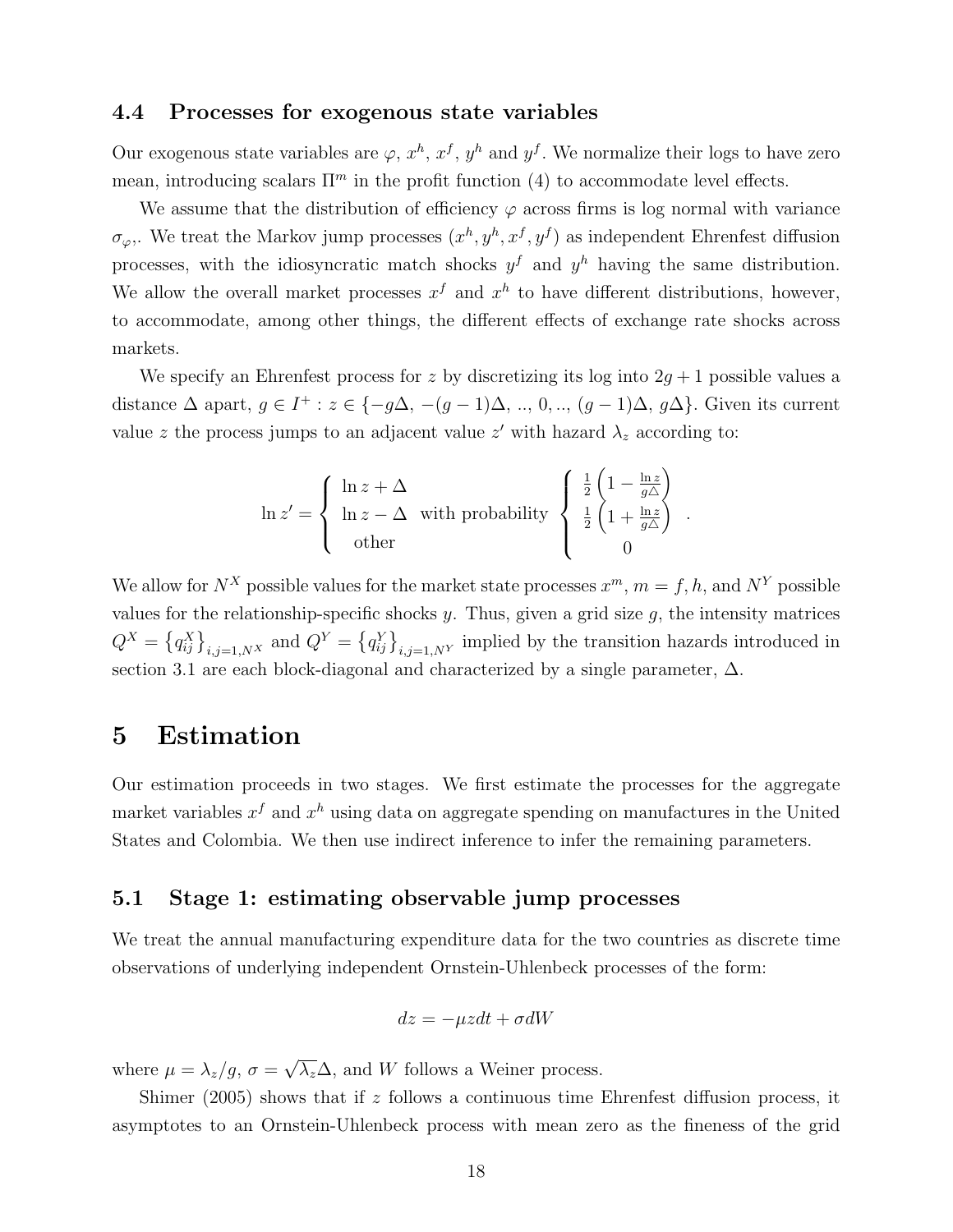|                                 | Parameter       | value |
|---------------------------------|-----------------|-------|
| home macro state jump hazard    | $\lambda^{x_h}$ | 1.200 |
| foreign macro state jump hazard | $\lambda^{x}$ f | 1.215 |
| home macro state jump size      | $\Lambda^{x_h}$ | 0.003 |
| foreign macro state jump size   | $\Lambda^{x_f}$ | 0.053 |

<span id="page-19-0"></span>Table 5: Parameters of Market-wide Demand Processes

Notes: Our foreign market size measure is the OECD time series of US GDP in Industry, including imports and subtracting exports of manufactures. Our home market size measure is real Colombian expenditures on manufacturing goods, taken from DANE. We translated all of the data used for the estimation into real 1992 US dollars, deflating nominal US dollars with the consumer price index available on the US Bureau of Labor Statistic website. We used an official Colombian Peso-US Dollar exchange rate time series downloaded from the Central Bank of Colombia to translate Peso values to nominal US Dollar values.

increases.<sup>[20](#page-0-0)</sup> We use our aggregate expenditure data to estimate, for  $m = f, h$ , the corresponding  $\lambda^{x_m}$  and  $\sigma^{x_m}$ . Given these estimates we infer  $\Delta^{x_m}$  and  $\lambda^{x_m}$ .

Table [5](#page-19-0) reports the estimates for  $\lambda^{x_m}$  and  $\Delta^{x_m}$ . They imply that  $x^f$  and  $x^h$  both jump 1.2 times per year, on average. However, jumps in the U.S. market tend to be much larger, mainly because they reflect movements in the real exchange rate as well as movements in dollar-denominated expenditures.

### 5.2 Stage 2: indirect inference

Our data are relatively uninformative about the rate of time discount  $\rho$  and the demand elasticity  $\eta$ . Using values that are standard in the literature, we set  $\rho = 0.05$  and  $\eta = 5$ . Also, to limit the size of the estimated parameter vector: (i) We set the exogenous match failure rate to be the observed match failure rate among matches at least 3 years old ( $\delta = 0.326$ ); (ii) We specify the search cost function as quadratic in search intensity  $(\kappa_1 = 2)$ ; (iii) We assume that the hazard rate for the match-specific shock is once per quarter  $(\lambda_y = 4)^{21}$  $(\lambda_y = 4)^{21}$  $(\lambda_y = 4)^{21}$ .

All of the remaining parameters we estimate jointly using the transactions data sum-marized in Section [2.1](#page-4-0) above. These parameters include the market size scalars  $(\Pi^h, \Pi^f)$ , the fixed costs of maintaining a match  $(F<sup>h</sup>, F<sup>f</sup>)$ , the parameters of the product appeal distributions  $(\alpha,\beta)$ , the dispersion of the productivity distribution  $(\sigma_{\varphi})$ , the jump size for the

<sup>&</sup>lt;sup>20</sup>Consider an Ehrenfest diffusion process with parameter vector  $(\lambda, g, \Delta)$ . Rewriting the parameter vector as  $(\lambda/\epsilon, g/\epsilon, \Delta\sqrt{\epsilon}), \epsilon > 0$ , the autocorrelation parameter  $\mu$  and the instantaneous variance parameter  $\sigma$  are invariant to  $\epsilon$ . But as  $\epsilon \to 0$ , the innovation dW approaches normal.

 $21$ While we could in principle have estimated these last three parameters, we found them not well-identified in our data.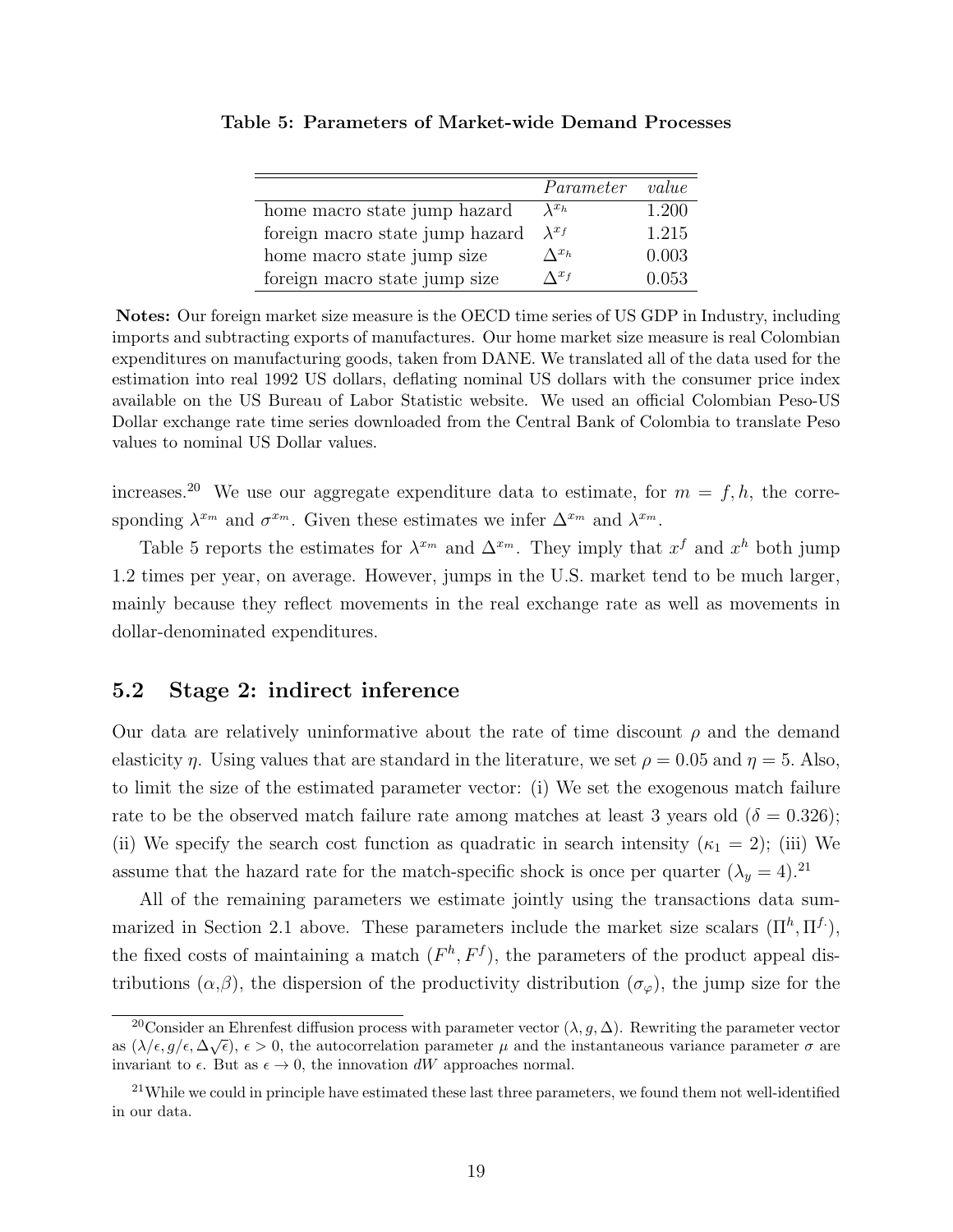match-specific shocks  $(\Delta_y)$ , the hazard rate for shipments  $(\lambda_b)$ , the network parameter  $(\gamma)$ , and the market-specific cost function scaling parameters  $(\kappa_0^h, \kappa_0^f)$  $_{0}^{J}$ ). We collect these parameters into the vector  $\Lambda$ :

$$
\Lambda = \left\{ \Pi^h, \Pi^f, F^h, F^f, \alpha, \beta, \sigma_\varphi, \Delta_y, \lambda_b, \gamma, \kappa_0^h, \kappa_0^f \right\}
$$

We estimate  $\Lambda$  using the method of indirect inference (Gouriéroux and Monfort, 1996). For each candidate  $\Lambda$ , we first use the model to simulate the foreign and domestic transactions of an artificial sample of producers. Then, using these simulated data, we estimate a set of reduced-form regressions that summarize the relationships we want our model to capture. Finally, searching the support of  $\Lambda$ , we choose the one that makes the regression coefficients from simulated data as close as possible to the corresponding regression coefficients from the sample data. Algebraically, our estimator is

$$
\hat{\Lambda} = \min_{\Lambda} \left[ \bar{m} - m(\Lambda) \right]^{\prime} W \left[ \bar{m} - m(\Lambda) \right],
$$

where  $\bar{m}$  is a column vector of regression coefficients from sample data,  $m(\Lambda)$  is the analogous vector of regression coefficients from data simulated at  $\Lambda$ , and W is a compatible non-singular weighting matrix. Setting  $W^{-1} = var(\bar{m} - m(\Lambda))$  maximizes the efficiency of this estimator, but any non-singular W yields consistent estimates. We use a block-diagonal version of  $var(\bar{m}-m(\Lambda))$ , with each block corresponding to the moments from a particular regression.

Tables [6,](#page-24-0) [7,](#page-25-0) and [8](#page-25-1) report the coefficients from the data-based regressions (with standard errors in parentheses below).<sup>[22](#page-0-0)</sup> We now describe the individual regressions, our reasoning in choosing them, and the parameters they help most to identify. We base our discussion about identification partly on our calculation of Andrews et al.'s (2017) sensitivity matrix, which we report in full in Appendix  $C<sup>23</sup>$  $C<sup>23</sup>$  $C<sup>23</sup>$ 

**Search.** Equation  $(i)$  in Table [6](#page-24-0) summarizes the effects of a firm's market experience on its search intensity  $(s)$ . Recall that our definition of a match allows us to infer both the number of matches n of a firm (a sale to a new buyer) and its number of successes  $a \leq n$  (a sale to a new buyer followed by at least one subsequent sale to that buyer). The dependent variable is the inverse of the time between firm j's  $n^{th}$  and  $n + 1^{st}$  matches, regardless of

 $22$ To facilitate comparison between the data-based and simulation-based regressions, where possible and with no loss of information, we've replaced the intercept of each regression with the mean value of the dependent variable. Several regressions use real peso values as reported by DANE. We're not confident that they're strictly comparable to the real dollar units used in U.S. customs records.

<sup>&</sup>lt;sup>23</sup>Andrews et al. (2017) propose using the sample analog of the matrix  $(G'WG)^{-1}G'W$ , where  $G =$  $-\partial [m(\Lambda)]/\partial \Lambda'$  is the Jacobian of the vector of simulated moments. "Intuitively, this matrix is a local approximation to the mapping from moments to estimated parameters." (p. 1555) We report the results of this calculation at our benchmark estimates (discussed below) in elasticity form in Appendix [C.](#page-49-0)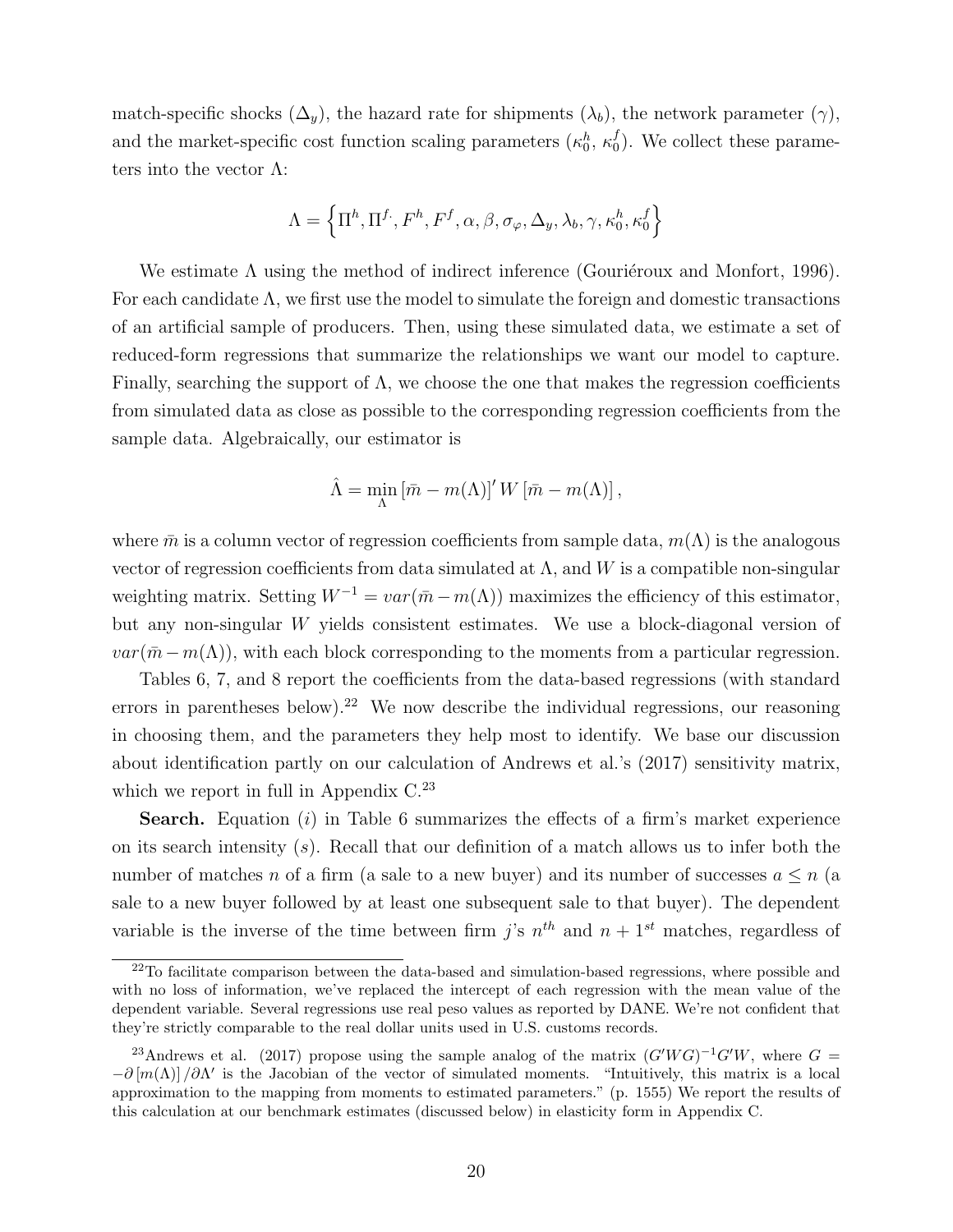whether either is successful. We treat this observation as a proxy for firm  $j$ 's search intensity in a market. The right-hand side is a second-order translog function of firm  $j$ 's cumulative number of successes  $(a_{nj})$  after n matches and cumulative success rate  $(a_{nj}/n_j)$  in the market. (To deal with firms that have had no successes, we add 1 to  $a_{nj}$  and to  $a_{nj}/n_{nj}$  before taking  $\log s$ .).<sup>[24](#page-0-0)</sup>

Since the coefficients in this equation reflect all of the elements of  $\Lambda$ , there's no obvious mapping between them. Our sensitivity matrix suggests that the regression helps most in identifying the fixed costs of maintaining a relationship,  $F<sup>h</sup>$  and  $F<sup>f</sup>$ , the parameters of the success rate ( $\theta$ ) distribution,  $\alpha$  and  $\beta$ , and the network parameter,  $\gamma$ .

Because equation  $(i)$  involves second-order terms, it's difficult to interpret its coefficients. Evaluating its predicated values on a grid of success rates and cumulative successes shows that search intensity is only mildly sensitive to success rates, but strongly increases with cumulative successes.

**Separation.** Equation  $(ii)$  captures a second basic feature of a firm's exporting behavior: termination of matches. Here the unit of observation is seller j's  $i^{th}$  match in year t and the dependent variable,  $D^{exit \text{ match}}$ , takes a value of one when this match is in its final year.<sup>[25](#page-0-0)</sup> In our model the seller endogenously terminates a match when  $\hat{\pi}_{\varphi_j}(x_t, y_{ijt}) < F^f$ , which is more likely when the firm's productivity  $\varphi_j$  or the demand shock  $y_{ijt}$  is low. Since we don't observe these variables we use several of their correlates as predictors: current match sales,  $X_{ijt}^f$ , age of the match,  $A_{ijt}$ , and export market tenure,  $\Delta_{ijt}$  (all in logs). Reflecting the patterns in Table [4,](#page-8-2) we allow a firm in its first year of exporting  $(D^{new\;to\;mkt} = 1)$  to experience a different failure rate.<sup>[26](#page-0-0)</sup>

The results in Table [6](#page-24-0) reflect patterns we saw in Table [4:](#page-8-2) matches in their first year are relatively likely to fail, as are matches that start with relatively small sales; more experienced exporters tend to have longer-lived relationships, reflecting cross-firm variation in productivity levels  $\varphi$ .

The sensitivity matrix (Appendix C) implies that equation  $(ii)$  helps most to identify the fixed costs of maintaining an established match,  $F<sup>h</sup>$  and  $F<sup>f</sup>$ , and the jump size,  $\Delta_y$ , which affects the option value of keeping a match active.

Match success rates. The remaining regressions in Table [6](#page-24-0) concern the distribution of success rates. Equation (iii) relates the average success rate of an active exporter to its cumulative number of previous meetings  $(n)$ . Equation  $(iv)$  relates the dispersion in success

<sup>&</sup>lt;sup>24</sup>This equation is roughly a second-order approximation to the foreign market policy function  $(9)$ , ignoring, for instance, the nonlinear firm effects generated by  $\varphi$  and  $\theta^f$ .

<sup>&</sup>lt;sup>25</sup>We include only active matches, in which there is a sale in year  $t$ , in the sample.

<sup>&</sup>lt;sup>26</sup>Note, however, that Table [4](#page-8-2) includes single-shipment matches while our estimation of equation (*ii*) doesn't drop them, since we don't consider the match "successful".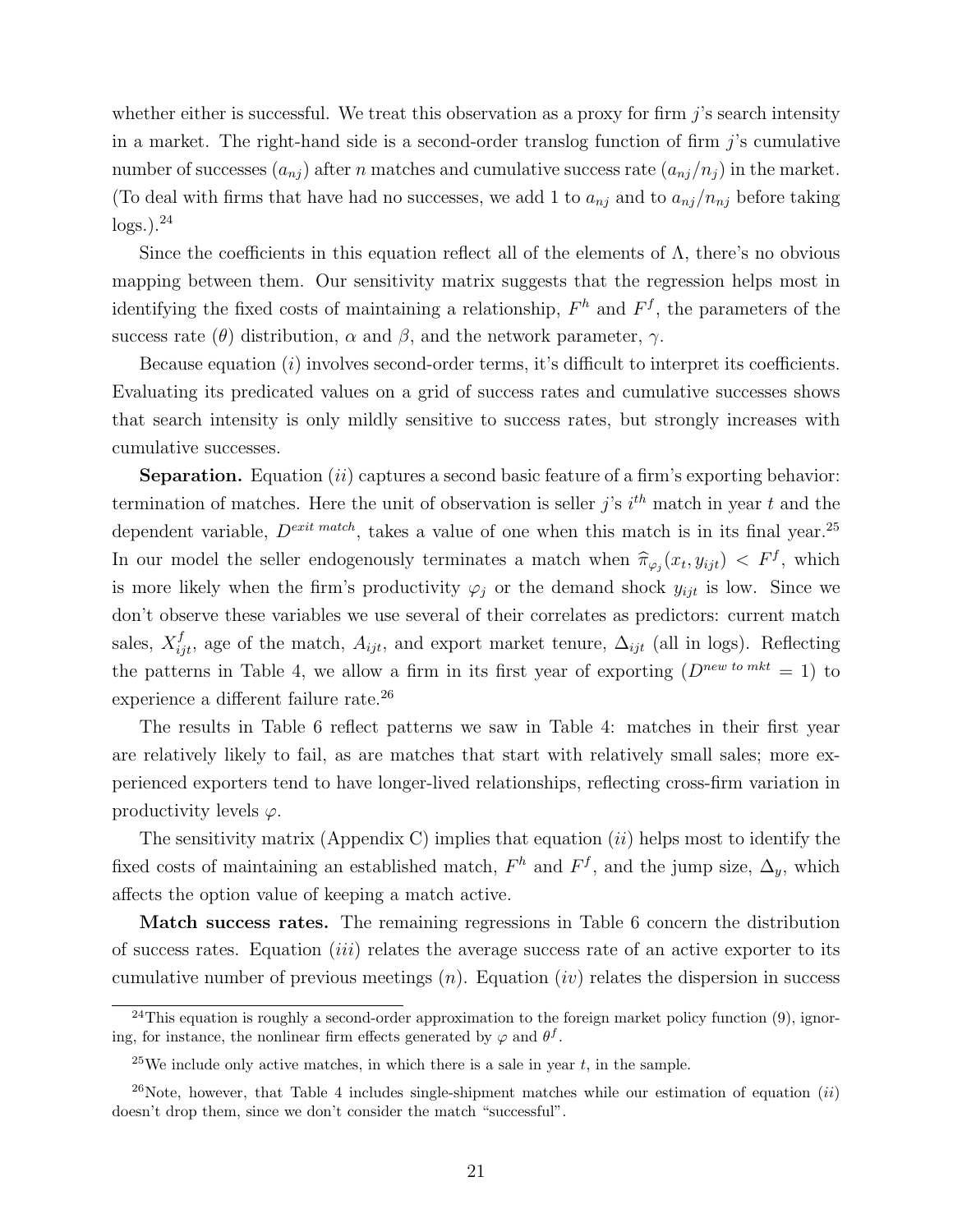rates (the squared residuals from equation *(iii)*) to n. The unconditional mean and variance in success rates are 0.41 and 0.09, respectively. Among experienced (high-n) firms, the mean is significantly higher and the variance is significantly lower. Both regressions are informative about  $\alpha$  and  $\beta$ , as well as selection due to learning.

Client distributions and shipment frequencies. Equation  $(v)$  of Table [7](#page-25-0) relates to the information on client distributions in Table [3.](#page-8-1) With  $\Phi(\ell)$  representing the fraction of exporters with no more than  $\ell$  active clients, column (v) reports a regression of  $\ln(1 - \Phi(\ell))$ on  $\ln \ell$  and  $(\ln \ell)^2$ .<sup>[27](#page-0-0)</sup> This functional form nests a linear relationship between  $\ln(1 - \Phi(\ell))$ and  $\ln \ell$  implied by a Pareto shape of client distributions found in earlier studies. The small coefficient on the quadratic term  $(-0.055)$  confirms a Pareto shape. Equation (v) helps identify the parameters of the theta distribution ( $\alpha$  and  $\beta$ ) as well as the network parameter  $\gamma$ , the key determinants of the relative prevalence of large versus small firms.

Equation (vi) in Table [7](#page-25-0) establishes the mean log number of shipments per year in a continuing match. It serves as a target for the shipment arrival hazard and helps identify  $\lambda_b$ .

Match-level and firm-level sales. Table [8](#page-25-1) collects regressions on the time series properties of firms' exports, cross-firm dispersion in exports, and patterns of correlation between exports and domestic sales. These equations are particularly informative about the parameters  $\{\Pi^h, \Pi^f, F^h, F^f, \sigma_\varphi, \Delta_y\}$ .

Equation  $(vii)$  is an AR1 in log match revenues, conditioned on match age and a dummy to control for first-year effects. Following the discussion in Section 5.1 above, the root (0.826) and root mean square error (1.208) help identify the jump size  $\Delta_y$  and the cross-firm variance in productivity,  $\sigma_{\varphi}$ . Also, together with equation (*ii*), the mean log annual revenue per match (10.67) essentially pins down the profit function scalar  $\Pi_f$  and the fixed cost of maintaining a foreign match  $F<sup>f</sup>$ .

The last four equations in Table [8](#page-25-1) concern domestic sales. Since we don't observe firms' individual matches in the domestic market, these regressions describe establishment-level panel data merged with Colombian customs records.[28](#page-0-0)

Equation (*viii*) is an AR1 for home sales, informative about how much firms adjust their domestic connections and their associated match-specific sales in response to idiosyncratic shocks. The equation is particularly helpful in identifying  $\kappa_0^h$  and  $F^h$ , and the mean squared error helps identify  $\sigma_{\varphi}$  and  $\alpha/(\alpha + \beta)$ .

Equation  $(ix)$  projects Colombian firm-level exports to the United States on firm-level domestic sales. The coefficient speaks to the variance of productivity shocks  $(\sigma_{\varphi}^2)$ , which are

 $^{27}$ By construction, the intercept of the (non-parametric version of) this regression must be zero.

<sup>&</sup>lt;sup>2[8](#page-25-1)</sup>Regressions (*viii*) through  $(x)$  in Table 8 use a combination of the Colombian Annual Manufacturing Survey (AMS) and Colombian administrative records of exports transactions involving the U.S. market over 1993-2007, merged using firm identifiers.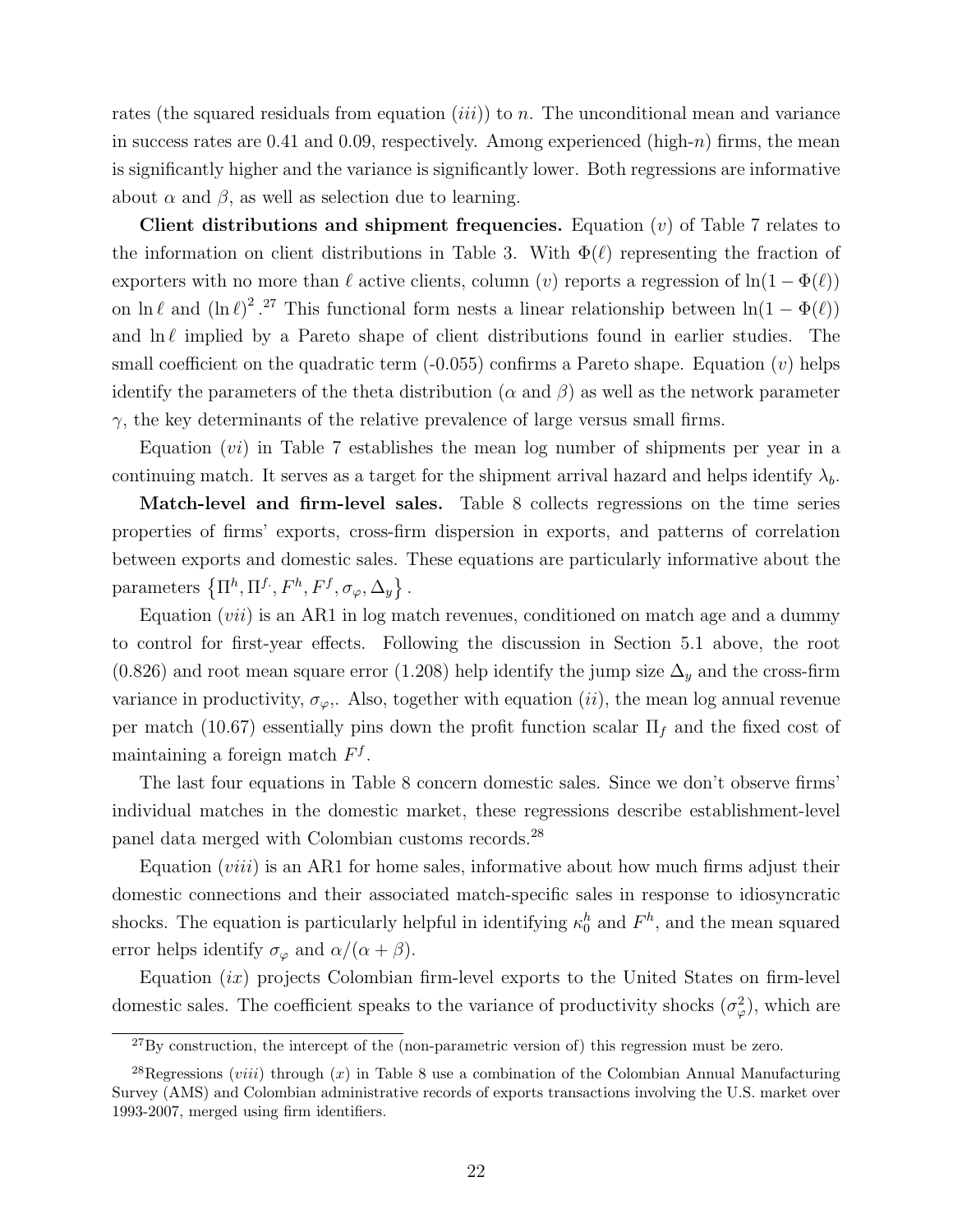common to both markets, relative to the variance of market-specific appeal draws,  $\theta^h$  and  $\theta^f$ . It also reflects the size of match-specific (and thus market-specific) idiosyncratic shocks,  $\Delta_y$ .<sup>[29](#page-0-0)</sup>

Finally, equations  $(x)$  and  $(xi)$  describe the relative importance of home versus foreign sales. Equation  $(x)$  reveals the share of firms that participate in the foreign market. It speaks to the relative return to maintaining foreign versus domestic business connections, as implied by the sets of parameters  $(\Pi^f, F^f, \kappa_0^f)$  $\binom{f}{0}$  versus  $(\Pi^h, F^h, \kappa_0^h)$ . Equations  $(xi)$  gives the average share of exports to the U.S. market in total sales of exporting firms. It largely reflects the number of clients in each market, and thus responds especially to differences between  $\kappa_0^f$ f and  $\kappa_0^h$ .

#### 5.3 Parameter estimates for the benchmark model

The first two columns of Table [9](#page-26-0) report estimates of the parameter vector  $\Lambda$  for the benchmark model. We normalize moments about month-to-month customer transitions from the customs records to one year. Our estimate of  $\delta$ , for example, implies that, on average, matches last roughly a third of a year before separating for exogenous reasons.

Our estimates of the fixed costs ( $F<sup>f</sup>$  = \$US 0.30,  $F<sup>h</sup>$  = \$US 0.03) are both very small. While their effect on major exporters is negligible, they keep out fringe players that would otherwise sell tiny amounts.

The profit and cost function scalars are more important. We estimate much lower search costs in the home market ( $\kappa_0^h = 859$  versus  $\kappa_0^f = 3,080$ ) and much higher profit per sale  $(\Pi^h/\Pi^f = \exp(-3.88 + 6.14) = 9.77)$ . Both help explain the small share of output exported to the U.S. (Table [8,](#page-25-1) regression  $xi$ ). The difference between the two sets of scalars is identified by their different effects on match arrival rates (Table [6,](#page-24-0) regression  $i$ ) versus revenues from ongoing matches (Table [8,](#page-25-1) regressions vii and viii).

Other parameters are hard to interpret individually. More enlightening are their collective implications explored in Section [6](#page-29-0) below.

### 5.4 Model fit

In general, our model replicates the patterns in the data, though not all of the model-based equation estimates correspond closely to their data-based analogs. The model captures average exporting rates, match-specific sales dynamics, and the client distribution well, as well as mean values of dependent variables. The model fails, however, to generate the association

<sup>&</sup>lt;sup>29</sup>Given the average success rate,  $\alpha/(\alpha + \beta)$ , the variances of  $\theta^h$  and  $\theta^f$  depend only on  $\alpha + \beta$ .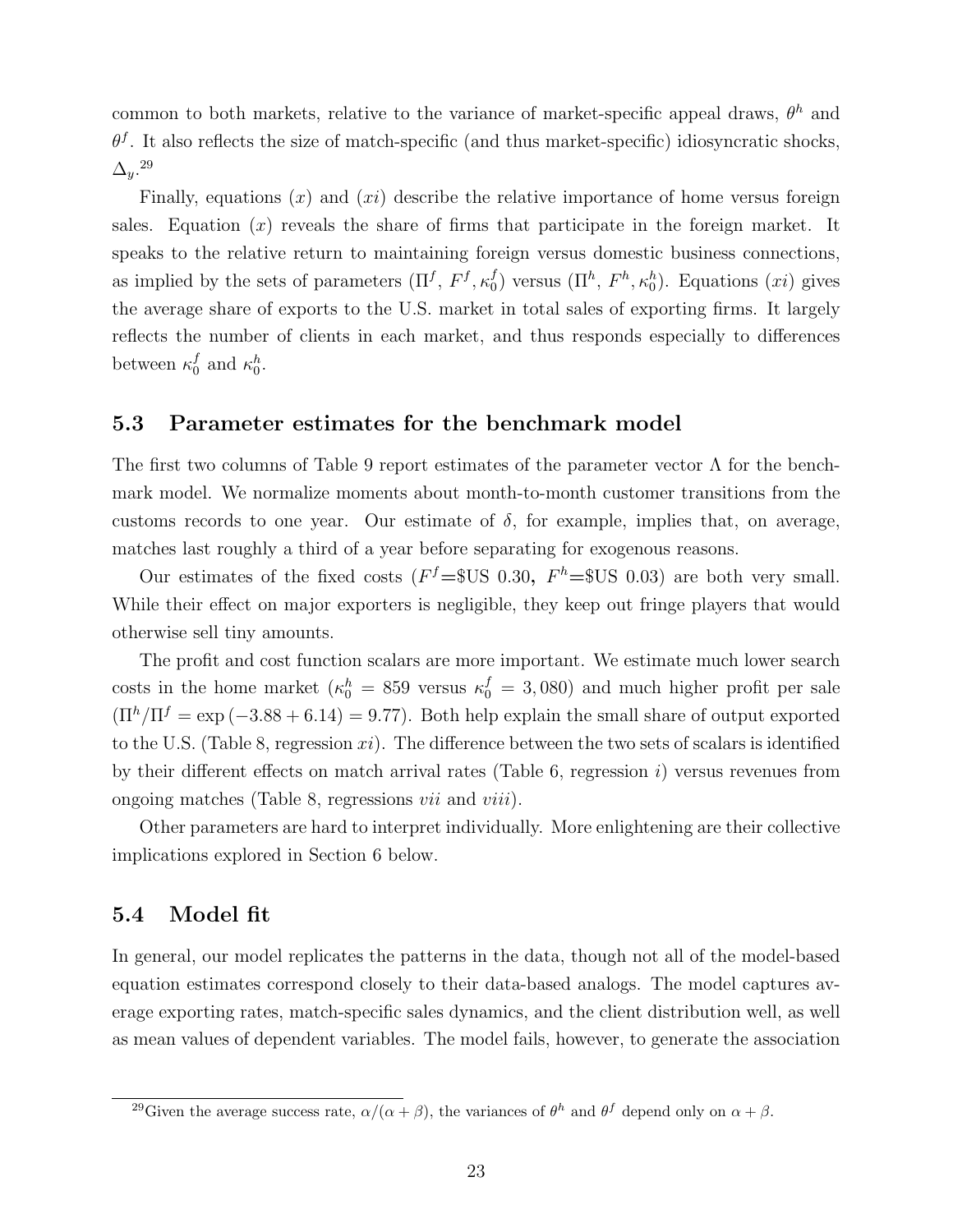<span id="page-24-0"></span>

|                                                        | (i)          | (ii)                             | (iii)                | (iv)                                 |  |
|--------------------------------------------------------|--------------|----------------------------------|----------------------|--------------------------------------|--|
|                                                        | $ln(s_{ij})$ | $D_{i}^{exit}$ match<br>$_{ijt}$ | $a_{ij}$<br>$n_{ij}$ | $u^2_{\frac{a_{ij}/n_{ij}}{\Omega}}$ |  |
| mean, dep. variable                                    | $-0.719$     | 0.395                            | 0.413                | 0.091                                |  |
|                                                        | $(0.621e-2)$ | $(0.319e-2)$                     | $(0.153e-2)$         | $(0.26e-3)$                          |  |
|                                                        |              |                                  | 0.093                | $-0.056$                             |  |
| $ln(1+n_{ij})$                                         |              |                                  | (0.003)              | (0.000)                              |  |
|                                                        | $-0.818$     |                                  |                      |                                      |  |
| $\ln(1+a_{ij})$                                        | (0.113)      |                                  |                      |                                      |  |
|                                                        | 0.312        |                                  |                      |                                      |  |
| $\ln(1 + a_{ij})^2$                                    | (0.017)      |                                  |                      |                                      |  |
|                                                        | $-1.132$     |                                  |                      |                                      |  |
| $\ln(1+\frac{a_{ij}}{n_{ii}})$                         | (0.296)      |                                  |                      |                                      |  |
| $\left[\ln(1+\frac{a}{n})\right]^2$                    | 2.451        |                                  |                      |                                      |  |
|                                                        | (0.396)      |                                  |                      |                                      |  |
|                                                        | $-0.708$     |                                  |                      |                                      |  |
| $\ln(1 + a_{ij}) \cdot \ln(1 + \frac{a_{ij}}{n_{ij}})$ | (0.134)      |                                  |                      |                                      |  |
| $D_{ijt}^{new\;to\;mkt}$                               |              | 0.034                            |                      |                                      |  |
|                                                        |              | (0.011)                          |                      |                                      |  |
| $\ln X_{iit}^f$                                        |              | $-0.031$                         |                      |                                      |  |
|                                                        |              | (0.002)                          |                      |                                      |  |
| $\ln A_{ijt}$                                          |              | $-0.054$                         |                      |                                      |  |
|                                                        |              | (0.009)                          |                      |                                      |  |
| $\ln \Delta_{it}$                                      |              | $-0.028$                         |                      |                                      |  |
|                                                        |              | (0.007)                          |                      |                                      |  |
| observations (rounded)                                 | 38,500       | 23,500                           | 35,800               | 35,800                               |  |

Table 6: Match hazards, success rates, and endurance

**Notes:** Unit of observation, columns i, iii and iv: seller j's i<sup>th</sup> match. Unit of observation, column *ii*: seller *j*'s *i*<sup>th</sup> match in its *t*<sup>th</sup> year.  $s_{ij}$  = inverse of time interval between commencement of match i and commencement of the next one for exporter j  $D_{ijt}^{exit \; match} = 1$  if exporter j's i<sup>th</sup> match dies in year t.  $a_{ij}$  = cumulative number of successes for exporter j at time of match i.  $D_{ijt}^{new\;to\;mkt} = 1$  if exporter j's i<sup>th</sup> match is in its first year.  $\ln A_{ijt} = \log$  age of exporter j's i<sup>th</sup> match. In  $\Delta_{jt} = \log$  age of exporter j in year t.  $X_{ijt}^f =$  foreign sales volume generated by exporter  $j's\ i^{th}$  match.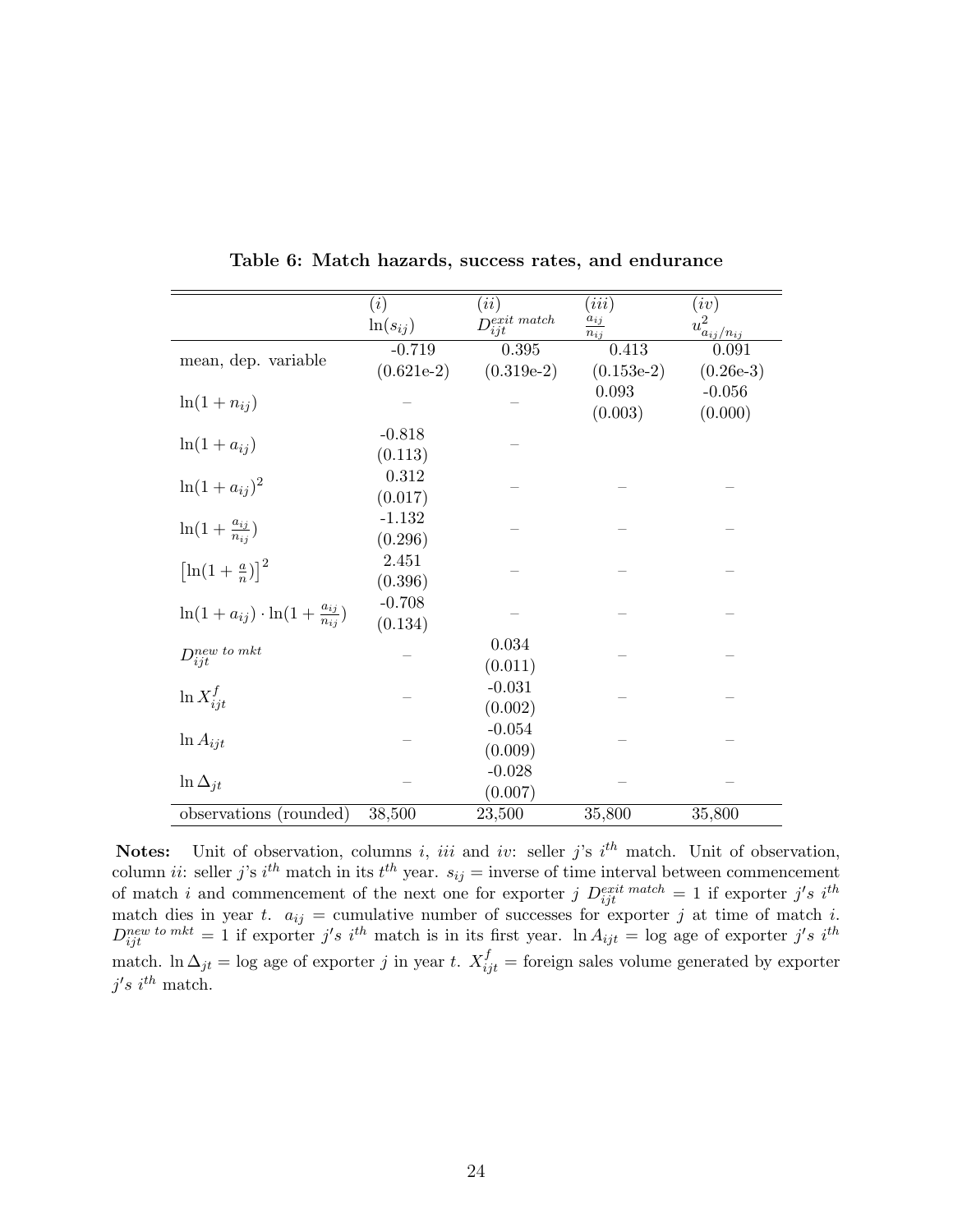|                     | (v)                 | (vi)          |
|---------------------|---------------------|---------------|
|                     | $\ln(1-\Phi(\ell))$ | $ln(s_{ijt})$ |
| mean, dep. variable | $-5.973$            | 0.971         |
|                     | (2.173)             | (0.004)       |
|                     | $-1.8813$           |               |
| $\ln(\ell)$         | (0.1123)            |               |
|                     | $-0.0545$           |               |
| $(\ln \ell)^2$      | (0.0211)            |               |
| sample restrictions | $\ell > 0$          | $s_{ijt} > 0$ |
| observations        | 43                  | 87,000        |

<span id="page-25-0"></span>Table 7: Client distribution and shipment frequency

Notes:  $\ell$ : number of active clients;  $\Phi() =$  cumulative distribution of exporters in terms of  $\ell$ ;  $s_{ijt}$  = number of shipments per year to client *i* by exporter *j* in year *t*.

<span id="page-25-1"></span>

|                     | (vii)                            | (viii)                     | (ix)                     | (x)            | (xi)                     |
|---------------------|----------------------------------|----------------------------|--------------------------|----------------|--------------------------|
|                     | $\ln X_{iit}^f$                  | $\ln X_{it}^h$             | $\ln X_{it}^f$           | $D_{jt}^f$     | $X^f_{it}+X^h_{it}$      |
| mean, dep. variable | 10.665                           |                            |                          | 0.102          | 0.127                    |
|                     | (0.002)                          |                            |                          | (0.003)        | (0.002)                  |
|                     | 0.328                            |                            |                          |                |                          |
| $R_{ijt-1}$         | (0.018)                          |                            |                          |                |                          |
| $\ln X^f_{ijt-1}$   | 0.826                            |                            |                          |                |                          |
|                     | (0.004)                          |                            |                          |                |                          |
| $\ln X_{jt-1}^h$    |                                  | 0.976                      |                          |                |                          |
|                     |                                  | (0.029)                    |                          |                |                          |
| $\ln X_{it}^h$      |                                  |                            | 0.323                    |                |                          |
|                     |                                  |                            | (0.110)                  |                |                          |
| $\ln \Delta_t$      | 0.063                            |                            |                          |                |                          |
|                     | (0.014)                          |                            |                          |                |                          |
| root mse            | 1.2079                           | 0.4621                     | 2.1665                   | 0.303          | 0.243                    |
| sample restrictions | $X_{ijt}^{f}, X_{ijt-1}^{f} > 0$ | $X_{jt}^h, X_{jt-1}^h > 0$ | $X_{it}^f, X_{it}^h > 0$ | $X_{jt}^h > 0$ | $X_{it}^f, X_{it}^h > 0$ |
| observations        | 25,400                           | 99,300                     | 11,600                   | 119,800        | 12,500                   |

Table 8: Home and foreign sales regressions

Notes:  $R_{ijt} = 1$  if exporter j's i<sup>th</sup> match is in its first year. ln  $\Delta jt = \log$  age of exporter j.  $X_{ijt}^f$  = foreign sales volume generated by exporter j's i<sup>th</sup> match.  $X_{jt}^f$  = total foreign sales volume generated by firm j.  $X_{jt}^h$  = total home sales volume generated by firm j.  $D_{jt}^f = 1$  if firm j is an exporter.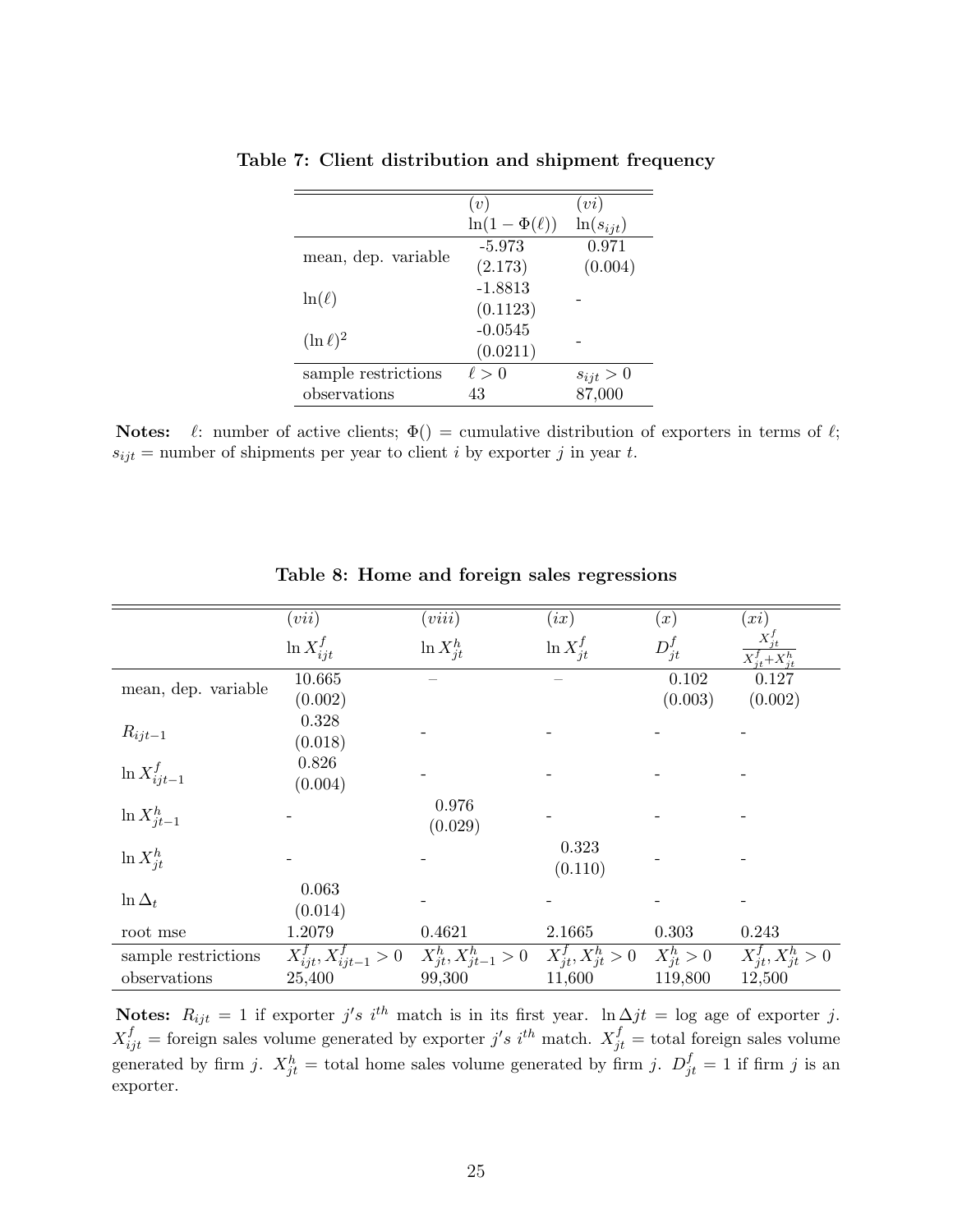<span id="page-26-0"></span>

|                                        |                    |          | Benchmark model |          | Known- $\theta^f$ variant |
|----------------------------------------|--------------------|----------|-----------------|----------|---------------------------|
|                                        | Parameter          | value    | std. error      | value    | std. error                |
| log of domestic profit scalar          | $\ln \Pi^h$        | $-3.879$ | (0.1364)        | $-3.460$ | (0.0725)                  |
| log of foreign profit scalar           | $\ln \Pi^f$        | $-6.135$ | (0.1993)        | $-6.273$ | (0.0759)                  |
| fixed cost, domestic                   | $F^h$              | 0.027    | (0.0047)        | 0.037    | (0.0064)                  |
| fixed cost, foreign                    | $F^f$              | 0.296    | (0.0428)        | 0.301    | (0.0359)                  |
| First $\theta$ distribution parameter  | $\alpha$           | 0.571    | (0.0454)        | 0.581    | (0.0703)                  |
| Second $\theta$ distribution parameter | $\beta$            | 1.894    | (0.2320)        | 4.661    | (0.2107)                  |
| demand shock jump size                 | $\Lambda^{y}$      | 1.882    | (0.2222)        | 1.951    | (0.1810)                  |
| shipment order arrival hazard          | $\lambda_b$        | 15.426   | (0.1991)        | 15.431   | (0.1428)                  |
| std. deviation, log firm type          | $\sigma_{\varphi}$ | 1.386    | (0.0095)        | 1.401    | (0.0051)                  |
| network effect parameter               | $\gamma$           | 0.383    | (0.0485)        | 0.508    | (0.0479)                  |
| log of home search cost scalar         | $\ln \kappa_0^h$   | 11.722   | (0.1486)        | 12.480   | (0.0850)                  |
| log of foreign search cost scalar      | $\ln \kappa_0'$    | 13.002   | (0.0095)        | 13.666   | (0.1373)                  |
| log of fit metric                      | $\ln(\Lambda)$     | 10.806   |                 | 11.346   |                           |

Table 9: Structural parameter estimates

Notes: Both models were fit using the method of simulated moments, targeting the statistics in Tables [6-](#page-24-0)[8](#page-25-1) using a block-diagonal weighting matrix based on the covariance matrices of the targeted regressions. Standard errors were constructed using the Delta method.

between success rates and firms' search intensities that we observe in the data.<sup>[30](#page-0-0)</sup> Appendix [D](#page-51-0) provides a more detailed summary of the fit, juxtaposing the data-based moments,  $\bar{m}$ , with their simulated counterparts,  $m(\Lambda)$ , from the benchmark model.

We haven't targeted the patterns described in Section [2.1,](#page-4-0) since we treat a successful match in our data as beginning with the first sale and in our model only with the second.<sup>[31](#page-0-0)</sup> It's nevertheless instructive to ask how our model replicates them. Table [10](#page-27-0) repeats the calculations reported in Table [1](#page-5-0) using data simulated with the benchmark model. Qualitatively, the patterns match up: The largest drops in the number of exporters occur during a cohort's first two years, with cohort size dropping gradually thereafter. Total exports rise early in a cohort's life, declining thereafter. Finally, exports per surviving firm grow rapidly over time, reflecting both the exit of small-scale firms and client accumulation among survivors.

On the other hand, "Average exports" and "total exports" vary less dramatically with cohort age in the actual data than in the simulated data. Also, the drop in cohort membership is more dramatic in the simulated data during the first year. The difference in the definition

<sup>&</sup>lt;sup>30</sup>One reason is that this relationship is statistically weak, and it therefore doesn't receive much weight in the fit metric. (Note the large standard errors for the coefficients on  $\ln(1 + a/n)$  and  $\left[\ln(1 + a/n)\right]^2$  in column 1 of Table [6.](#page-24-0))

<sup>&</sup>lt;sup>31</sup>Thus, relative to our model-based definition, the tables in Section [2.1](#page-4-0) inflate the one-year-old firm and total export counts, while they depress mean exports among one-year olds. Restrictions on data access have temporarily prevented us from making these tables fully compatible. We plan to address the issue in a future draft.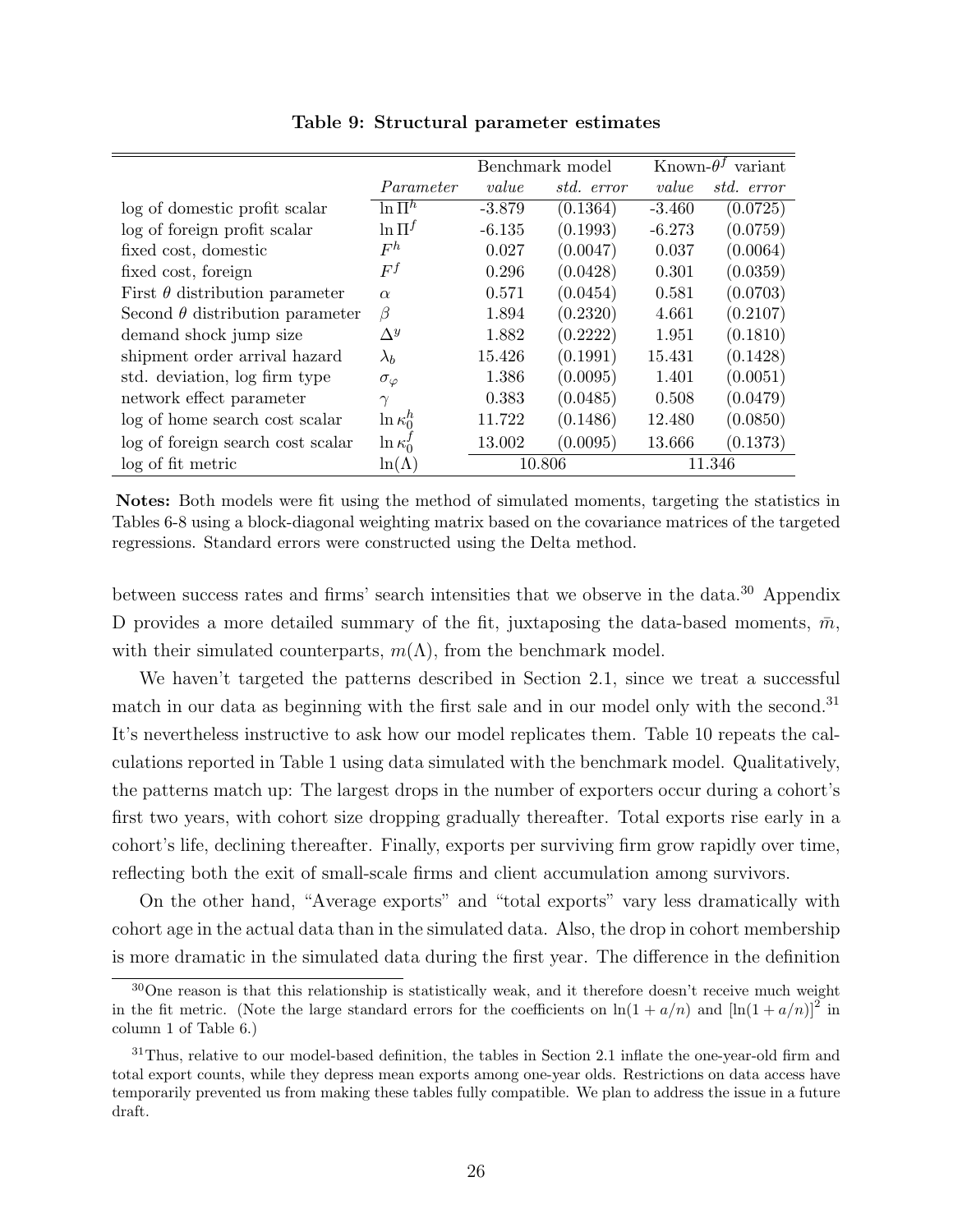<span id="page-27-0"></span>

| Cohort age | Exporters | Total Exports | Average Exports |
|------------|-----------|---------------|-----------------|
| 1 year     | 1.00      | 1.00          | 1.00            |
| 2 year     | 0.61      | 1.73          | 2.84            |
| 3 years    | 0.35      | 1.34          | 3.81            |
| 4 years    | 0.19      | 1.81          | 9.50            |
| 5 years    | 0.10      | 2.29          | 22.74           |
| 6 years    | 0.06      | 2.12          | 34.43           |
| 7 years    | 0.05      | 1.89          | 39.69           |
| 8 years    | 0.04      | 1.69          | 43.23           |
| 9 years    | 0.03      | 1.89          | 63.69           |
| 10 years   | 0.02      | 1.46          | 65.17           |
|            |           |               |                 |

Table 10: Cohort evolutions: simulated data

<span id="page-27-1"></span>Notes: Figures for cohorts aged 2-10 are expressed relative to corresponding figures for one-yearold cohorts.

| Number of buyers | share of exporters |
|------------------|--------------------|
|                  | 0.77               |
| 2                | 0.10               |
| 3                | 0.05               |
| 4                | 0.03               |
| 5                | 0.02               |
| $6 - 10$         | 0.03               |
| $11+$            | 0.01               |

Table 11: Exporter distribution: simulated data

Notes: Figures give the ergodic distribution of current buyer counts across exporting firms.

of matches between Table [1](#page-5-0) and [10](#page-27-0) may explain these discrepancies.

Table [11](#page-27-1) reports the distribution of client counts across exporters implied by our model. They match quite closely the actual distributions reported in Table [3,](#page-8-1) although the Table [3](#page-8-1) figures show more exporters with two clients (and fewer with more than two clients) than the model predicts.

Finally, Table [12](#page-28-0) revisits the analysis of match exit rates in Table [4](#page-8-2) with simulated data. (As with the figures in Table [6,](#page-24-0) the two datasets define matches differently.) The model replicates the higher failure rates among first-year matches, and the tendency for matches that begin in the largest sales quartile to fail less frequently than others. However, the high failure rates are concentrated among one-year-old matches in the simulated data, while they decline more more gradually with age in Table [4.](#page-8-2) Also, unlike in Table [4,](#page-8-2) the simulated exporters that begin in the smallest size quartile exhibit failure rates as low as those of the largest exporters. (Here too, since single-shipment encounters are concentrated in the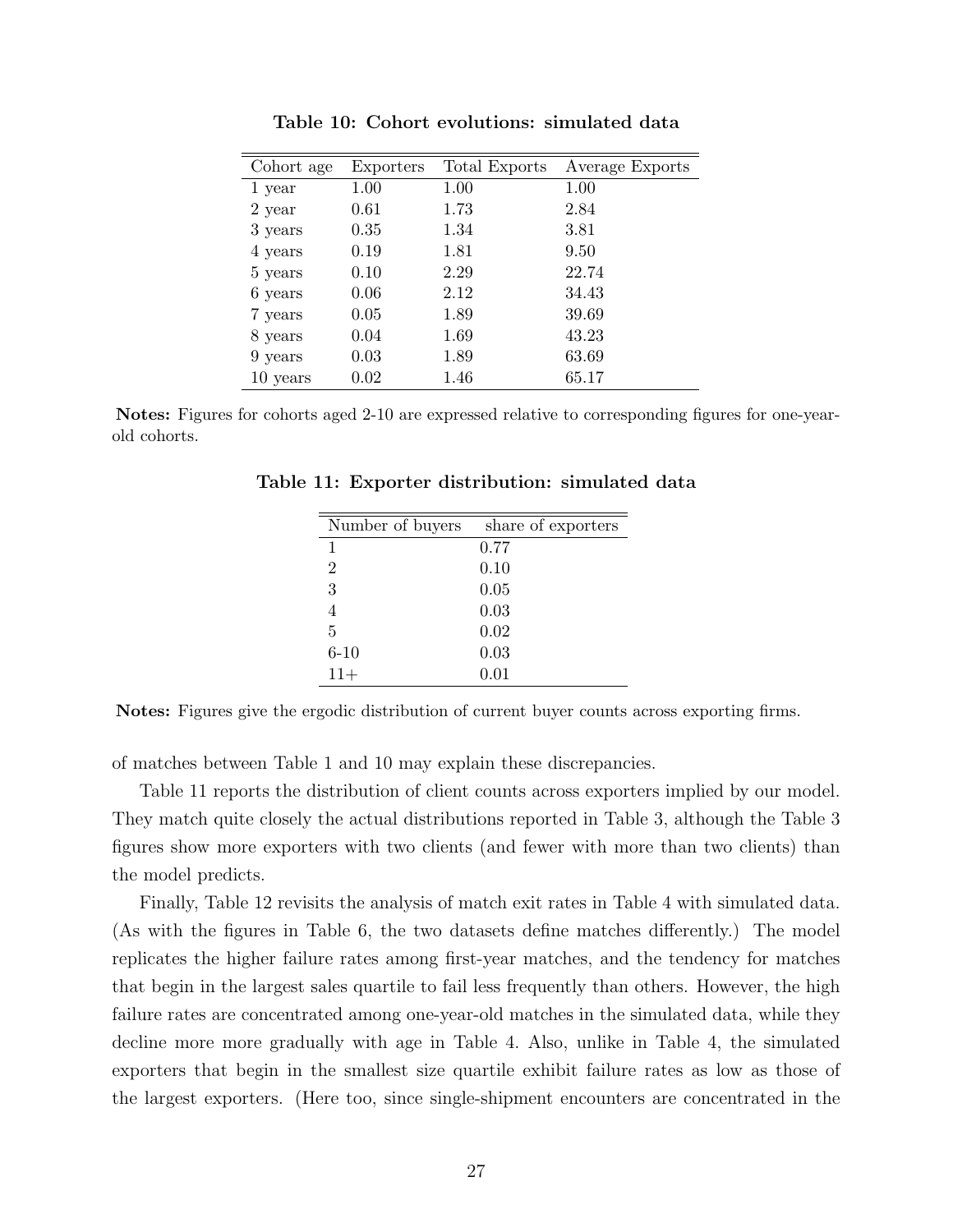<span id="page-28-0"></span>

| Match age  | Quartile 1 | Quartile 2 | Quartile 3 | Quartile 4 |
|------------|------------|------------|------------|------------|
| 1 year     | 0.60       | 0.88       | 0.89       | 0.63       |
| 2 years    | 0.27       | 0.29       | 0.31       | 0.27       |
| 3 years    | 0.30       | 0.32       | 0.33       | 0.30       |
| 4 years    | 0.31       | 0.28       | 0.20       | 0.32       |
| $5+$ years | 0.28       | 0.30       | 0.36       | 0.36       |

Table 12: Match separation rates: simulated data

Notes: Figures are percentages of the exporters in each age-initial size category that do not export during the following year.

smallest size category, differences in the treatment of these encounters in the two tables contribute to the discrepancy.)

### 5.5 Results for the known product appeal variant

To understand the role of learning in the foreign market we estimate a variant of the model in which a firm knows its true product appeal  $\theta^f$  from the outset. In this world a firm with low appeal doesn't bother to invest much or at all in searching in the foreign market. A fully-informed firm has less incentive to search since there's no information from a match.

The last two columns of Table [9](#page-26-0) report parameter estimates for this variant. Most are similar to those from the benchmark model. But the known- $\theta^f$  implies a larger network effect  $(\gamma = 0.50 \text{ versus } \gamma = 0.38)$  and search cost  $(\kappa_0^h = 859 \text{ and } \kappa_0^f = 3,079 \text{ versus } \kappa_0^h = 1,826$ and  $\kappa_0^f = 5,982$ ). These higher values help the known  $\theta^f$  model explain the observed pattern of small entry, gradual growth, and eventual dominance by high- $\theta$  entrants without relying on learning. The known- $\theta^f$  model does substantially worse according to Rivers and Vuong's  $(2002)$  test statistic for non-nested comparisons.<sup>[32](#page-0-0)</sup>

<sup>&</sup>lt;sup>32</sup>The Rivers and Voung (2002) statistic takes the form  $T_n = (\sqrt{n}/\hat{\sigma}_n) \left[ \hat{\Lambda}^1 - \hat{\Lambda}^2 \right]$ , where  $\hat{\Lambda}^1$  and  $\hat{\Lambda}^2$  are the MSM fit metrics for the two models, and  $\hat{\sigma}_n^2$  approximates  $var\left[\hat{\Lambda}^1 - \hat{\Lambda}^2\right]$ . This statistic has a standard normal distribution under the null  $E(\hat{\Lambda}^1) = E(\hat{\Lambda}^2)$ . With model 1 the benchmark and model 2 the known- $\theta^f$ variant, we get  $T_n = -1,583.2$  (treating the weighting matrix W as nonstochastic). Two caveats apply. First, since the targeted regression coefficients are based on a variety of samples, it's not obvious what sample size n we should use for this statistic. We use a very conservative approximation to the number of firms we base our inferences on  $(n = 1000)$ , Second, this test statistic doesn't recognize randomness in the fit statistics due to simulation.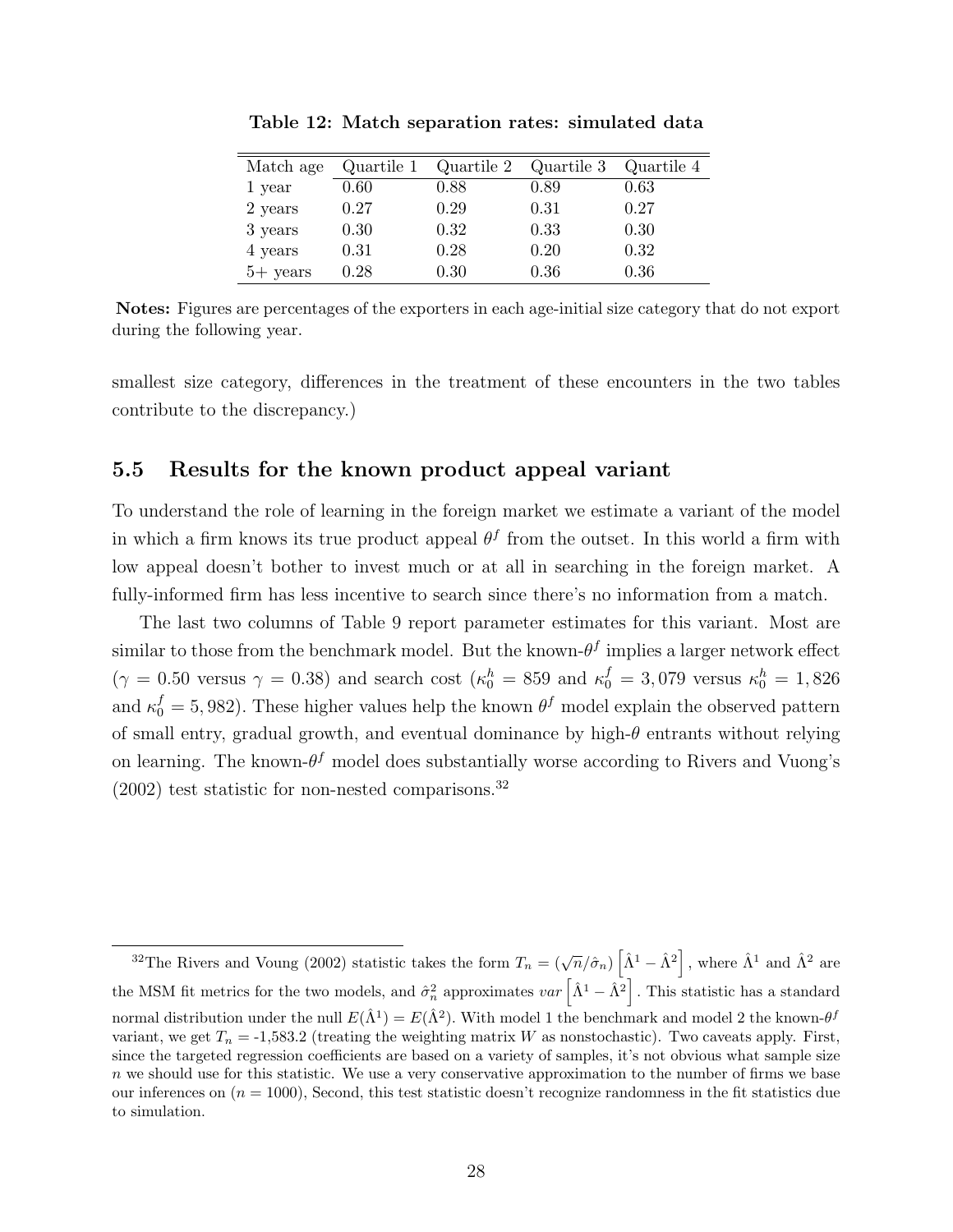### <span id="page-29-0"></span>6 Implications of the Results

Our results allow us to quantify the value of participating in the domestic and foreign markets. Ingredients to this calculation are the value of a successful relationship, the cost of search, and the probability that a match is successful.

### 6.1 The value of a relationship

In our model a seller benefits from matching with a potential client for three reasons. First is the obvious one that the seller earns profits from sales to the new client. Second, since we find a positive network effect ( $\gamma = 0.383$ ), a successful match lowers the cost of finding additional buyers. Third, the success or failure of the match informs the seller about the popularity of its product, so it can adjust its subsequent search effort accordingly. What do our estimates imply about the magnitudes of these benefits?

Profits per shipment vary widely with macro conditions, the seller's efficiency, and matchspecific shocks. When macro conditions are average, foreign shipments generate an average profit of \$US 3,413 with a standard deviation of \$US 3,458. (The analogous figures in the home market are \$US 32, 567 and \$US 32, 993.)<sup>[33](#page-0-0)</sup> And matches active in either market for an entire year generate an average of  $\lambda_b = 15.4$  shipments.

These profits are generated within the match itself. The network and learning benefits from a match derive from subsequent successful relationships. Quantifying these benefits requires not only assessing the return from such relationships, but the cost of searching for them and the probability of success.

#### 6.2 The cost of search

For a firm with no prior success in the foreign market, a search intensity sufficient to yield an average of one new match per year costs  $c^{f}(1,0) =$  \$US 1,539 while an expected yield of four new matches, about one successful match for a firm with average product appeal, costs  $c^{f}(4,0) =$  \$US 24,637. (The analogous figures in the home market are  $c^{h}(1,0) =$  \$US 428 and  $c^h(4,0) =$  \$US 6, 848.)

Our estimated network parameter  $\gamma = 0.383$  implies that these costs fall substantially as a firm racks up successes: A firm with 2 successful foreign matches pays an expected  $c^{f}(4, 2) =$  \$US 20, 142 for the next match, roughly 20 percent less than the cost of the first. (The analogous figure in the home market is  $c^h(4, 2) =$  \$US 5, 598.)

<sup>33</sup>All figures are in 1992 US dollars.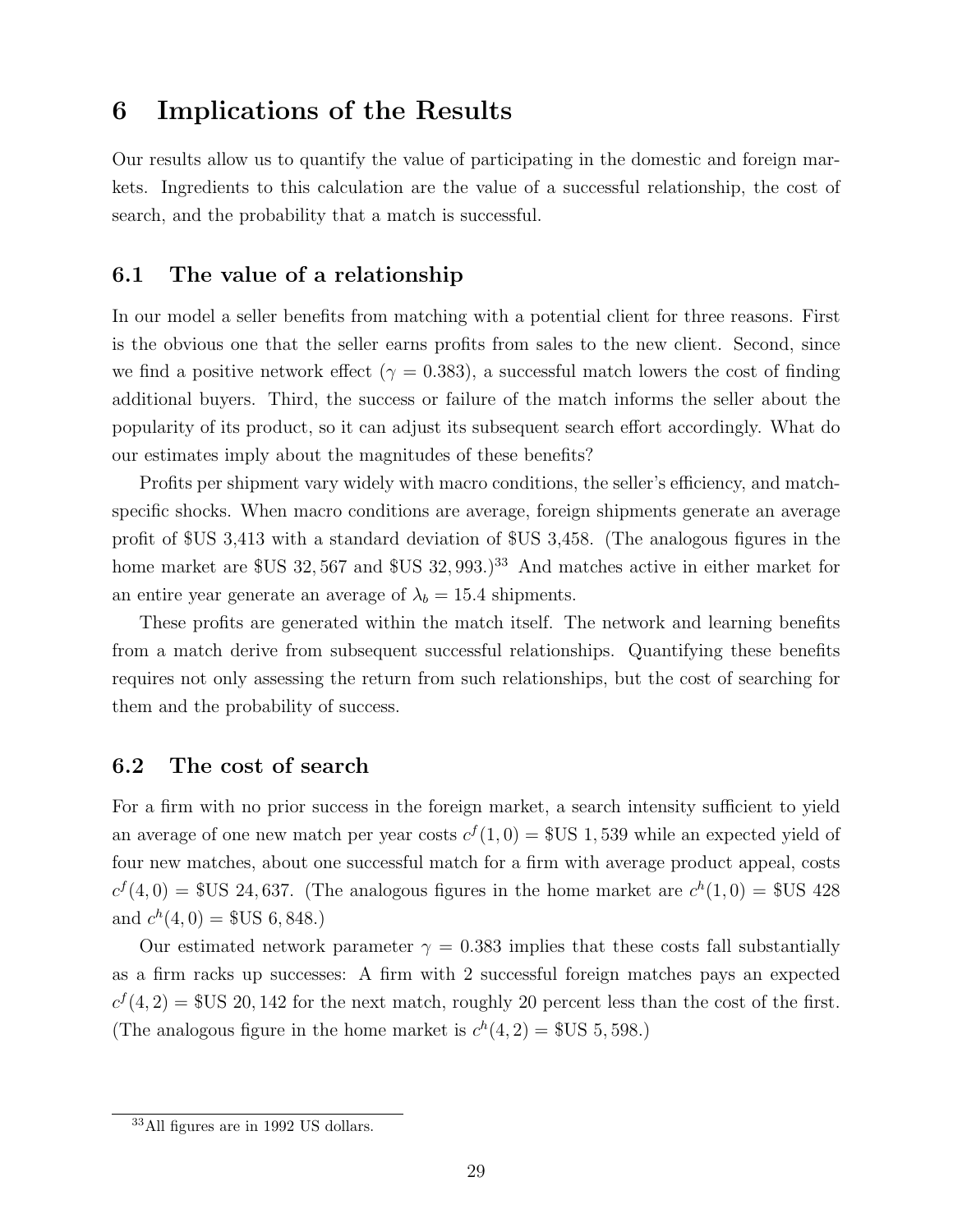

<span id="page-30-0"></span>Figure 2: Log continuation values conditioned on match history

Notes: Continuation value trajectories for firms with productivity in the 10th, 50th, and 90th percentiles of the simulated productivity distribution of exporters. For each productivity type, we plot values for all successful matches, alternating success and failure, and all failures.

### 6.3 The probability of success

A firm's true probability of success in the foreign market is drawn from a beta distribution, which we estimate to have mean  $\alpha/(\alpha+\beta) = 0.23$  and variance  $\alpha\beta/[(\alpha+\beta)^2(\alpha+\beta+1)] =$ 0.23<sup>2</sup>. Hence, before acquiring export market experience, a firm expects that roughly 1 in 4 encounters with a potential buyer will lead to a business relationship. It also expects to learn a good deal from the outcomes of its early matches.

#### 6.4 Network and learning effects

Combining these ingredients we can assess the combined importance of network and matching effects. Figure [2](#page-30-0) shows the perceived continuation value from each additional meeting for firms drawn from the 10th, 50th, and 90th percentiles among simulated exporters. These values depend on the firm's belief at each moment about its popularity  $\bar{\theta}^f$ , which in turn depends on the number of matches  $(n)$  it's had already. We show three extreme histories: an unbroken string of successes  $(a = n)$ , an unbroken string of failures  $(a = 0)$ , and alternating success and failure  $(n \approx 2a)$ .

Differences in firms' efficiency imply big differences in their initial perception of the value of their participation at the outset: the high-productivity firm perceives a value of US\$ 53,800; the median a value of US\$ 452; and the low-productivity firm only US\$ 5.

Both network and learning effects are most powerful for neophyte exporters who haven't yet formed networks or learned anything about their appeal. The first match has the biggest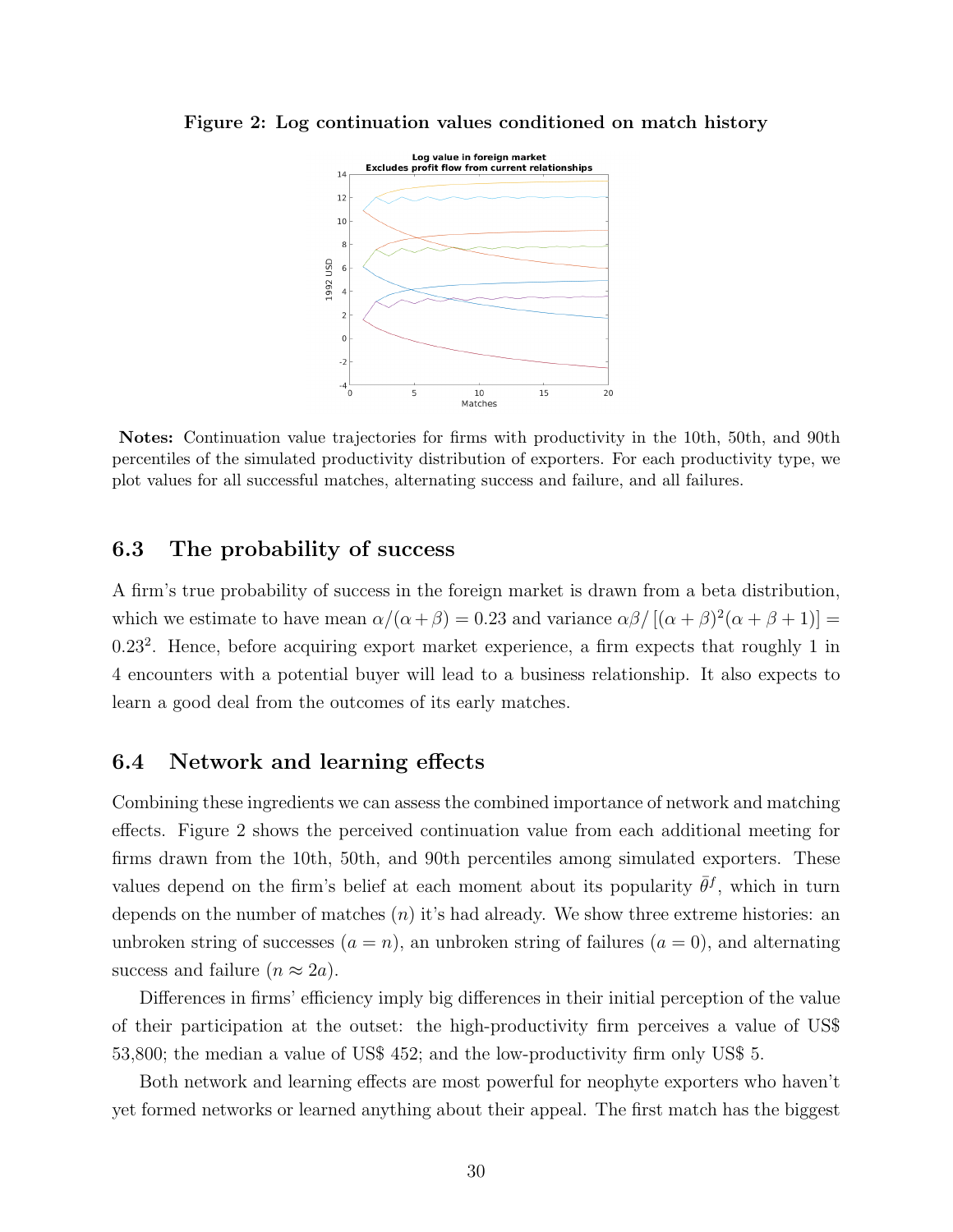

<span id="page-31-0"></span>Figure 3: Evolution of success probability belief

Notes: Beliefs of a firm with productivity in the 90th percentile of exporters over success probability. Top line is five success followed by five failures. Bottom line is five failures followed by five successes.

impact on continuation values, and most of the impact of additional information is gone by the twentieth match. For example, if its first match is a success, the highest productivity firm's value jumps to US\$ 165,000. But failures quickly erase firm value. The continuation value of the median productivity firm with four successful matches is almost the same as the value of the high productivity firm with four failed matches, at US\$ 5,669.

Learning effects can cause two *ex ante* identical firms to have very different long term experiences in an export market, depending on whether their early matches succeed. Because match histories affect continuation values, they also affect the intensity with which a firm searches for new clients.

Figure [3](#page-31-0) plots the evolution of beliefs about  $\theta^f$  for two firms both in the 90<sup>th</sup> productivity percentile (where, for concreteness, searching with intensity s means waiting exactly  $1/s$  for the next match). The top line plots perceived appeal from a sequence of five successes followed by five failures, and the bottom line perceived appeal from five failures followed by five successes. They end at the same point, but if success comes early, it takes 10.5 years to get 10 matches while, with initial failure, it takes more than 43 years. The discouraged failurefirst firm takes four times longer to get to 10 meetings because it searches less intensively.

### 6.5 Value dynamics when product appeal is known

The patterns we've depicted so far reflect both network and learning effects. To gauge the relative importance of each we redo Figure [2](#page-30-0) under the assumption that firms know their true product appeal from the start. We set  $\theta^f = 0.43$  for all firms, corresponding to the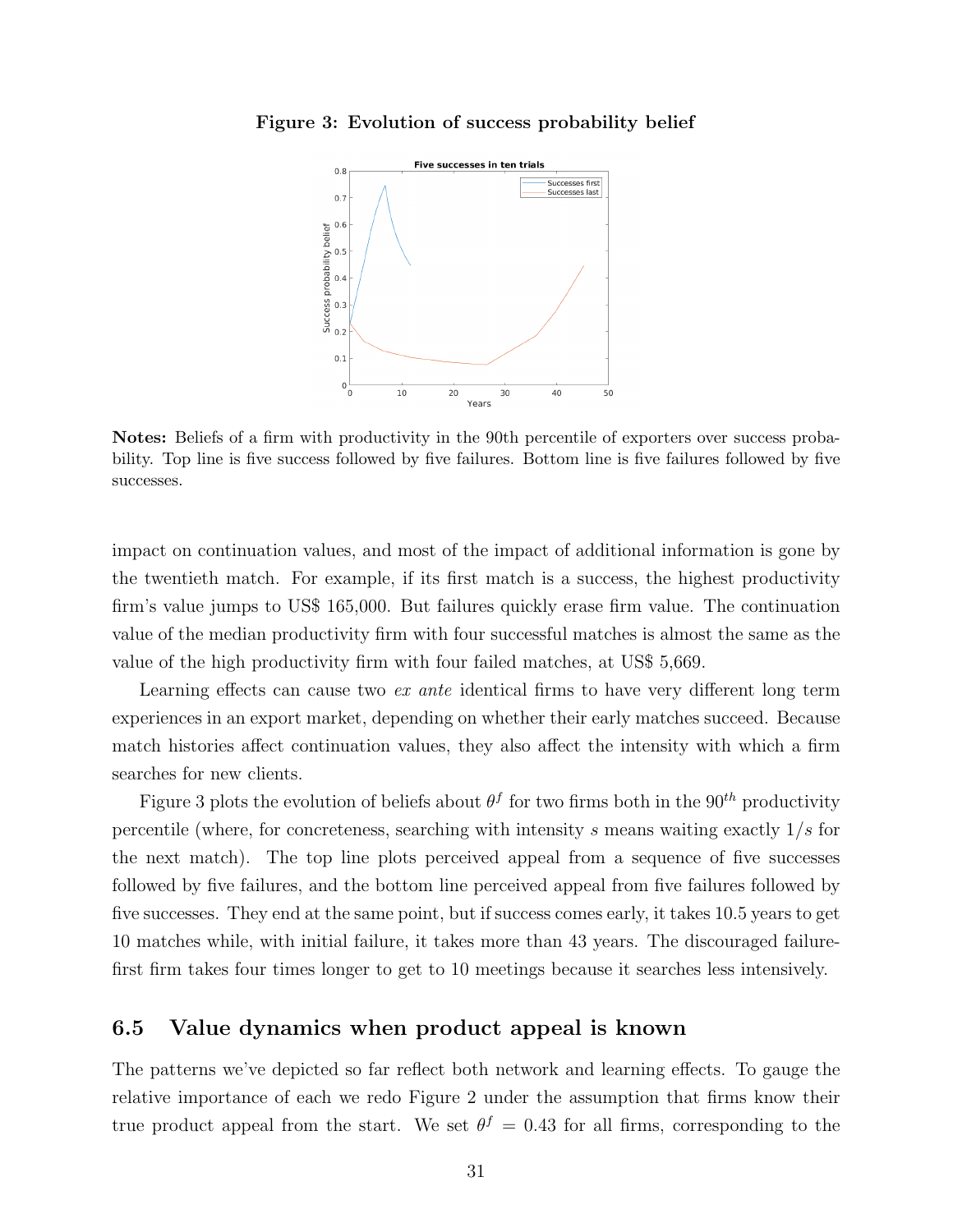

<span id="page-32-0"></span>Figure 4: Log continuation values conditioned on match history, no learning

Notes: Continuation value trajectories for firms with productivity in the 10th, 50th, and 90th percentiles of the simulated productivity distribution of exporters in the known- $\theta^f$  version of the model. For each productivity type, we plot values for all successful matches, alternating success and failure, and all failures.

65th percentile of success probabilities among active exporters in our simulated data. Using the estimated "known- $\theta^{f}$ " policy function in Table [9,](#page-26-0) we simulate the continuation values of firms at the 10th, 50th, and 90th productivity percentiles.

Parallel to Figure [2,](#page-30-0) Figure [4](#page-32-0) shows the histories of only successes, only failures, and alternating success and failure. With firms knowing their  $\theta^f$ , continuation values move much less with experience. A successful match does (more modestly) raise the continuation value through the network effect of lowering the cost of search, with unsuccessful matches having no effect.

How do match arrival times depend on successes and failures in the known- $\theta^f$  variant? Since firms know their success probabilities, the known- $\theta^f$  version of Figure [3](#page-31-0) (not pictured) is simply two horizontal lines with height  $\theta^f$ . But the lengths of these lines still depend on match histories through the network effect. Figure [5](#page-33-0) demonstrates this dependence by plotting the expected time to ten meetings when five consecutive meetings succeed and the others fail. The x-axis is the number of meetings before the first success. (For example, if it's 3, the first 3 meetings fail, the next 5 succeed, and the last 2 fail.)

Comparing again the expected time to ten meetings with five consecutive successes and five consecutive failures, Figure [5](#page-33-0) presents results for both the baseline model (panel a) and the known- $\theta^f$  variant (panel b) for a firm in the  $90^{th}$  percentile of exporter productivity (again with  $\theta^f = 0.43$  in the known- $\theta^f$  variant). As in Figure [3,](#page-31-0) the time it takes a learning firm to reach ten meetings depends heavily on the placement of the successes (panel a), taking 12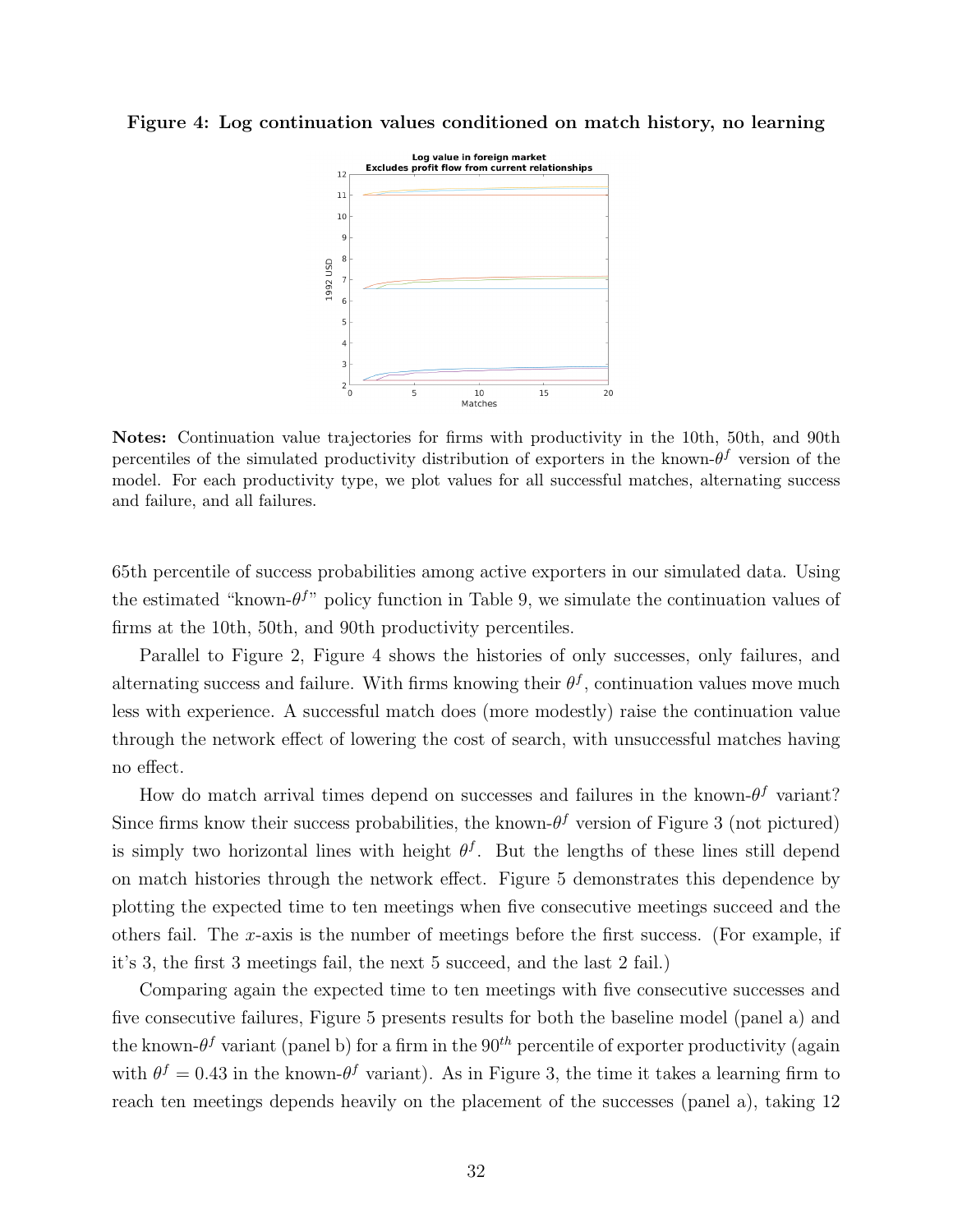

<span id="page-33-0"></span>Figure 5: Time to ten meetings by placement of five consecutive successes

years if the successes come first but 45 years if the failures come first. For a known- $\theta^f$  firm (panel b), it takes 27 years to reach ten meetings if the successes come first and 32 years if they come last.[34](#page-0-0) Hence learning and network effects both matter, but learning contributes much more to heterogeneity in experience.

#### <span id="page-33-1"></span>6.6 Foreign-market amnesia

Our analysis allows us to quantify the value of a firm's experience in the export market, which reflects a combination of the expected future profits generated by current business relationships, the benefits of client networks in reducing the cost of finding new clients, and, in the benchmark with learning, the knowledge a firm has acquired about its market appeal.

To assess the value of these intangible assets we generate 2000 different 100-year foreign demand trajectories using the process reported in Table [5.](#page-19-0) We calculate the value of access the foreign market for our firms in years 25 to 100, after burn in. The value to an average exporter is around US\$ 3.4 million. About half represents future sales to existing customers. The rest reflects mostly the value of knowing market appeal  $\theta^f$  rather than the visibility generated by its existing customer network.

Multiplying by the average number of exporting firms observed during our sample period implies a total value of US\$ 9.6 billion, about 34 percent of the total value of export revenues,

 $34$ The reason it takes so long is that the firm knows that only around half of its meetings will succeed. With  $\theta^f$  near one it would only take a few years to reach 10 meetings.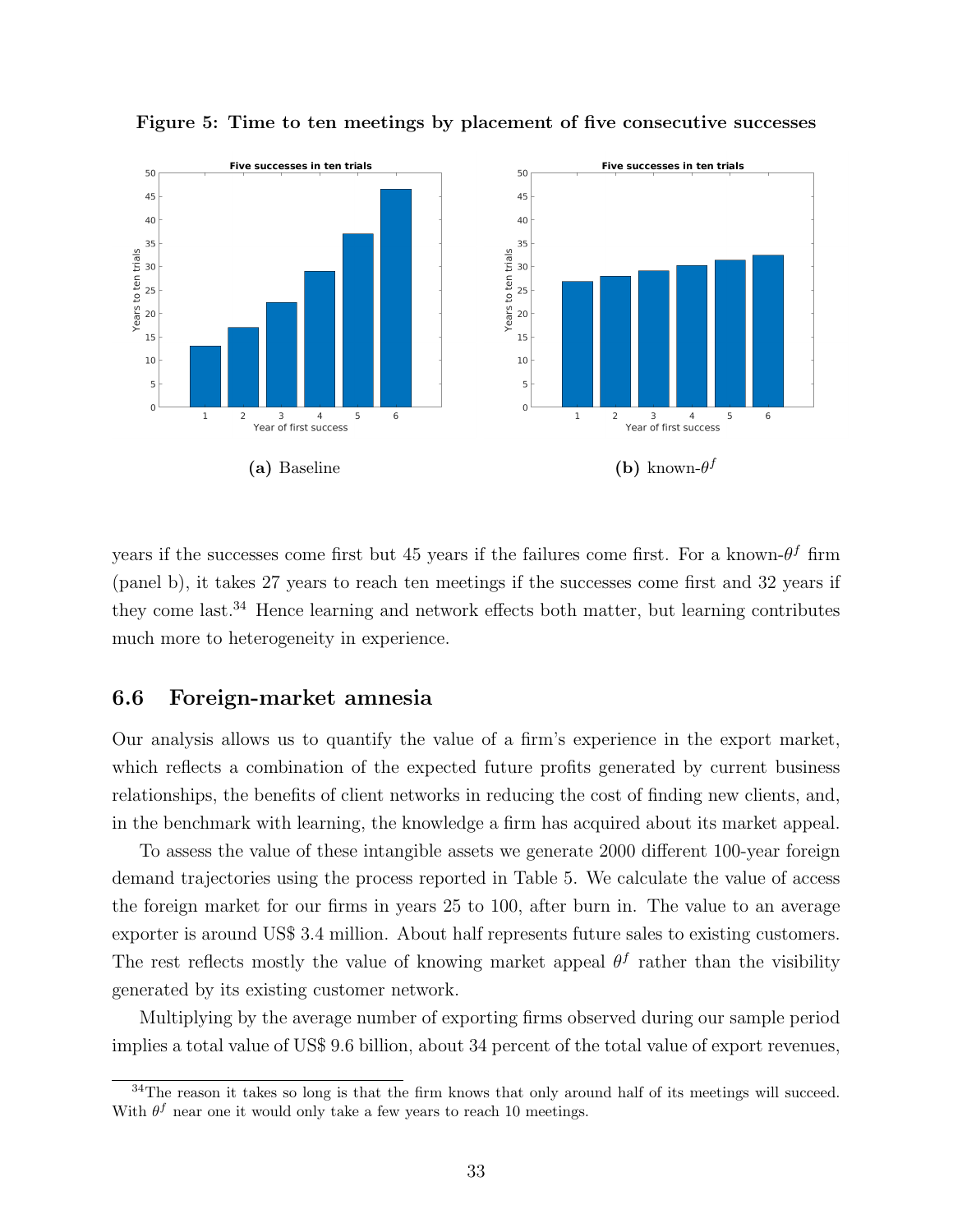US\$ 28.3 billion. In other words, a hypothetical experiment of total amnesia about the foreign market (losing contact with clients and forgetting past successes and failures) would wipe out about a third of the value of the U.S. market for our Colombian firms.

Since the distribution of export sales is highly skewed across firms, the largest exporters dominate these averages. The median exporter would stand to lose only about US \$ 370,000 from total U.S. market amnesia, hardly more than a tenth of the average. This loss reflects mostly lost sales to existing customers. To summarize, the value of a large exporter's experience in a market is nearly as much in its enhanced ability to find new customers as in its expected future sales to existing ones. The main benefit of experience for a smaller exporter is its expected future sales to existing customers.

### 7 Exchange rate dynamics

A natural task for our model is characterizing the response of exports to an exchange rate shock. We consider a 20 percent devaluation by scaling the 100-year foreign market demand trajectories generated by the process reported in Table [5](#page-19-0) by 1.2 after the 50th year. Since we treat the shock as unanticipated, the first 50 years replicate the experiment just discussed in Section [6.6.](#page-33-1) We first look at what happens to an average firm in our simulation. We then turn to aggregate trade dynamics, breaking down the response into different margins of adjustment. We conclude with a discussion of the implied short and long-run trade elasticities.

Our results for individual exporters are based on the 2000 simulations described in Section [6.6.](#page-33-1) In this section, we consider the total value of the firm, including both its value from experience and its option value of reentering the foreign market with the same efficiency  $\varphi$ but in a state of foreign-market amnesia. Calculated this way, the mean value of an active exporter before the shock is about 5 million dollars, and the median is 540 thousand dollars. The value of the mean exporter increases 34 percent just after the shock. Average exporter value jumps more than the mechanical 20 percent from the devaluation, because after the shock exporters search harder and expect to both learn and become visible more quickly. As time passes, the value of the average exporter decreases. This pattern reflects the role of matching frictions, which delay the entry of marginally profitable firms.

How do these changes in value translate into aggregate export dynamics? Figure [6](#page-35-0) summarizes the results of simulating the aggregate export trajectories associated with the exchange rate devaluation.<sup>[35](#page-0-0)</sup> The permanent 20 percent real peso devaluation occurs at the

<sup>&</sup>lt;sup>35</sup>Our single-agent model misses interactions between exporters in the foreign market. But since Colombia constitutes a small share of the U.S. spending, such general equilibrium effects are likely negligible.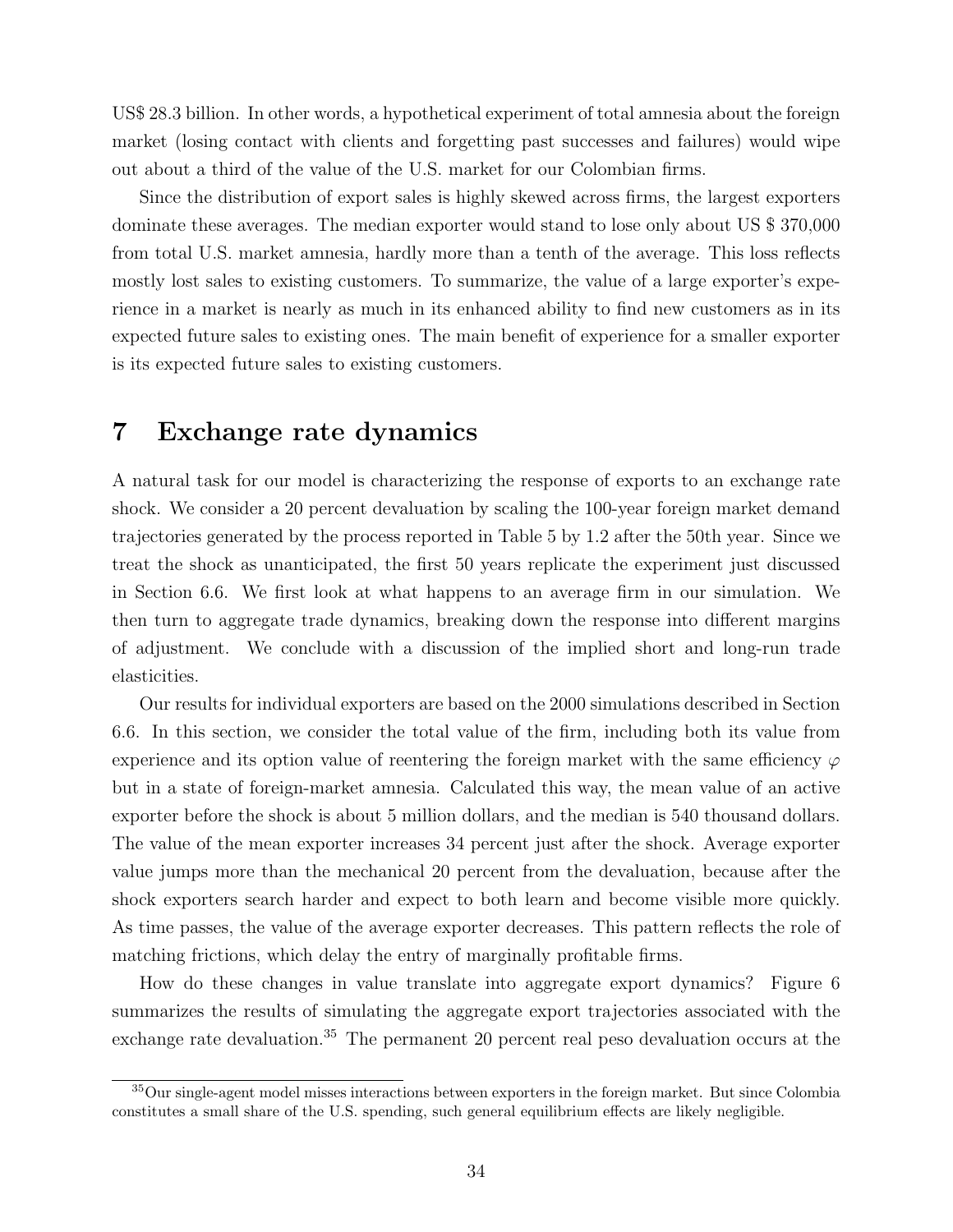

<span id="page-35-0"></span>Figure 6: Baseline response to a permanent devaluation: export aggregates

Notes: Figures depict aggregate responses to a permanent 20 percent real devaluation at time 0. Shaded areas in panels a and b reflect contributions of matches that existed at time 0 (yellow), matches formed after time 0 by exporters that were active at time 0 (red), and matches formed after time 0 by exporters that entered the foreign market after time 0 (blue). Thin lines show patterns in the absence of the shock. Panel c depicts incumbent exporters active before time zero (red), and exporters entering after time zero (blue). All series are averages across 2000 simulations.

end of the  $50<sup>th</sup>$  year (marked period 0 in the figure). Panels a and b break down the total value of a particular aggregate export sales and matches into three segments: contributions from matches created before period 0 (yellow area), contributions from matches created after period 0 with exporters that existed in period 0 (red area), and matches formed after period 0 with exporters that entered after period 0 (blue area). Panel c breaks down the aggregate number of active exporters into those active before period 0 (red area) and those who entered after period 0 (blue area). The lines show how the boundaries between the shaded areas would have differed if there had been no permanent devaluation.<sup>[36](#page-0-0)</sup>

Panel a describes total export sales. The rapid turnover in matches is striking. Within several years, incumbent matches have lost about three-quarters of their market share, regardless of whether the exchange rate depreciates or fluctuates around a stationary mean (the latter case shown by the thin superimposed lines). Nonetheless, given their persistent productivity  $(\varphi)$  and product appeal  $(\theta)$ , incumbent exporters retain more than 50 percent of the market after 25 years by regularly replenishing their client portfolio.

Despite rapid match turnover, adjustments to the new exchange rate take time to play out. During the first year, sales within matches account for almost all of the movement in

<sup>36</sup>Piveteau (forthcoming) provides similar graphs that inspired Figure [6.](#page-35-0) To highlight the role of learning and endogenous match separations, we use a decomposition that distinguishes matches to new exporters from others. Piveteau (forthcoming) distinguishes the consumer margin, the extensive margin, and an aggregate valuation effect.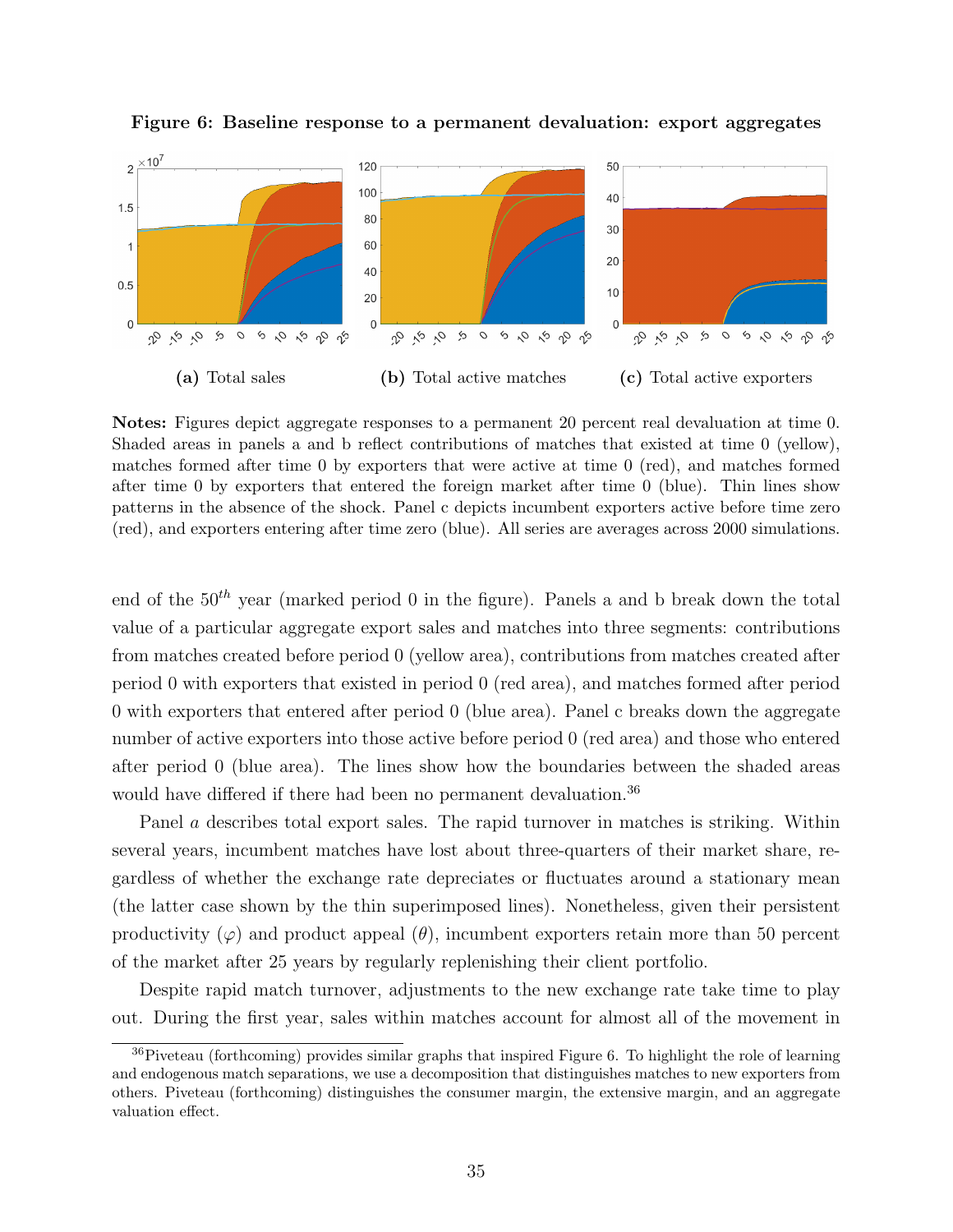| Time since shock | 1 year | 5 years | 25 years |
|------------------|--------|---------|----------|
| <b>Sales</b>     | 1.20   | 1.69    | 1.88     |
|                  | (0.05) | (0.05)  | (0.05)   |
| Matches          | 0.26   | 0.80    | 0.94     |
|                  | (0.03) | (0.03)  | (0.03)   |
| Exporters        | 0.14   | 0.50    | 0.60     |
|                  | (0.02) | (0.02)  | (0.02)   |
|                  |        |         |          |

<span id="page-36-0"></span>Table 13: Simulated Trade Elasticities

Notes: All elasticities are based on 2000 simulations of a 20 percent real devaluation of the Colombian peso. Standard errors based on cross-simulation standard deviations are in parentheses.

aggregate export sales (Panels a). The total effect of the exchange rate shock grows over time. The effect grows both because the total number of exporters adjusts, and also because the number of matches per exporter increases as is implied by Panels b and c. Over a period of roughly 15 years, these effects add an extra 40-50 percent to the initial response.

While it is not immediately apparent from Figure [6,](#page-35-0) the percentage contribution of each type of match to the corresponding aggregate is nearly invariant to the devaluation shock. Hence, if we were only interested in the rate at which new exporters displace incumbent exporters, or the rate at which new matches displace incumbent matches, it would matter very little whether we were analyzing the aftermath of a permanent devaluation or a period without any regime switching.<sup>[37](#page-0-0)</sup>

Table [13](#page-36-0) reports the short, medium, and long-run trade elasticities implied by the permanent 20% real peso devaluation with standard errors based on cross-simulation standard deviations in parentheses. Our long run sales elasticities resemble Piveteau's (forthcoming) and Boehm et al.'s (2020), but the learning effects in our framework imply a somewhat longer transition period. Our elasticities are substantially lower than the long run elasticities typically generated by calibrated general equilibrium models (e.g., Alessandria and Choi, 2014; Alessandria, et al., 2018).[38](#page-0-0)

<sup>&</sup>lt;sup>37</sup>This is true across exchange rate shocks both in the baseline model and in the Known- $\theta^f$  model described in Table [9.](#page-26-0) The contributions of types of match do differ, however, when we compare across models. In particular, we find that in the Known- $\theta^f$  model the share of new matches going to new exporters is higher than in the baseline. We discuss these and related comparisons across models in Appendix Section [E.](#page-55-0)

<sup>38</sup>Alessandria and Choi (2014) use a symmetric 2-country dynamic model with endogenous firm creation, capital accumulation, fixed exporting costs, and iceberg costs. Analyzing movement from a global 8 percent tariff to free trade, they find the a trade elasticity rises of about 5 in the short run and 8 in the long run, which is reached in 5-8 years. In a similar model, but with firms' exporting costs depending upon their incumbency, Alessandria et al. (2018) estimate a short-run trade elasticity of 4 and a long-run elasticity of 11.55. Their model generates transition dynamics over 10-15 years.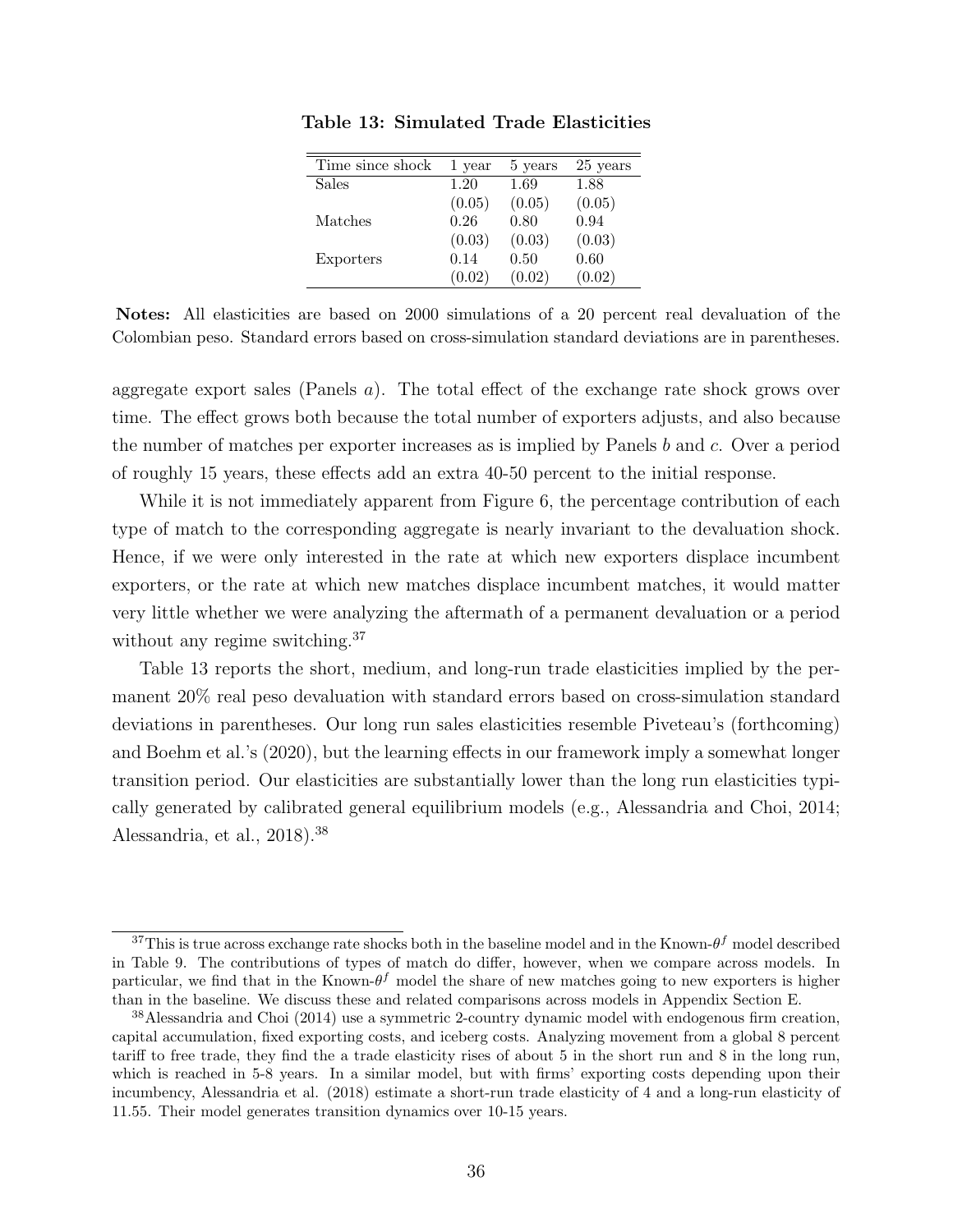## 8 Summary

Research exploiting customs records has generated a robust set of stylized facts regarding firm-to-firm trade dynamics: First, most exporters are inexperienced, ship small amounts, and have few foreign clients. Second, the typical buyer-seller relationship lasts only a year or two, so business connections evolve rapidly, and it's common to see firms with only a few clients cease exporting entirely, giving way to the next entering cohort of inexperienced exporters. Third, however, each new cohort contains a small number of firms that survive and grow many times faster than aggregate exports. They do so not by selling more to the same clients, but by finding new customers.

We confirm these patterns for Colombian manufacturers shipping to the United States, and develop a continuous-time model to account for them. Firms wishing to export must engage in costly search to find potential buyers, who may either reject their products or form finite-lived business relationships with them. Buyers who form business relationships with exporters send them favorable signals about the appeal of their products and, in doing so, encourage them to search more intensely for additional buyers (learning effects). Successful business relationships also reduce sellers' search costs by improving their visibility (network effects). Finally, sellers' search intensities depend both on their permanent idiosyncratic characteristics and on market conditions.

Fit using the method of simulated moments, the model replicates these patterns in customs records and allows us to quantify several types of trade costs, including the cost of searching for potential clients and the cost of maintaining business relationships with existing clients. It also allows us to estimate the network effect of previous successes on the costs of meeting new clients, and to characterize the cumulative effects of learning on firms' search intensities and intangible capital stocks.

While our model delivers similar long-run elasticities to other one-sided search models, the presence of learning means that it takes longer to reach the long-run. The reason the longrun effect of learning and visibility is modest is that they are most important among newer exporters, which account for a small share of total export volume. Much more important for aggregate export dynamics are the search frictions that limit the ability of exporters to connect with new potential buyers.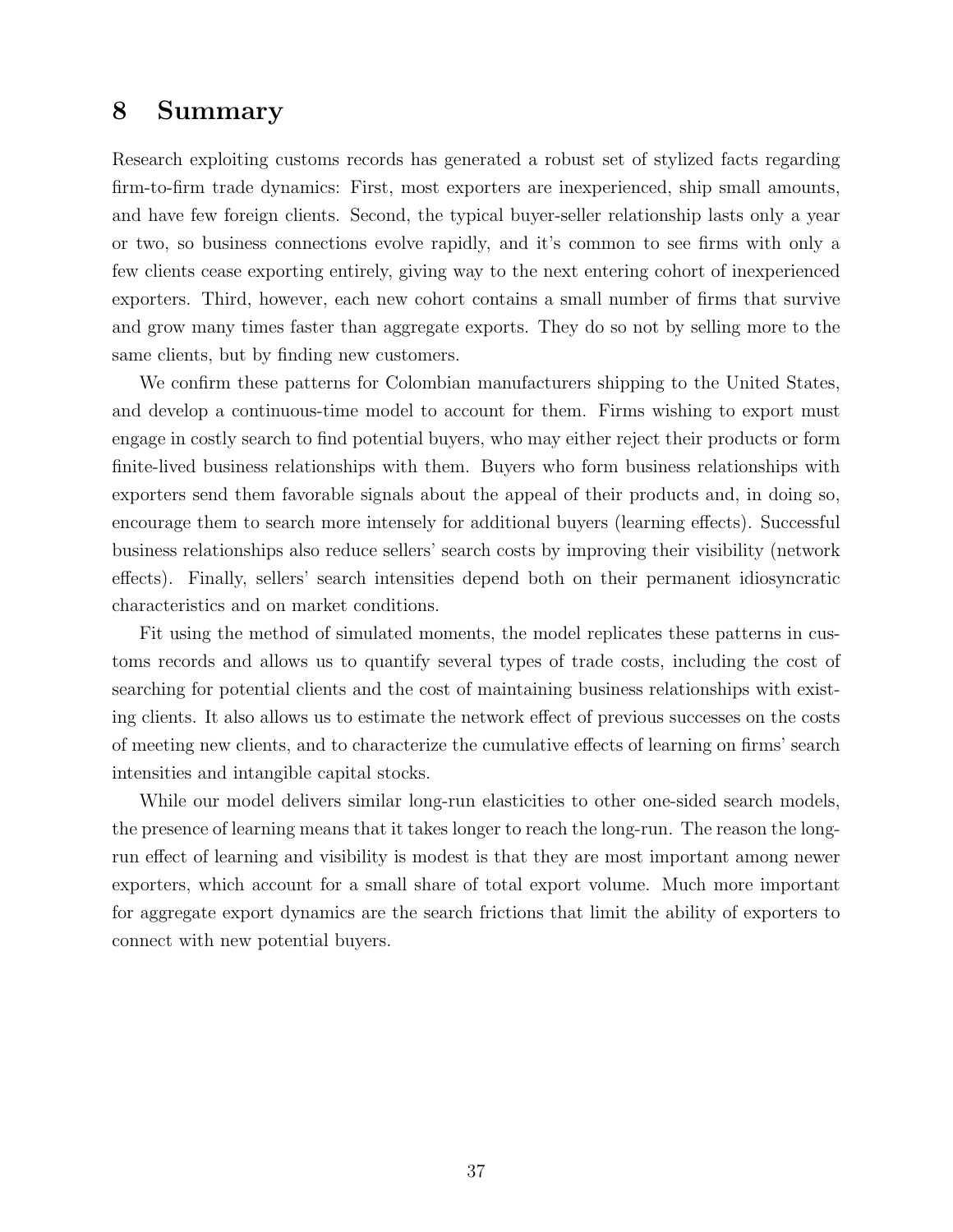## References

- Aeberhardt, R., I. Buono, and H. Fadinger (2014): "Learning, Incomplete Contracts and Export Dynamics: Theory and Evidence from French Firms." European Economic Review 68: 219–249
- Albornoz, Facundo, Hector Calvo Pardo, Gregory Corcos, and Emanuel Ornelas (2012) "Sequential Exporting." Journal of International Economics 88: 17-31.
- Alessandria, George, Costas Arkolakis, and Kim Ruhl (2020) "Firm Dynamics and Trade" NBER Working Paper 27934.
- Alessandria, George and Horag Choi (2007) "Do Sunk Costs of Exporting Matter for Net Export Dynamics?" Quarterly Journal of Economics 122(1): 289-336.
- Alessandria, George and Horag Choi (2014) "Establishment Heterogeneity, Exporter Dynamics, and the Effects of Trade Liberalization." Journal of International Economics 94: 207-233.
- Alessandria, George and Horag Choi (2019) "The Dynamics of the U.S. Trade Balance and Real Exchange Rate: The J Curve and Trade Costs?" NBER Working Paper 25563.
- Alessandria, George, Sangeeta Pratap, and Vivian Yue (2014) "Export Dynamics in Large Devaluations." Working Paper, Federal Reserve Bank of Philadelphia.
- Alessandria, George, Horag Choi, and Kim Ruhl (2018) "Trade Adjustment Dynamics and the Welfare Gains from Trade." Working Paper, The University of Rochester.
- Andrews, Isiah, Matthew Gentzkow, and Jesse Shapiro (2017) "Measuring the Sensitivity of Estimated Parameters to Estimation Moments." Quarterly Journal of Economics 132(4): 1151-1199.
- Araujo, Luis, Emanuel Ornelas and Giordano Mion (2016) "Institutions and Export Dynamics." *Journal of International Economics* 98: 2-20.
- Arkolakis, Konstantinos (2010) "Market Access Costs and the New Consumers Margin in International Trade." Journal of Political Economy 118(6): 1151-1199.
- Arkolakis, Konstantinos (2015) "A Unified Theory of Firm Selection and Growth." Quarterly Journal of Economics 131(1): 89-155.
- Arkolakis, Konstantinos, Theodore Papageorgiou and Olga Timoshenko (2018). "Firm Learning and Growth." *Review of Economic Dynamics* 27: 146-168.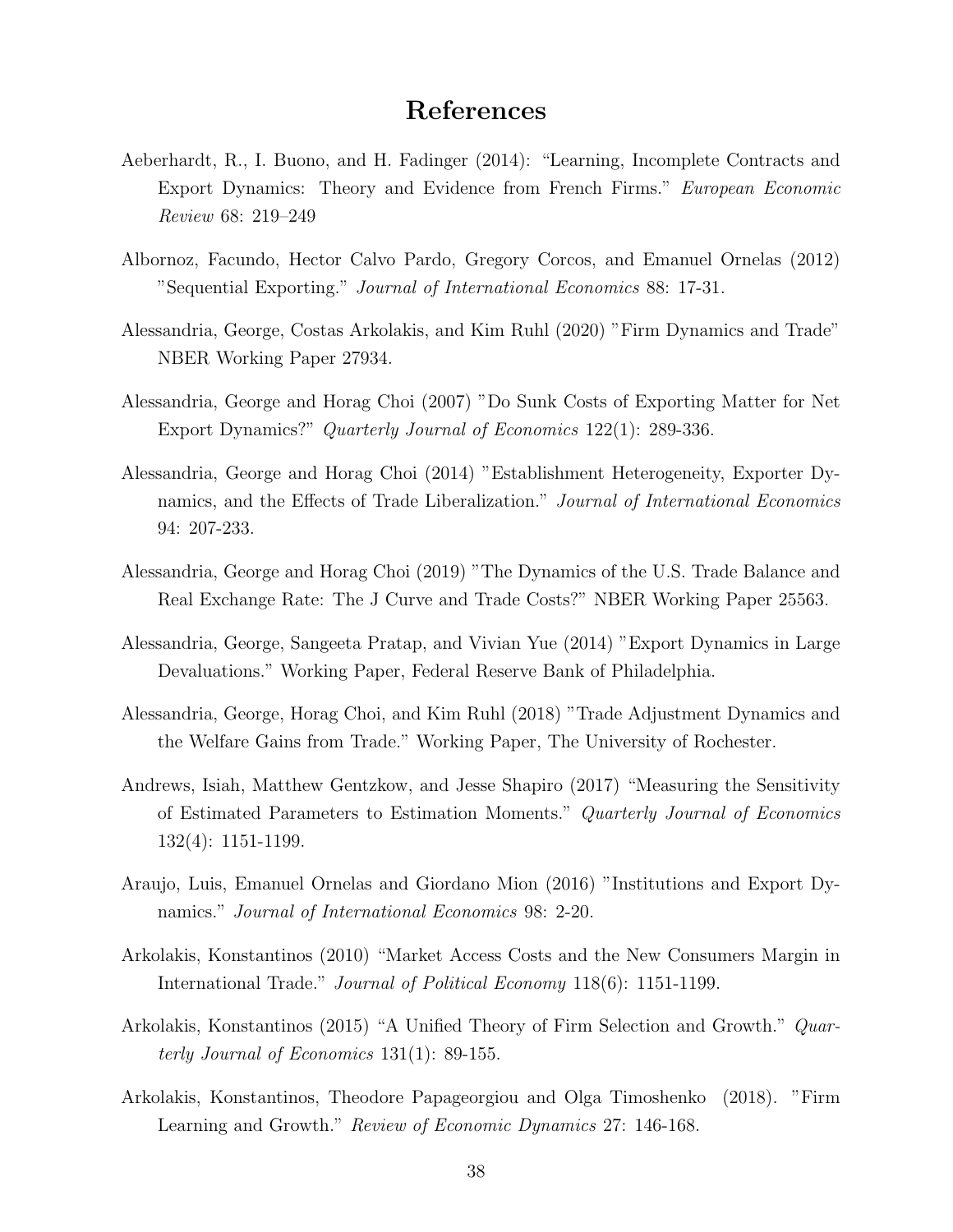- Atkeson, Andrew and Ariel Burstein (2010) "Innovation, Firm Dynamics, and International Trade." Journal of Political Economy 118(3): 433-484.
- Békés, Gábor, Lionel Fontagné, Balázs Murakozy, and Vincent Vicard (2017). "Shipment Frequency of Exporters and Demand Uncertainty." Review of World Economics 153(4): 779-807.
- Berman, N., V. Rebeyrol, and V. Vicard (2019) "Demand learning and Firm Dynamics: Evidence from Exporters." Review of Economics and Statistics 101(1): 91-106.
- Bernard, Andrew, J. Bradford Jensen, and Peter K. Schott (2009) "Importers, Exporters, and Multinationals: A Portrait of Firms in the U.S. that Trade Goods," in Timothy Dunne, J. Bradford Jensen and Mark J. Roberts eds. Producer Dynamics, University of Chicago Press.
- Bernard, Andrew, Esther Ann Boler, Renzo Massari, Jose-Daniel Reyes, and Daria Taglioni (2017) "Exporter Dynamics and Partial-Year Effects." American Economic Review 107(10): 3211-3228.
- Bernard, Andrew and Andreas Moxnes (2018) "Networks and Trade." Annual Review of Economics 10(65): 65-85.
- Besedes, Tibor (2008). "A Search Cost Perspective on the Formation and Duration of Trade." Review of International Economics 16(5): 835-849.
- Blum, Bernardo S., Sebastian Claro, Kunal Dasgupta, and Ignatius J. Horstmann (2019). "Inventory Management, Product Quality, and Cross-country Income differences." American Economic Journal: Macroeconomics 11(1): 338-388.
- Boehm, Chrstoph, Andrei Levchenko and Nitya Pandalai-Nayar (2020). "The Long and Short (Run) of Trade Elasticities." Working Paper, The University of Michigan.
- Brooks, Eileen (2006) "Why Don't Firms Export More? Product Quality and Colombian Plants" Journal of Development Economics 80: 160-178.
- Burstein, Ariel and Marc Melitz (2013) "Trade Liberalization and Firm Dynamics," in Advances in Economics and Econometrics Tenth World Congress. Applied Economics, Econometric Society Monographs. Vol. 2. Cambridge, UK: Cambridge University Press.
- Cebreros, Alfonso (2016). "The Rewards of Self-discovery: Learning and Firm Exporter Dynamics." Banco de México Working Paper 2016-08.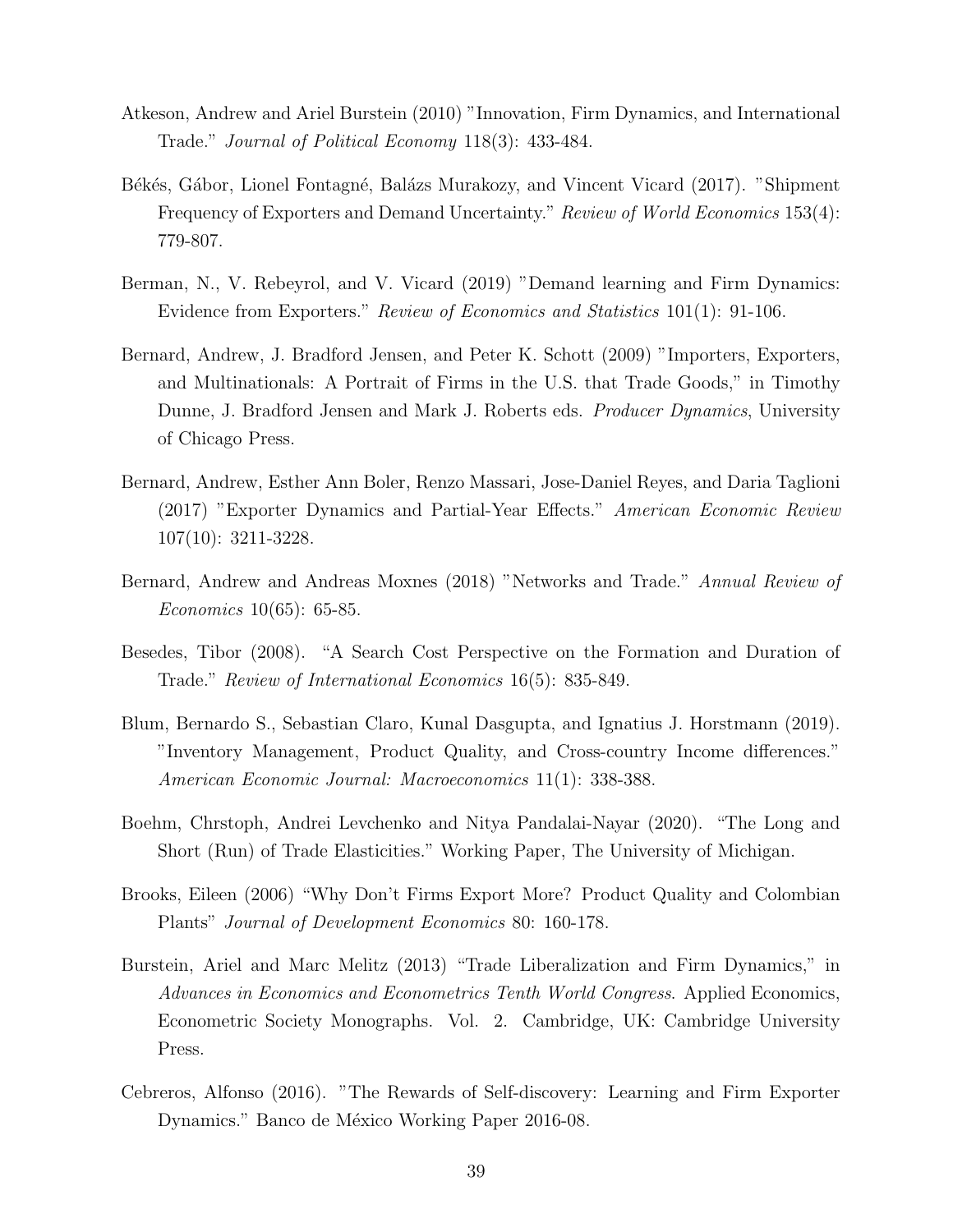- Domínguez, Juan Camilo, Jonathan Eaton, Marcela Eslava, and James Tybout. (2013) "Search and Learning in Export Markets: Case Studies for Colombia." Pennsylvania State University, Working Paper.
- Drozd, Lukasz A. and Jaromir B. Nosal (2012) "Understanding International Prices: Customers as Capital." American Economic Review 102(1): 364-395.
- Eaton, Jonathan, Marcela Eslava, Maurice Kugler and James Tybout (2008). "Export Dynamics in Colombia: Firm-Level Evidence," in Elhanan Helpman, Dalia Marin and Thierry Verdier, eds., The Organization of Firms in a Global Economy, Cambridge, MA: Harvard U. Press.
- Eaton, Jonathan, Samuel Kortum and Francis Kramarz (2011). "An Anatomy of International Trade: Evidence From French Firms" Econometrica 79(5): 1453-1498.
- Eaton, Jonathan, David Jinkins, James Tybout, and Daniel Xu (2016) "Two-sided Search in International Markets." Working paper, Pennsylvania State U.
- Fajgelbaum, Pablo D. (2020). "Labor Market Frictions, Firm Growth, and International Trade." Review of Economic Studies 87(3): 1213-1260.
- Fitzgerald, Doireann, Stefanie Hallerz, and Yaniv Yedid-Levi (2019) "How Exporters Grow." Working Paper, Federal Reserve Bank of Minneapolis.
- Gouriéroux and Monfort, 1996. Simulation-Based Econometric Methods. New York: Oxford U. Press.
- Handley, Kyle and Nuno Limão (2017). "Policy Uncertainty, Trade, and Welfare: Theory and Evidence for China and the United States." American Economic Review 107(9): 2731-2783.
- Hornok, Cecília and Miklós Koren (2015). "Per-Shipment Costs and the Lumpiness of International Trade." The Review of Economics and Statistics 97(2): 525-530.
- Impullitti, Giammario, Alfonso. Irarrazabal, and Luca Opromolla (2013) "A Theory of Entry into and Exit From Export Markets." Journal of International Economics 90: 75-90.
- Kropf, Andreas and Philip Sauré (2014). "Fixed Costs per Shipment." Journal of International Economics 92(1): 166-184.
- Li, Shengyu (2018) "A Structural Model of Productivity, Uncertain Demand, and Export Dynamics." Journal of International Economics 115: 1-15.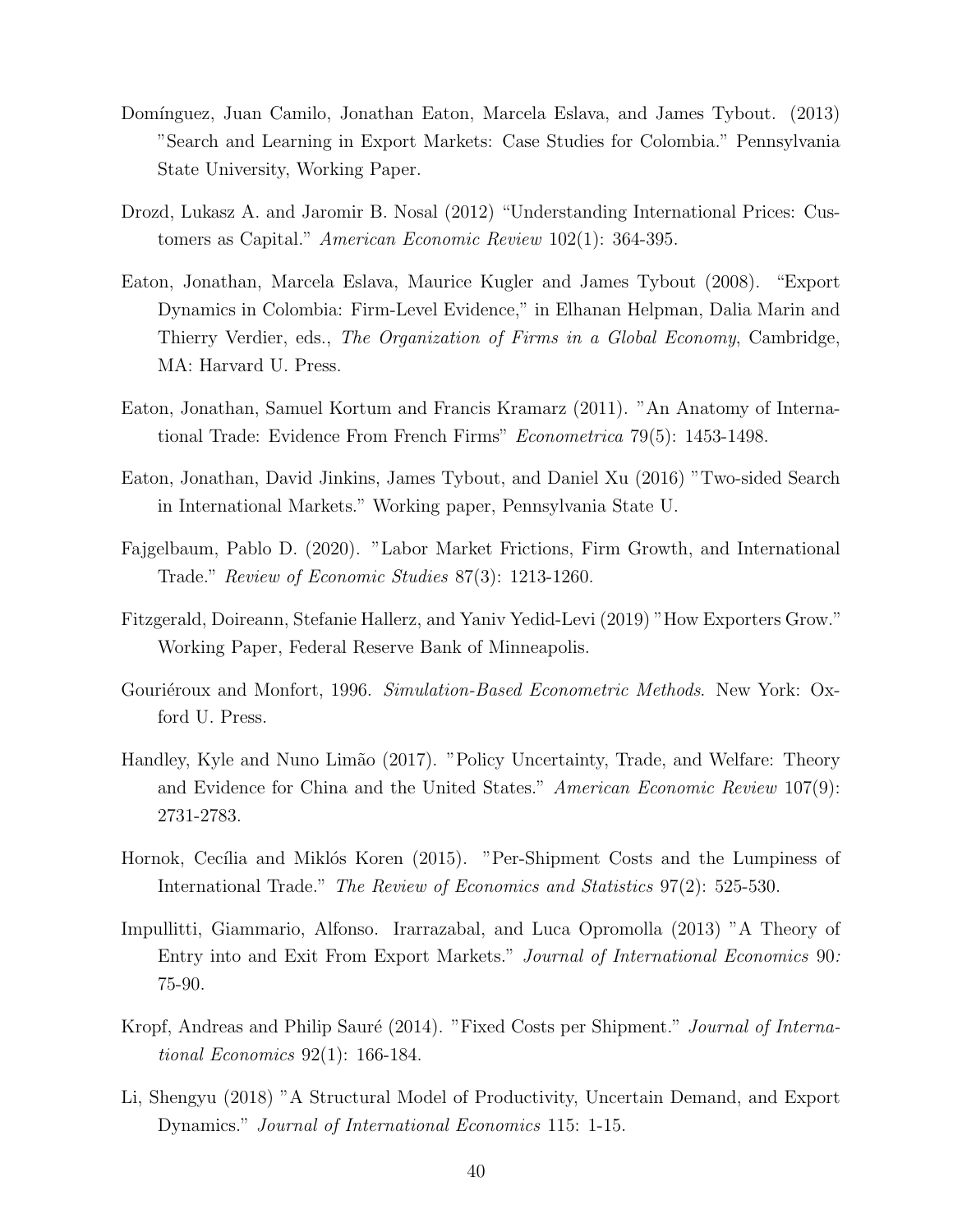- Nguyen, Daniel (2012) "Demand Uncertainty, Exporting Delays and Exporting Failures." Journal of International Economics 86: 336-344.
- Piveteau, Paul (forthcoming) "An Empirical Dynamic Model of Trade with Consumer Accumulation." American Economic Journal: Macroeconomics.
- Rivers, Douglas and Quang Vuong (2002). "Model Selection for Nonlinear Dynamic Models." Econometrics Journal 5: 1-19.
- Rodrigue, Joel and Yong Tan (2019). "Price, Product Quality, and Exporter Dynamics: Evidence from China." International Economic Review 60(4): 1911-1955.
- Ruhl, Kim (2008) "The International Elasticity Puzzle." Working Paper, The University of Wisconsin.
- Ruhl, Kim and Jonathan Willis (2017) "New Exporter Dynamics." International Economic Review 58(3): 703-725.
- Schmeiser, Katherine N (2012). "Learning to Export: Export Growth and the Destination Decision of Firms." *Journal of International Economics* 87(1): 89-97.
- Shimer, Robert (2005) "The Cyclical Behavior of Equilibrium Unemployment and Vacancies." The American Economic Review 95(1): 25-49.
- Timoshenko, O. A. (2015): "Learning Versus Sunk Costs Explanations of Export Persistence." European Economic Review 79: 113–128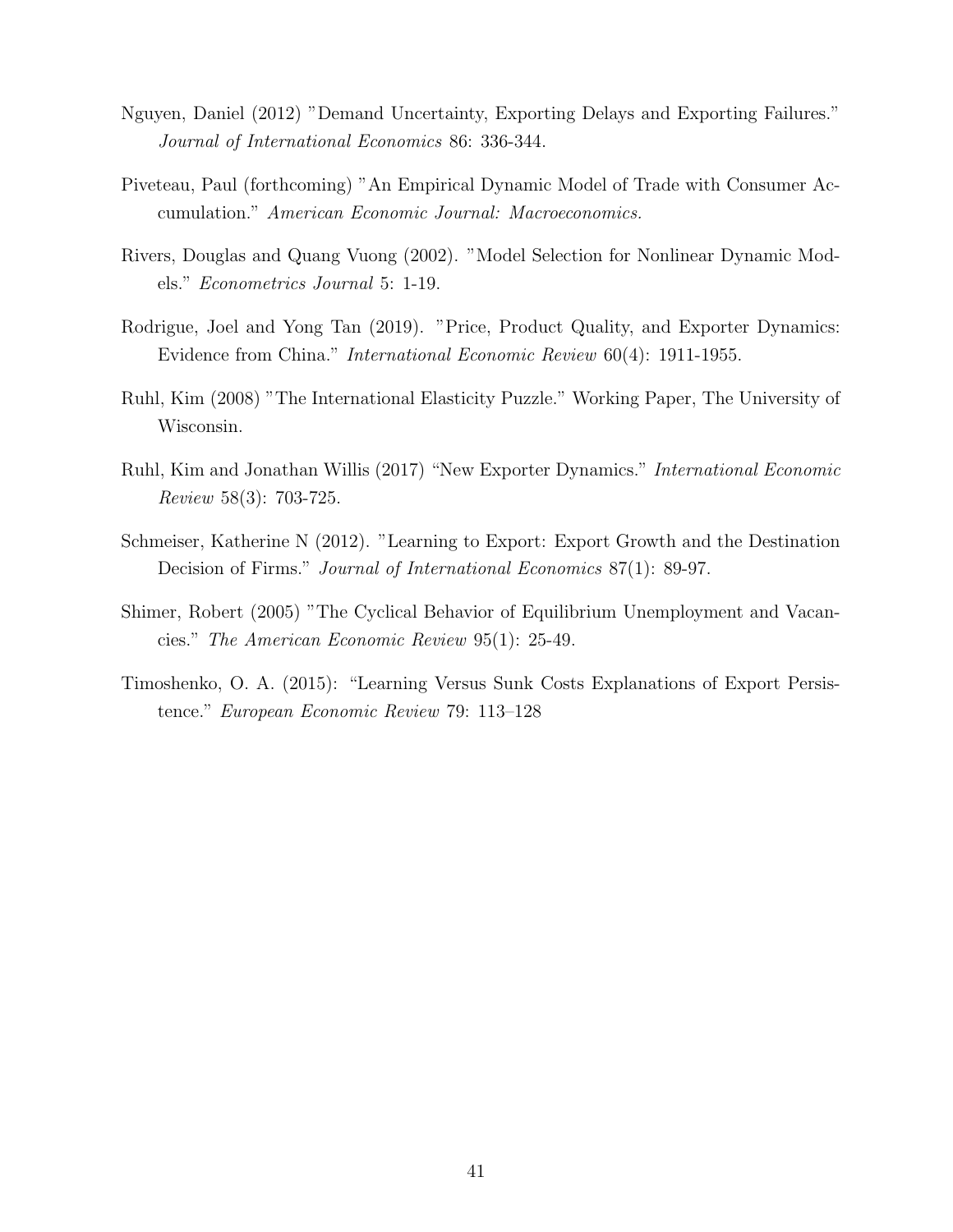# FOR ONLINE APPENDIX

<span id="page-42-0"></span>A data tables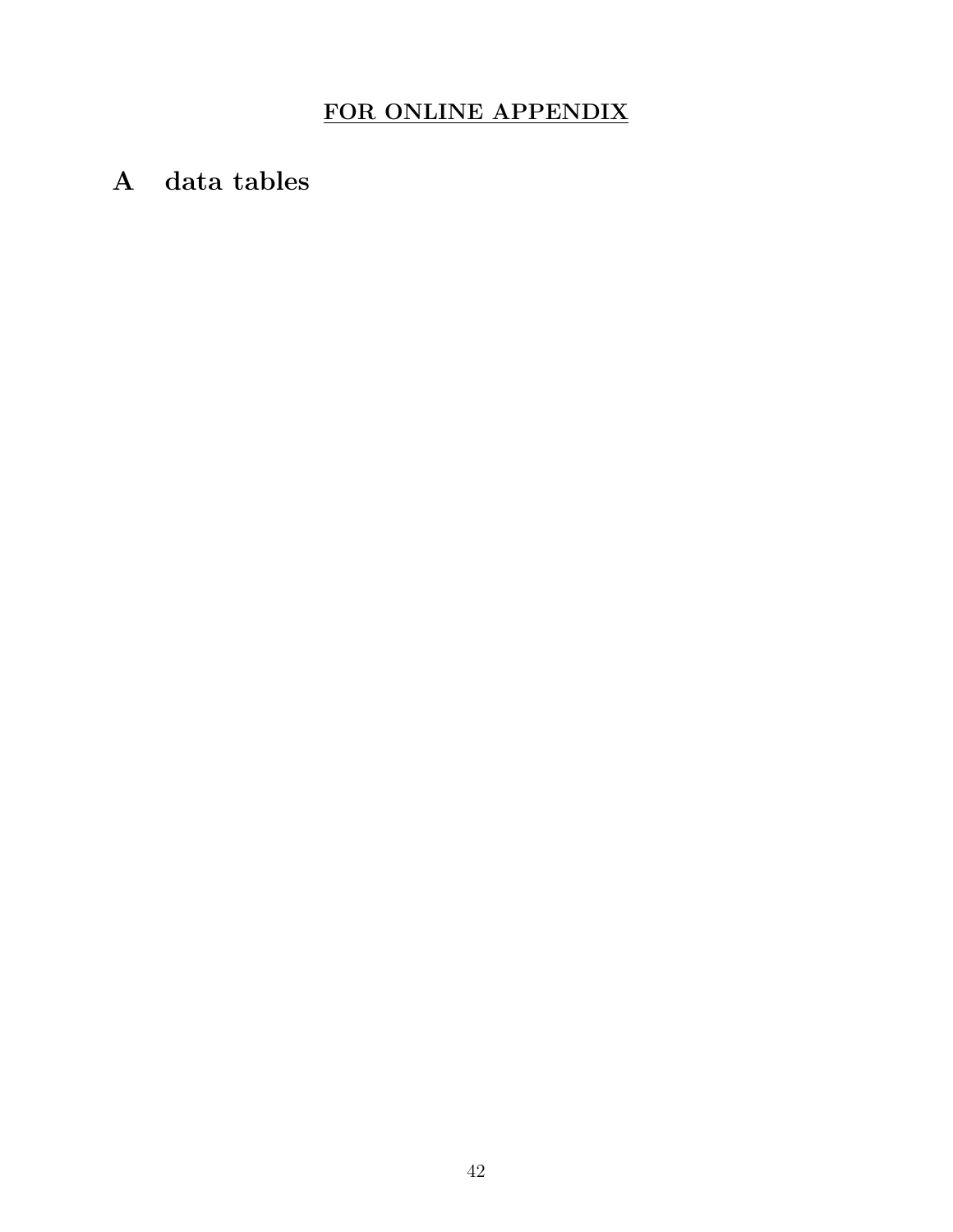| total |  | $2,332$<br>$2,658$<br>$2,658$<br>$3,865$<br>$5,750$<br>$6,87$<br>$7,750$<br>$7,750$<br>$8,87$<br>$8,87$<br>$8,87$<br>$8,87$<br>$8,87$<br>$8,87$<br>$8,87$<br>$8,87$<br>$8,87$<br>$8,87$<br>$8,87$<br>$8,87$<br>$8,87$<br>$8,87$<br>$8,87$<br>$8,87$<br>$8,87$<br>$8,87$<br>$8,87$<br>$8,87$<br>$8,87$<br>$8,87$<br>$8,8$ |  |  |  |  |  |                                                                                                                                                                                                                                                                                                                                                                                                                   |                                                    |       |
|-------|--|--------------------------------------------------------------------------------------------------------------------------------------------------------------------------------------------------------------------------------------------------------------------------------------------------------------------------|--|--|--|--|--|-------------------------------------------------------------------------------------------------------------------------------------------------------------------------------------------------------------------------------------------------------------------------------------------------------------------------------------------------------------------------------------------------------------------|----------------------------------------------------|-------|
| 2009  |  |                                                                                                                                                                                                                                                                                                                          |  |  |  |  |  |                                                                                                                                                                                                                                                                                                                                                                                                                   |                                                    | 1,378 |
| 2008  |  |                                                                                                                                                                                                                                                                                                                          |  |  |  |  |  |                                                                                                                                                                                                                                                                                                                                                                                                                   | $1,455$<br>386                                     |       |
| 2007  |  |                                                                                                                                                                                                                                                                                                                          |  |  |  |  |  |                                                                                                                                                                                                                                                                                                                                                                                                                   | $\begin{array}{c} 1,681 \\ 447 \\ 248 \end{array}$ |       |
| 2006  |  |                                                                                                                                                                                                                                                                                                                          |  |  |  |  |  |                                                                                                                                                                                                                                                                                                                                                                                                                   | $1,896$<br>548<br>531<br>530                       |       |
| 2005  |  |                                                                                                                                                                                                                                                                                                                          |  |  |  |  |  | 964<br>965<br>965<br>9757                                                                                                                                                                                                                                                                                                                                                                                         |                                                    |       |
| 2004  |  |                                                                                                                                                                                                                                                                                                                          |  |  |  |  |  | $1,768$<br>$661$<br>$410$<br>$508$<br>$175$<br>$175$                                                                                                                                                                                                                                                                                                                                                              |                                                    |       |
| 2003  |  |                                                                                                                                                                                                                                                                                                                          |  |  |  |  |  | 196888945145                                                                                                                                                                                                                                                                                                                                                                                                      |                                                    |       |
| 2002  |  |                                                                                                                                                                                                                                                                                                                          |  |  |  |  |  | $373.588$ 327<br>440<br>327<br>328<br>525<br>527                                                                                                                                                                                                                                                                                                                                                                  |                                                    |       |
| 2001  |  |                                                                                                                                                                                                                                                                                                                          |  |  |  |  |  | 1,251<br>390 301 302<br>303 304 51 51 51 62<br>403 51 51 51 52 63                                                                                                                                                                                                                                                                                                                                                 |                                                    |       |
| 2000  |  |                                                                                                                                                                                                                                                                                                                          |  |  |  |  |  | $\begin{array}{l} \ddots \\ \ddots \\ \ddots \end{array} \begin{array}{l} \text{3.83 } \\ \text{4.85 } \\ \text{5.87 } \\ \text{6.89 } \\ \text{7.81 } \\ \text{8.81 } \\ \text{9.82 } \\ \text{10.83 } \\ \text{11.85 } \\ \text{12.81 } \\ \text{13.82 } \\ \text{14.83 } \\ \text{15.84 } \\ \text{16.85 } \\ \text{17.86 } \\ \text{18.87 } \\ \text{19.89 } \\ \text{19.81 } \\ \text{19.81 } \\ \text{19.8$ |                                                    |       |
| 1999  |  |                                                                                                                                                                                                                                                                                                                          |  |  |  |  |  | 1624<br>28482119211111212                                                                                                                                                                                                                                                                                                                                                                                         |                                                    |       |
| 1998  |  |                                                                                                                                                                                                                                                                                                                          |  |  |  |  |  | 88200538866845898888                                                                                                                                                                                                                                                                                                                                                                                              |                                                    |       |
| 1997  |  |                                                                                                                                                                                                                                                                                                                          |  |  |  |  |  | 0698113181868888881                                                                                                                                                                                                                                                                                                                                                                                               |                                                    |       |
| 1996  |  |                                                                                                                                                                                                                                                                                                                          |  |  |  |  |  |                                                                                                                                                                                                                                                                                                                                                                                                                   |                                                    |       |
| 1995  |  |                                                                                                                                                                                                                                                                                                                          |  |  |  |  |  | 36 5 6 5 7 5 6 7 6 9 6 9 6 9 7 7 7                                                                                                                                                                                                                                                                                                                                                                                |                                                    |       |
| 1994  |  |                                                                                                                                                                                                                                                                                                                          |  |  |  |  |  |                                                                                                                                                                                                                                                                                                                                                                                                                   |                                                    |       |
| 1993  |  |                                                                                                                                                                                                                                                                                                                          |  |  |  |  |  |                                                                                                                                                                                                                                                                                                                                                                                                                   |                                                    |       |
| 1992  |  |                                                                                                                                                                                                                                                                                                                          |  |  |  |  |  |                                                                                                                                                                                                                                                                                                                                                                                                                   |                                                    |       |
| year  |  |                                                                                                                                                                                                                                                                                                                          |  |  |  |  |  |                                                                                                                                                                                                                                                                                                                                                                                                                   |                                                    |       |

Table 14: Number of Exporting Firms, by Entry Cohort Table 14: Number of Exporting Firms, by Entry Cohort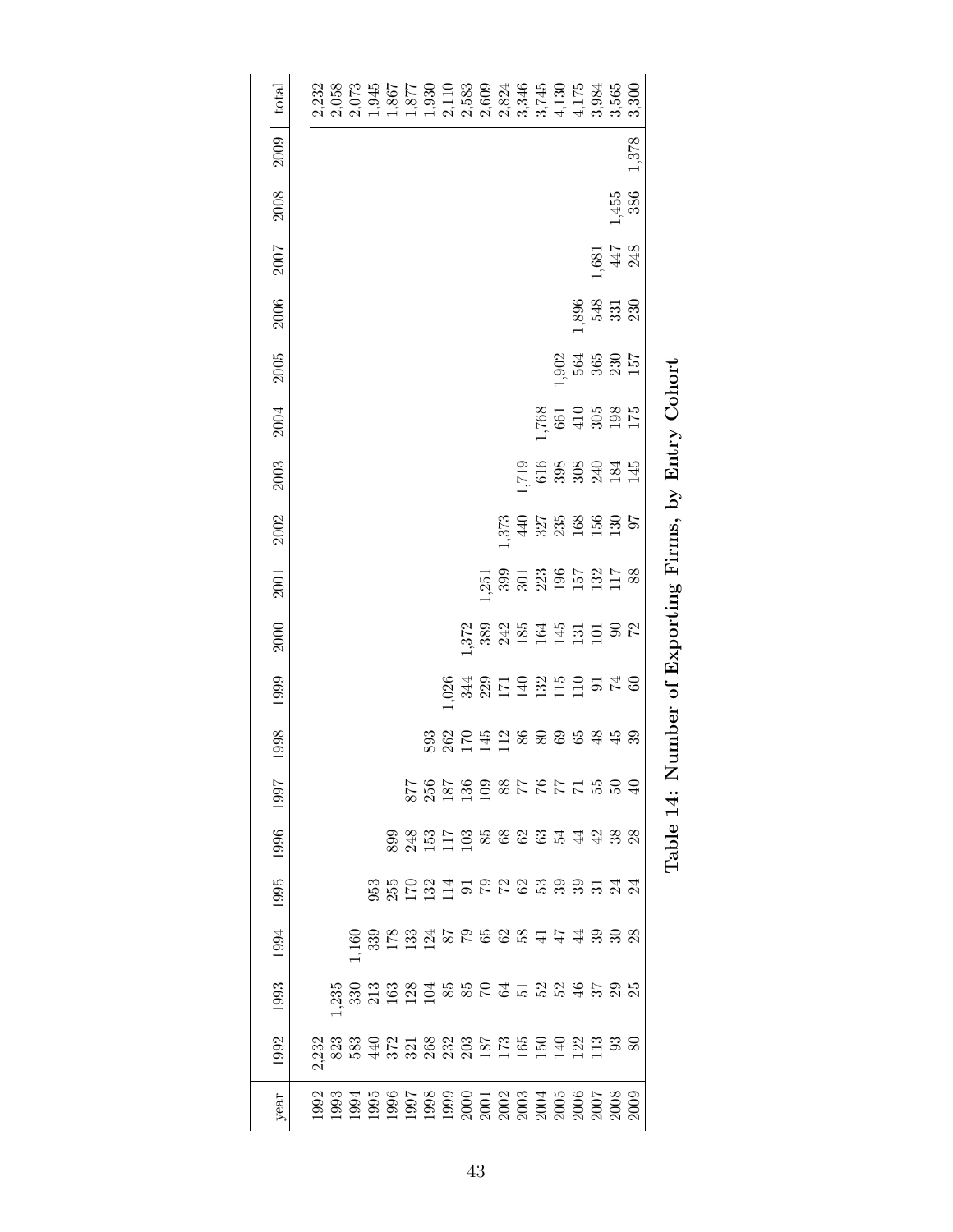| total |  |                                     |  |  |  |  |  |  |                                                                                     |    |                                                      |
|-------|--|-------------------------------------|--|--|--|--|--|--|-------------------------------------------------------------------------------------|----|------------------------------------------------------|
| 2009  |  |                                     |  |  |  |  |  |  |                                                                                     | 64 |                                                      |
| 2008  |  |                                     |  |  |  |  |  |  | $\frac{57}{36}$                                                                     |    |                                                      |
| 2007  |  |                                     |  |  |  |  |  |  | 837                                                                                 |    |                                                      |
| 2006  |  |                                     |  |  |  |  |  |  | 7879                                                                                |    |                                                      |
| 2005  |  |                                     |  |  |  |  |  |  | $\frac{1}{8}$ $\frac{1}{2}$ $\frac{1}{8}$ $\frac{1}{8}$ $\frac{1}{8}$ $\frac{1}{8}$ |    | Value of Exports, by Entry Cohort (millions of \$US) |
| 2004  |  |                                     |  |  |  |  |  |  | <b>9523544</b>                                                                      |    |                                                      |
| 2003  |  |                                     |  |  |  |  |  |  | $R = 52.53$                                                                         |    |                                                      |
| 2002  |  |                                     |  |  |  |  |  |  | 45653224                                                                            |    |                                                      |
| 2001  |  |                                     |  |  |  |  |  |  |                                                                                     |    |                                                      |
| 2000  |  |                                     |  |  |  |  |  |  |                                                                                     |    |                                                      |
| 1999  |  |                                     |  |  |  |  |  |  | 5 5 6 7 5 7 5 8 9 9 9 9 9                                                           |    |                                                      |
| 1998  |  |                                     |  |  |  |  |  |  | 8 7 8 9 8 9 8 9 8 7 9 7 9 7 9                                                       |    |                                                      |
| 1997  |  |                                     |  |  |  |  |  |  |                                                                                     |    |                                                      |
| 1996  |  |                                     |  |  |  |  |  |  | 6 3 4 5 5 5 6 7 4 5 5 5 6 5 7                                                       |    | Table 15:                                            |
| 1995  |  |                                     |  |  |  |  |  |  | $\frac{1}{2}$ $\infty$ $\infty$                                                     |    |                                                      |
| 1994  |  | 3 2 2 3 3 4 5 5 5 5 5 6 7 8 9 9 0 1 |  |  |  |  |  |  |                                                                                     |    |                                                      |
| 1993  |  |                                     |  |  |  |  |  |  |                                                                                     |    |                                                      |
| 1992  |  |                                     |  |  |  |  |  |  |                                                                                     |    |                                                      |
| year  |  |                                     |  |  |  |  |  |  |                                                                                     |    |                                                      |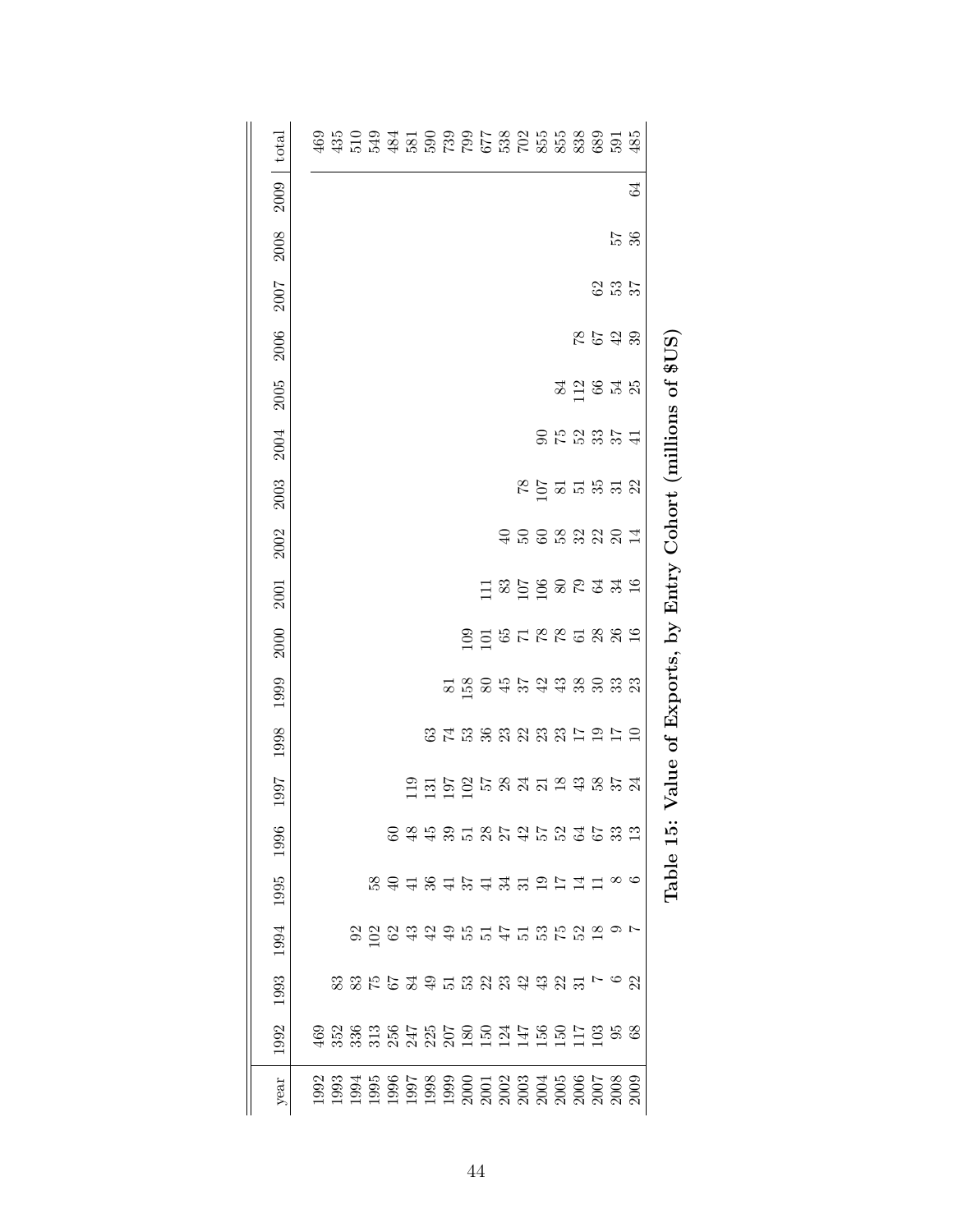| pooled |  |  |                                                                                                                                                                                                                                                                                                     |  |  |  |                                                                             |          |         |    |                   |                 |    |                                                 |
|--------|--|--|-----------------------------------------------------------------------------------------------------------------------------------------------------------------------------------------------------------------------------------------------------------------------------------------------------|--|--|--|-----------------------------------------------------------------------------|----------|---------|----|-------------------|-----------------|----|-------------------------------------------------|
| 2009   |  |  |                                                                                                                                                                                                                                                                                                     |  |  |  |                                                                             |          |         |    |                   |                 | 47 |                                                 |
| 2008   |  |  |                                                                                                                                                                                                                                                                                                     |  |  |  |                                                                             |          |         |    |                   | 33<br>33        |    |                                                 |
| 2007   |  |  |                                                                                                                                                                                                                                                                                                     |  |  |  |                                                                             |          |         |    |                   | $\frac{57}{20}$ |    |                                                 |
| 2006   |  |  |                                                                                                                                                                                                                                                                                                     |  |  |  |                                                                             |          |         | 41 | 125<br>125<br>169 |                 |    | \$US                                            |
| 2005   |  |  |                                                                                                                                                                                                                                                                                                     |  |  |  |                                                                             |          |         |    | 483780            |                 |    | Exports per Firm, by Entry Cohort (thousands of |
| 2004   |  |  |                                                                                                                                                                                                                                                                                                     |  |  |  |                                                                             |          | 5288885 |    |                   |                 |    |                                                 |
| 2003   |  |  |                                                                                                                                                                                                                                                                                                     |  |  |  |                                                                             | 47789482 |         |    |                   |                 |    |                                                 |
| 2002   |  |  |                                                                                                                                                                                                                                                                                                     |  |  |  | 23122889923                                                                 |          |         |    |                   |                 |    |                                                 |
| 2001   |  |  |                                                                                                                                                                                                                                                                                                     |  |  |  | 80556855568556<br>8055685568                                                |          |         |    |                   |                 |    |                                                 |
| 2000   |  |  |                                                                                                                                                                                                                                                                                                     |  |  |  | 8 5 8 9 5 6 5 5 5 6 7 8 9<br>8 5 6 9 5 6 5 6 7 8 9 5<br>8 7 8 9 5 6 7 8 9 7 |          |         |    |                   |                 |    |                                                 |
| 1999   |  |  |                                                                                                                                                                                                                                                                                                     |  |  |  | $7900000000077738000000000000$                                              |          |         |    |                   |                 |    |                                                 |
| 1998   |  |  |                                                                                                                                                                                                                                                                                                     |  |  |  |                                                                             |          |         |    |                   |                 |    |                                                 |
| 1997   |  |  |                                                                                                                                                                                                                                                                                                     |  |  |  |                                                                             |          |         |    |                   |                 |    |                                                 |
| 1996   |  |  |                                                                                                                                                                                                                                                                                                     |  |  |  |                                                                             |          |         |    |                   |                 |    |                                                 |
| 1995   |  |  |                                                                                                                                                                                                                                                                                                     |  |  |  |                                                                             |          |         |    |                   |                 |    | Table 16:                                       |
| 1994   |  |  | $\begin{array}{l} 50.67 \\ 22.67 \\ 23.67 \\ 24.73 \\ 25.67 \\ 26.75 \\ 27.75 \\ 28.75 \\ 29.75 \\ 20.75 \\ 21.75 \\ 22.75 \\ 23.75 \\ 24.75 \\ 25.75 \\ 26.75 \\ 27.75 \\ 28.75 \\ 29.75 \\ 20.75 \\ 21.75 \\ 22.75 \\ 23.75 \\ 24.75 \\ 25.75 \\ 26.75 \\ 27.75 \\ 28.75 \\ 29.75 \\ 21.75 \\ 22$ |  |  |  |                                                                             |          |         |    |                   |                 |    |                                                 |
| 1993   |  |  |                                                                                                                                                                                                                                                                                                     |  |  |  |                                                                             |          |         |    |                   |                 |    |                                                 |
| 1992   |  |  |                                                                                                                                                                                                                                                                                                     |  |  |  |                                                                             |          |         |    |                   |                 |    |                                                 |
| year   |  |  |                                                                                                                                                                                                                                                                                                     |  |  |  |                                                                             |          |         |    |                   |                 |    |                                                 |

| くーー<br>Į<br>$\mathbf{I}$                                     |
|--------------------------------------------------------------|
| $\frac{1}{2}$ at $\frac{1}{2}$ defined in $\frac{1}{2}$<br>ı |
| )<br>1<br>I                                                  |
| i<br>Cacine<br>C<br>้                                        |
| $\sim + -$<br> <br> <br> <br> <br>I                          |
| $\overline{a}$                                               |
| i<br> <br> <br>j                                             |
| í                                                            |
| <b>CONTINUES COLORATION</b><br>I<br>$\frac{1}{1}$<br>ļ       |
| j<br>)<br>I                                                  |
| $\frac{1}{2}$<br>י<br>}<br>-<br> <br>                        |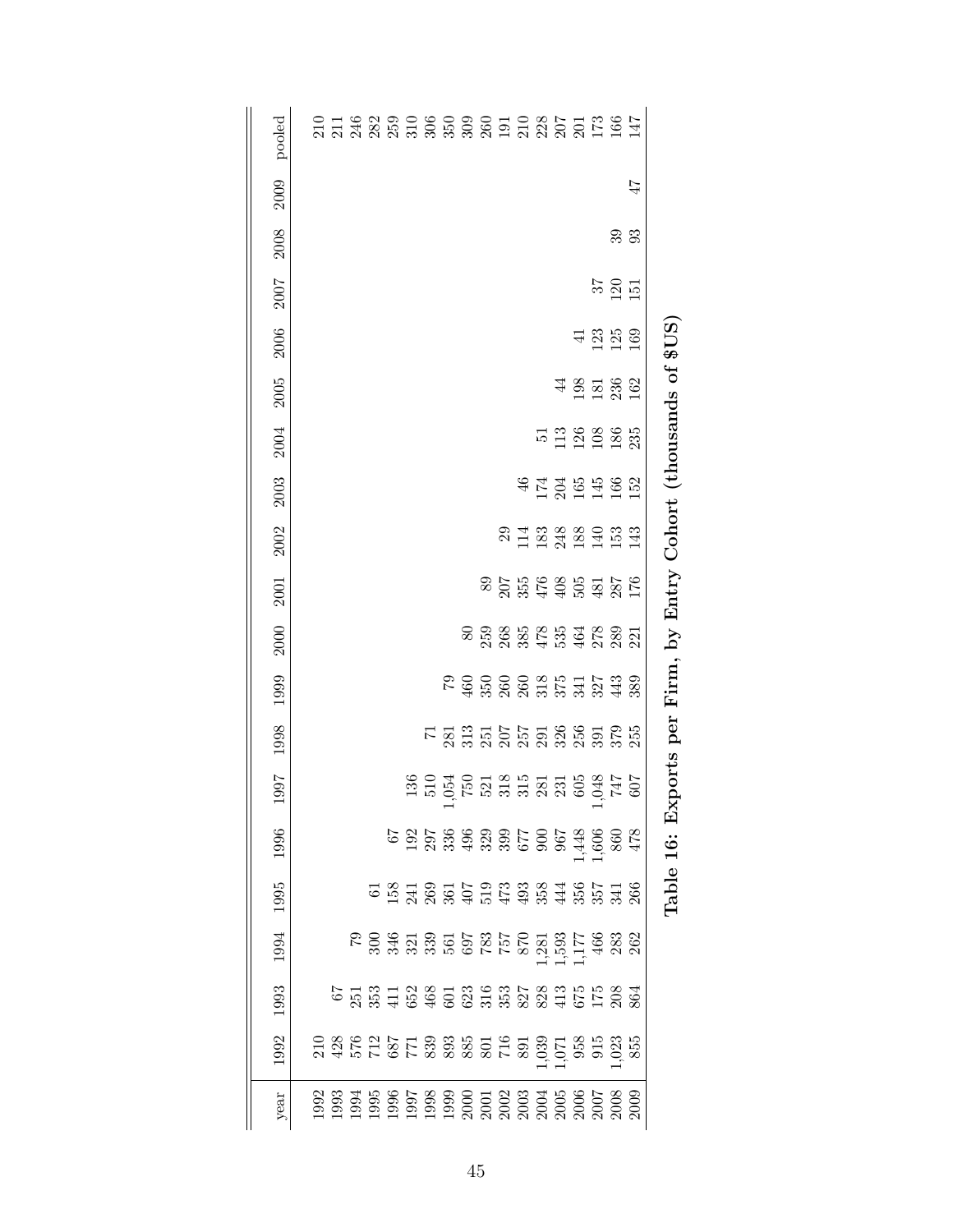<span id="page-46-0"></span>

| Year | Colombian Sellers U.S. Importers |       | Pairs |
|------|----------------------------------|-------|-------|
|      |                                  |       |       |
| 1992 | 2,232                            | 1,190 | 3,087 |
| 1993 | 2,058                            | 1,183 | 2,824 |
| 1994 | 2,073                            | 1,212 | 2,810 |
| 1995 | 1,945                            | 1,173 | 2,588 |
| 1996 | 1,867                            | 1,191 | 2,490 |
| 1997 | 1,877                            | 1,208 | 2,480 |
| 1998 | 1,930                            | 1,191 | 2,495 |
| 1999 | 2,110                            | 1,386 | 2,793 |
| 2000 | 2,583                            | 1,661 | 3,411 |
| 2001 | 2,609                            | 1,698 | 3,483 |
| 2002 | 2,824                            | 1,826 | 3,733 |
| 2003 | 3,346                            | 2,110 | 4,483 |
| 2004 | 3,745                            | 2,296 | 5,071 |
| 2005 | 4,130                            | 2,457 | 5,552 |
| 2006 | 4,175                            | 2,471 | 5,607 |
| 2007 | 3,984                            | 2,343 | 5,307 |
| 2008 | 3,565                            | 2,221 | 4,751 |
| 2009 | 3,300                            | 2,079 | 4,467 |

| Table 17: Exporters and importers by year |  |  |
|-------------------------------------------|--|--|
|                                           |  |  |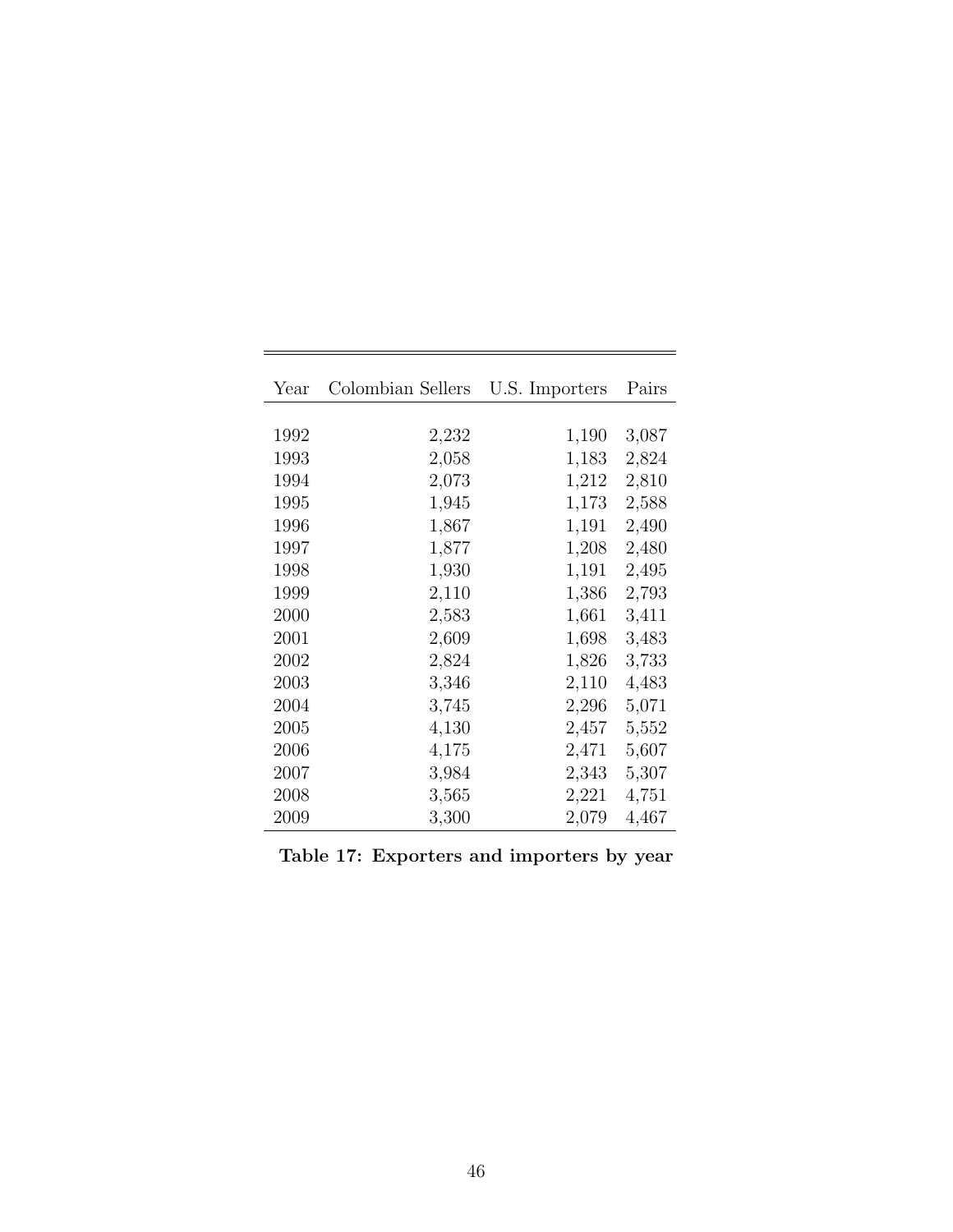## <span id="page-47-0"></span>B Data checks

To investigate the quality of the exporter id (manuf-id) in the U.S. import records, we ran a series of robustness checks. The Colombian and U.S. data overlap for the years 2000-2008 and both contain measures of the value of exports as well as the number of exporting firms. If the manuf-id variable is error-prone and noisy, we would expect the U.S. data to overreport the number of Colombian firms exporting to the U.S. That is, each time a customs broker wrongly enters the data in the field, a new firm would be created. Table [18](#page-47-1) below summarizes the total value of exports to the U.S. and the number of Colombian firms, by year, for each data set.

The datasets align much more closely on value than they do on firm counts. The difference in value is never more than 10% while the firm count difference ranges from 18% to 74%. The differences are stable over time.

To look more closely at the cause of the difference in firm counts, we compared the number of firms across sources by HS2 categories. The counts in the LFTTD were higher than the Colombian data in only 28 of the 82 codes and by far the biggest differences are in HS codes 61 and 62: textiles. In these two product classes the U.S. data identify 4025 more firms than the Colombian data. If we remove these two sectors from the list, the difference in firm counts flips and the Colombian data contain 1001 more firms than the LFTTD.

Title 19 of U.S. code requires that the manuf id variable for textile products represent the manufacturer of the textile products, not an intermediary. That is, for this sector, in particular, the CBP 7501 form must report the manufacturer, not an intermediary. By contrast, prior work by several authors of this paper has shown that the Colombian data report the exporter, which may or may not be the manufacturer. Given that previous research (Tybout, 2000 JEL) has shown that developing countries tend to have a disproportionately large share of small manufacturing firms, it's reasonable to assume that a large part of the

<span id="page-47-1"></span>

|                |       |                |       | %                    | difference |
|----------------|-------|----------------|-------|----------------------|------------|
| #<br>exporters | value | #<br>exporters | value | #<br>exporters       | value      |
| 1775           | 1038  | 2721           | 1140  | 53%                  | 10%        |
| 2026           | 995   | 2744           | 1019  | 35%                  | $2\%$      |
| 2230           | 870   | 2986           | 855   | 34%                  | $-2\%$     |
| 2800           | 1113  | 3579           | 1119  | 28%                  | $1\%$      |
| 3035           | 1379  | 4002           | 1415  | 32%                  | $3\%$      |
| 2861           | 1554  | 4288           | 1438  | 50%                  | $-7%$      |
| 2689           | 1665  | 4361           | 1552  | 62%                  | $-7\%$     |
| 2420           | 1540  | 4175           | 1496  | 73%                  | $-3\%$     |
| 2161           | 1570  | 3758           | 1474  | 74%                  | $-6\%$     |
|                |       | Colombia       |       | <b>United States</b> |            |

Table 18: Colombian versus U.S. Customs Records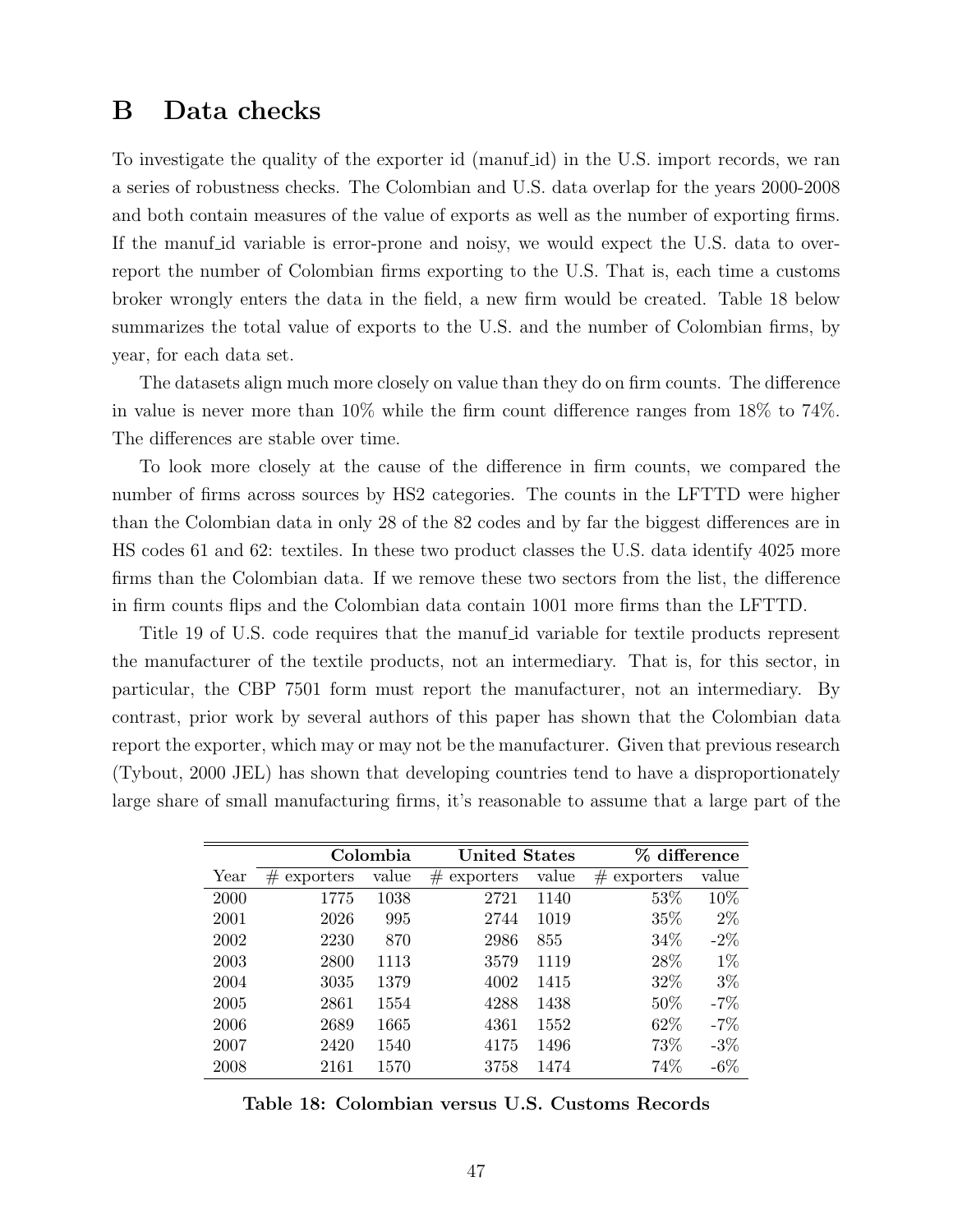reason the U.S. data report so many more firms in the textile sector is that the U.S. data count many small manufacturers while the Colombian data are, in many cases, reporting aggregators and intermediaries.

As a final check of the integrity of the manuf id variable, and the robustness of our main results, we experimented with a "fuzzy" version of the manuf id variable that did not contain any street numbers in the string (a likely source of input errors). The effect is to reduce the number of Colombian firms in the data, an approximation of fixing any extraneous noise from data entry errors. Next we re-ran Table [4](#page-8-2) with the fuzzy data and compared the results to the original version.

One of the key findings from Table [4](#page-8-2) is the high match separation rates ranging from about 40% to 66%. Using the fuzzy version did not reduce the separation rates substantially and left the patterns intact. The fuzzy separation rates ranged from 26% to 62%, a drop of 6% on average. It does not appear that our results are sensitive to a modest reduction in data entry errors.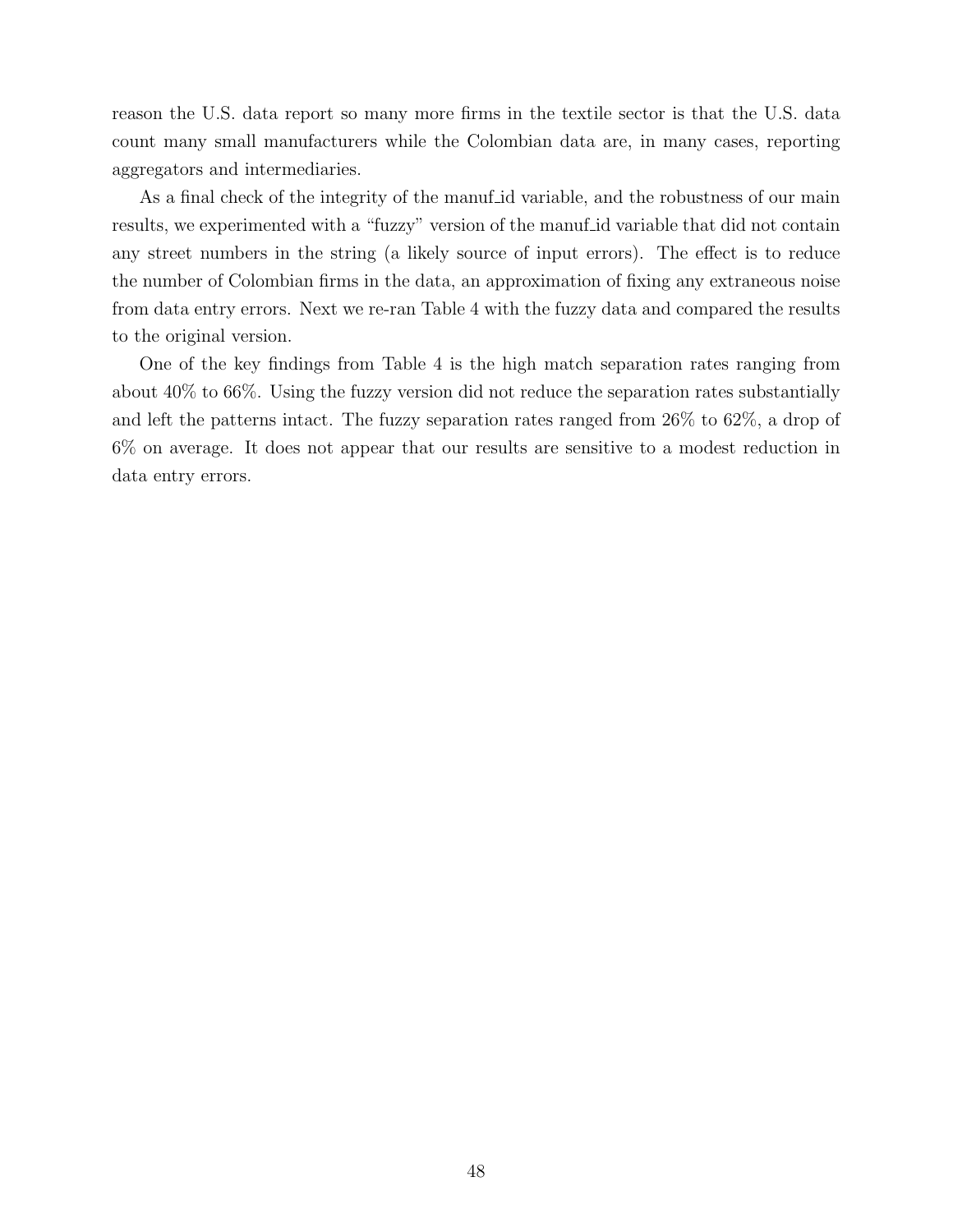## <span id="page-49-0"></span>C Identification

Following Andrews, et al. (2017), Table [19](#page-50-0) below reports estimates of  $(G'WG)^{-1}G'W$ , where  $G = -\partial [m(\Lambda)] / \partial \Lambda'$  is the Jacobian for the vector of simulated moments. It was constructed using our benchmark parameter estimates with all elements converted to elasticity form to make them unit-free.

The text discusses results associated with particular equations. Some general observations are as follows. Most parameters respond to many moments rather than one or a few. Among parameters with elasticities having absolute value greater than 0.1, most respond significantly to at least 5 moments and several  $(F^f, F^h, \gamma)$  respond to more than 15. All parameters respond to at least 2. The moments affecting the most parameters are those generated by the match sales autogression (equation *vii*), the shipping rate regression (equation *vi*), the domestic sales autoregression (equation  $viii$ ), the regression explaining the variance in success rates (equation *iv*), and the fraction of firms that export (equation *x*).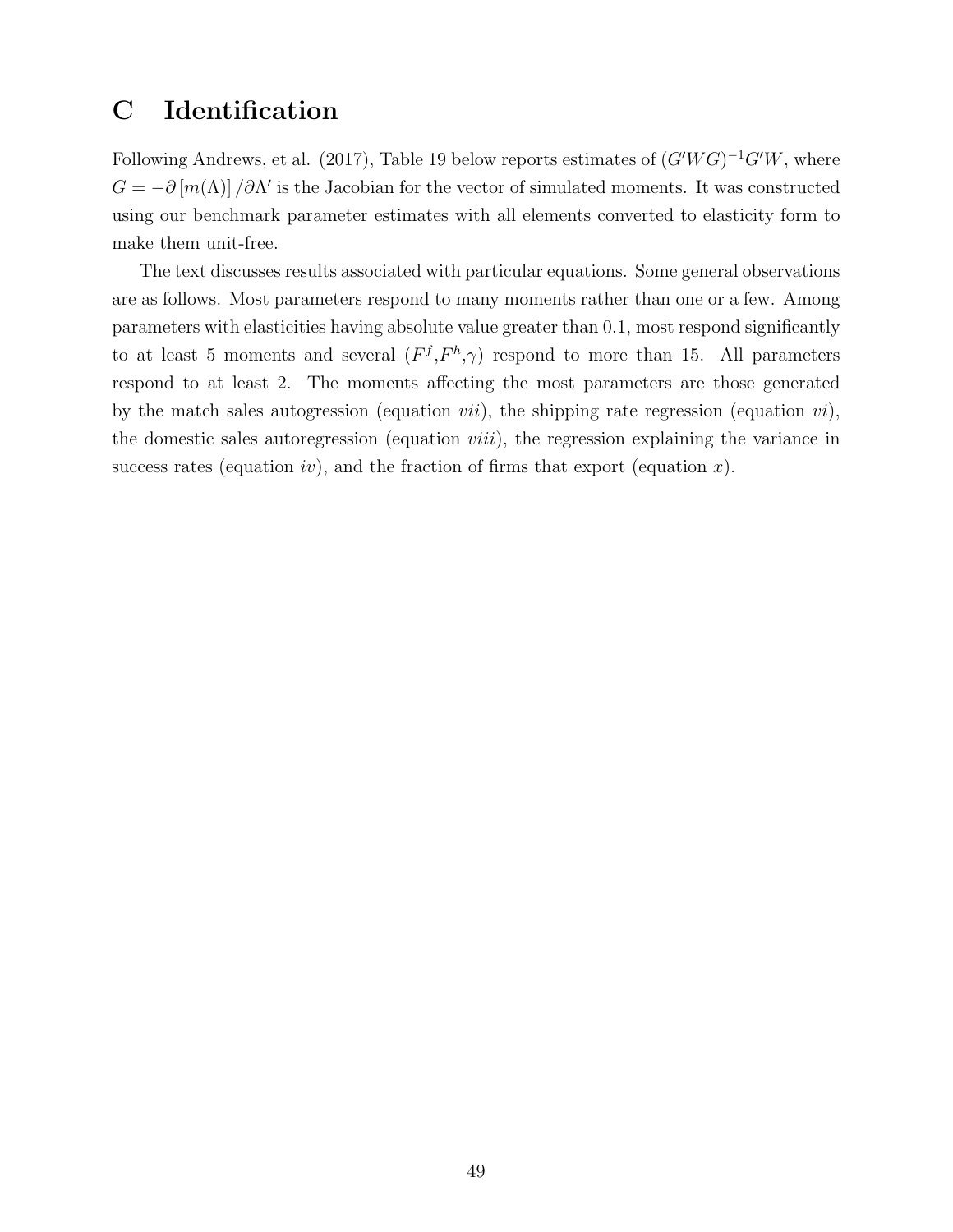<span id="page-50-0"></span>

|                                                                                   | $\ln \Pi^h$ | $F^h$    |  |  |                                                                                                                                                                                                                                                                                                                                                                                                                                  |  |                                                                                                                                                                                                                                                                                                                                             |  |
|-----------------------------------------------------------------------------------|-------------|----------|--|--|----------------------------------------------------------------------------------------------------------------------------------------------------------------------------------------------------------------------------------------------------------------------------------------------------------------------------------------------------------------------------------------------------------------------------------|--|---------------------------------------------------------------------------------------------------------------------------------------------------------------------------------------------------------------------------------------------------------------------------------------------------------------------------------------------|--|
| avg. mat death                                                                    | 0.008       | 0.064    |  |  |                                                                                                                                                                                                                                                                                                                                                                                                                                  |  |                                                                                                                                                                                                                                                                                                                                             |  |
| new to mkt                                                                        | $-0.029$    | 0.167    |  |  |                                                                                                                                                                                                                                                                                                                                                                                                                                  |  |                                                                                                                                                                                                                                                                                                                                             |  |
| current sales                                                                     | $-0.019$    | $-0.360$ |  |  |                                                                                                                                                                                                                                                                                                                                                                                                                                  |  |                                                                                                                                                                                                                                                                                                                                             |  |
| exporter age                                                                      | 0.020       | $-0.259$ |  |  |                                                                                                                                                                                                                                                                                                                                                                                                                                  |  |                                                                                                                                                                                                                                                                                                                                             |  |
| match age                                                                         | 0.005       | 0.086    |  |  |                                                                                                                                                                                                                                                                                                                                                                                                                                  |  |                                                                                                                                                                                                                                                                                                                                             |  |
| avg. match sales                                                                  | $-0.536$    | $-4.896$ |  |  |                                                                                                                                                                                                                                                                                                                                                                                                                                  |  |                                                                                                                                                                                                                                                                                                                                             |  |
| 1st yr dunnny                                                                     | $-0.353$    | $-2.996$ |  |  |                                                                                                                                                                                                                                                                                                                                                                                                                                  |  |                                                                                                                                                                                                                                                                                                                                             |  |
| match sales, t-1                                                                  | 0.107       | 1.303    |  |  |                                                                                                                                                                                                                                                                                                                                                                                                                                  |  |                                                                                                                                                                                                                                                                                                                                             |  |
| exporter age                                                                      | $-0.007$    | $-0.105$ |  |  |                                                                                                                                                                                                                                                                                                                                                                                                                                  |  |                                                                                                                                                                                                                                                                                                                                             |  |
| MSE, match AR1                                                                    | 0.065       | 0.392    |  |  |                                                                                                                                                                                                                                                                                                                                                                                                                                  |  |                                                                                                                                                                                                                                                                                                                                             |  |
| degree dist. slope                                                                | 0.010       | 0.091    |  |  |                                                                                                                                                                                                                                                                                                                                                                                                                                  |  |                                                                                                                                                                                                                                                                                                                                             |  |
| degree dist. curv.                                                                | 0.020       | 0.094    |  |  |                                                                                                                                                                                                                                                                                                                                                                                                                                  |  |                                                                                                                                                                                                                                                                                                                                             |  |
| $avg.$ In $#$ shipments                                                           | $-0.079$    | $-1.086$ |  |  |                                                                                                                                                                                                                                                                                                                                                                                                                                  |  |                                                                                                                                                                                                                                                                                                                                             |  |
| export/dom coef.                                                                  | 0.079       | 0.546    |  |  |                                                                                                                                                                                                                                                                                                                                                                                                                                  |  |                                                                                                                                                                                                                                                                                                                                             |  |
| dom. sales AR1                                                                    | $-0.705$    | 1.813    |  |  |                                                                                                                                                                                                                                                                                                                                                                                                                                  |  |                                                                                                                                                                                                                                                                                                                                             |  |
| avg. match hazard                                                                 | 0.000       | $-0.245$ |  |  |                                                                                                                                                                                                                                                                                                                                                                                                                                  |  |                                                                                                                                                                                                                                                                                                                                             |  |
| $\ln(1+a)$                                                                        | $-0.004$    | $-0.025$ |  |  |                                                                                                                                                                                                                                                                                                                                                                                                                                  |  |                                                                                                                                                                                                                                                                                                                                             |  |
| $\ln(1 + a)^2$                                                                    | 0.000       | $-0.003$ |  |  |                                                                                                                                                                                                                                                                                                                                                                                                                                  |  |                                                                                                                                                                                                                                                                                                                                             |  |
|                                                                                   | $-0.018$    | $-0.107$ |  |  |                                                                                                                                                                                                                                                                                                                                                                                                                                  |  |                                                                                                                                                                                                                                                                                                                                             |  |
|                                                                                   | $-0.039$    | $-0.216$ |  |  |                                                                                                                                                                                                                                                                                                                                                                                                                                  |  |                                                                                                                                                                                                                                                                                                                                             |  |
| $\ln(1+\frac{1}{n})$<br>$\ln(1+\frac{1}{n})^2$<br>$\ln(1+\frac{1}{n})$ $\ln(1+a)$ | $-0.013$    | $-0.069$ |  |  |                                                                                                                                                                                                                                                                                                                                                                                                                                  |  |                                                                                                                                                                                                                                                                                                                                             |  |
|                                                                                   | 0.022       | $-0.603$ |  |  |                                                                                                                                                                                                                                                                                                                                                                                                                                  |  |                                                                                                                                                                                                                                                                                                                                             |  |
| avg. $\frac{a}{n}$<br>coef., $\ln n$                                              | $-0.003$    | $-0.006$ |  |  |                                                                                                                                                                                                                                                                                                                                                                                                                                  |  |                                                                                                                                                                                                                                                                                                                                             |  |
| $var(\frac{a}{n} n)$                                                              | $-0.238$    | $-0.435$ |  |  |                                                                                                                                                                                                                                                                                                                                                                                                                                  |  |                                                                                                                                                                                                                                                                                                                                             |  |
| $\cot$ , $\ln n$                                                                  | 0.100       | 1.217    |  |  |                                                                                                                                                                                                                                                                                                                                                                                                                                  |  |                                                                                                                                                                                                                                                                                                                                             |  |
| foreign sales                                                                     | 0.157       | $-0.155$ |  |  | $\begin{array}{r} \texttt{4}^{\texttt{a}}\\ \texttt{5}^{\texttt{b}}\\ \texttt{6}^{\texttt{b}}\\ \texttt{7}^{\texttt{b}}\\ \texttt{8}^{\texttt{b}}\\ \texttt{9}^{\texttt{b}}\\ \texttt{9}^{\texttt{b}}\\ \texttt{1}^{\texttt{b}}\\ \texttt{1}^{\texttt{b}}\\ \texttt{1}^{\texttt{b}}\\ \texttt{2}^{\texttt{b}}\\ \texttt{3}^{\texttt{b}}\\ \texttt{4}^{\texttt{b}}\\ \texttt{5}^{\texttt{b}}\\ \texttt{6}^{\texttt{b}}\\ \texttt$ |  | $\begin{array}{l} \mbox{48\%} \\ \mbox{49\%} \\ \mbox{50\%} \\ \mbox{60\%} \\ \mbox{70\%} \\ \mbox{81\%} \\ \mbox{91\%} \\ \mbox{1.7\%} \\ \mbox{1.7\%} \\ \mbox{1.7\%} \\ \mbox{1.7\%} \\ \mbox{1.7\%} \\ \mbox{1.7\%} \\ \mbox{1.7\%} \\ \mbox{1.7\%} \\ \mbox{1.7\%} \\ \mbox{1.7\%} \\ \mbox{1.7\%} \\ \mbox{1.7\%} \\ \mbox{1.7\%} \\$ |  |
| $\begin{array}{c} total\; sales\\ \#exporters \end{array}$<br>$\#finns$           | 0.118       | 0.572    |  |  |                                                                                                                                                                                                                                                                                                                                                                                                                                  |  |                                                                                                                                                                                                                                                                                                                                             |  |

Table 19: Sensitivity matrix, elasticity form Table 19: Sensitivity matrix, elasticity form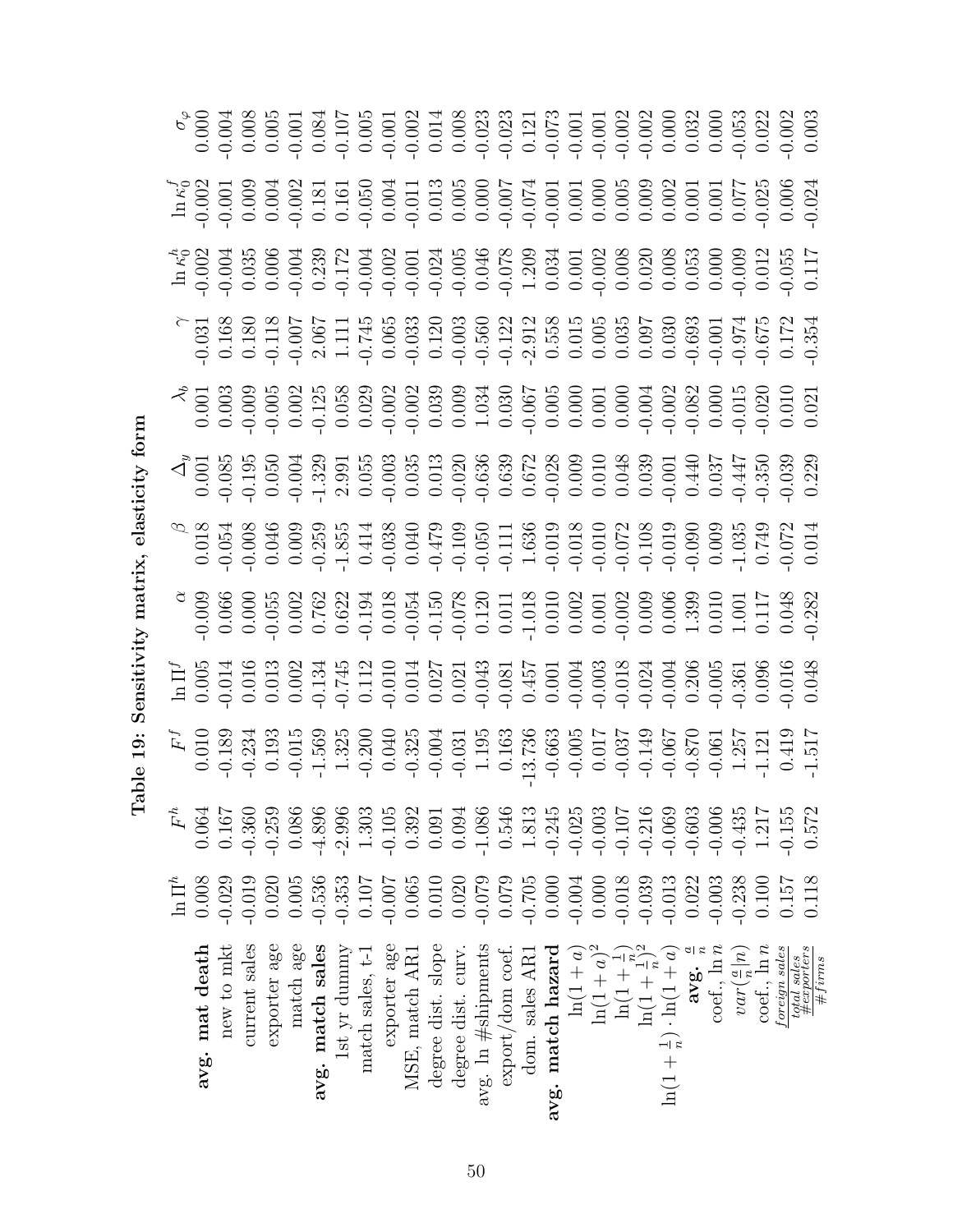## <span id="page-51-0"></span>D Model Fit

The tables in this appendix compare data-based moments (top row) with their model-based based counterparts (middle row). The bottom row reports standard errors for the data-based moments in parentheses. The last two rows repeat Tables [6,](#page-24-0) [7](#page-25-0) and [8](#page-25-1) in the test.

Table [20,](#page-52-0) column 1, shows that the model understates monthly log match hazards. The quadratic relationship between match hazards and cumulative successes in the data appears in the model-based simulations, albeit somewhat dampened. And the relation between success rates and match hazards changes curvature. Column 2 shows that the model underpredicts match death rates, though it picks up their negative relationship to match sales and age. (The first year effect seems to be entirely absorbed by this age variable.) As for success rates, the model comes reasonably close to the data. It misses the positive association between this variable and number of matches, but does replicate the reduction in success rate dispersion as the cumulative number of matches grows.

Turning to Table [21,](#page-53-0) we see that model gets the nearly-Pareto distribution of client counts across firms, as the coefficient on  $\ln(\ell)^2$  is negative but close to zero, just as in the data. However, the slope of regression  $v$  is less negative in the simulated data than in the actual data, implying that the model predicts relatively more exporters have high-client counts. As for equation  $(v_i)$ , the estimated model generates more shipments per month among active matches than we find in the data.

Finally, Table [22](#page-54-0) shows that the model does a good job of explaining match-level sales dynamics (equation vii), including the dependence of sales on exporters' market tenure. It also gets the persistence in home market sales almost exactly right (equation viii). It's less successful at explaining the weak correlation between domestic and foreign sales, perhaps because the dependent variable is exports destined for the U.S. alone, and not exports to other destinations, which are not in our model.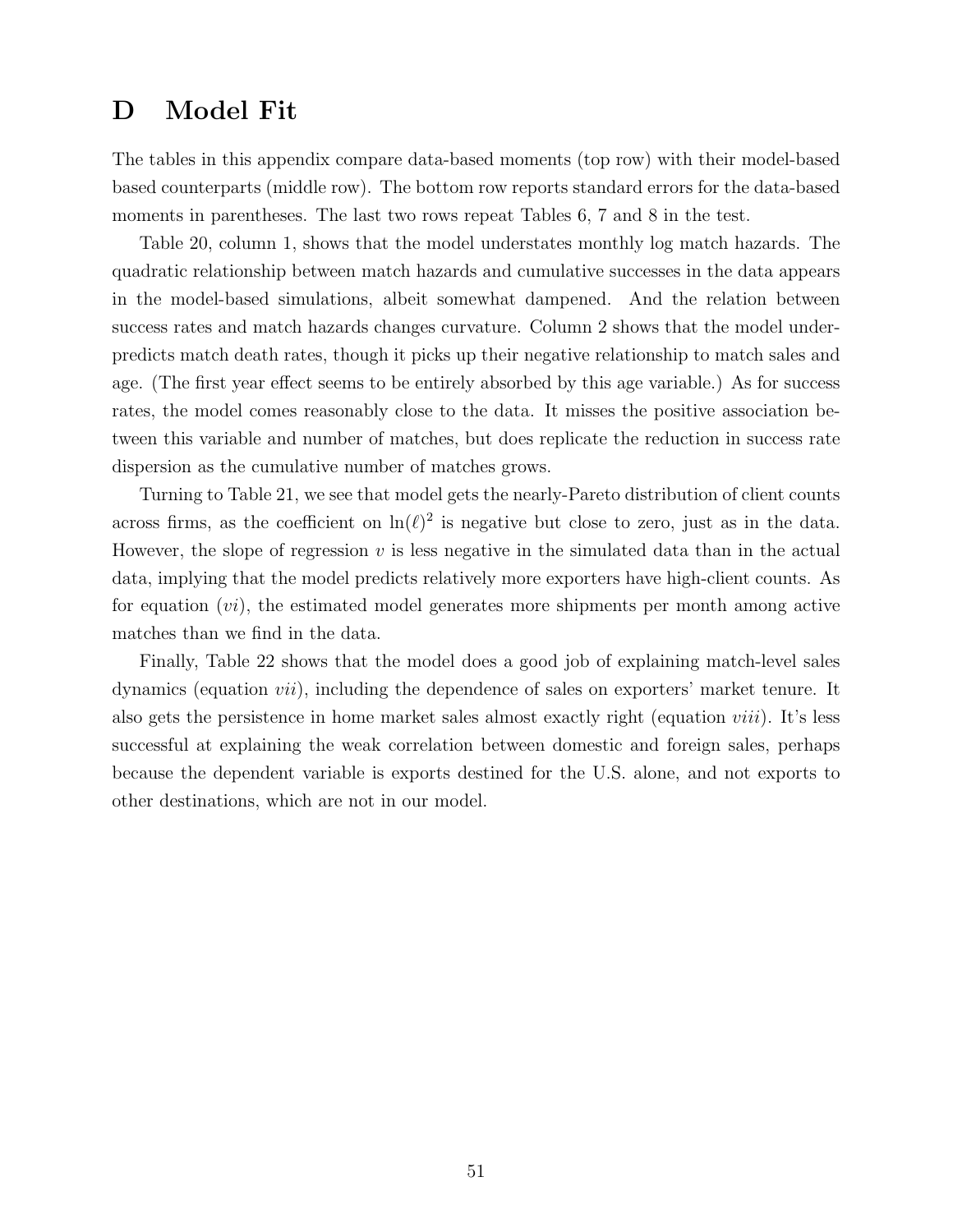|                                                        | $\overline{(i)}$ | $\overline{(ii)}$       | (iii)                | (iv)                                 |
|--------------------------------------------------------|------------------|-------------------------|----------------------|--------------------------------------|
|                                                        | $ln(s_{ij})$     | $D_{ijt}^{exit\ match}$ | $a_{ij}$<br>$n_{ij}$ | $u^2_{\frac{a_{ij}/n_{ij}}{\Omega}}$ |
|                                                        | $-0.719$         | 0.395                   | 0.413                | 0.091                                |
| mean, dep. variable                                    | 1.527            | 0.267                   | 0.470                | 0.066                                |
|                                                        | $(0.621 E-2)$    | $(0.319 E-2)$           | $(0.153 E-2)$        | $(0.265 E-3)$                        |
|                                                        |                  |                         | 0.093                | $-0.060$                             |
| $\ln(1+a_{ij})$                                        |                  |                         | $-0.009$             | $-0.033$                             |
|                                                        |                  |                         | (0.003)              | (0.000)                              |
|                                                        | $-0.818$         |                         |                      |                                      |
| $\ln(1+a_{ij})$                                        | $-0.371$         |                         |                      |                                      |
|                                                        | (0.113)          |                         |                      |                                      |
|                                                        | 0.312            |                         |                      |                                      |
| $[\ln(1 + a_{ij})]^2$                                  | $\,0.024\,$      |                         |                      |                                      |
|                                                        | (0.017)          |                         |                      |                                      |
|                                                        | $-1.132$         |                         |                      |                                      |
| $\ln(1+\frac{a_{ij}}{n_{ii}})$                         | 3.774            |                         |                      |                                      |
|                                                        | (0.296)          |                         |                      |                                      |
|                                                        | 2.451            |                         |                      |                                      |
| $\left[\ln(1+\frac{a_{ij}}{n_{ij}})\right]^2$          | $-5.555$         |                         |                      |                                      |
|                                                        | (0.396)          |                         |                      |                                      |
|                                                        | $-0.708$         |                         |                      |                                      |
| $\ln(1 + a_{ij}) \cdot \ln(1 + \frac{a_{ij}}{n_{ij}})$ | $\,0.564\,$      |                         |                      |                                      |
|                                                        | (0.134)          |                         |                      |                                      |
|                                                        |                  | 0.034                   |                      |                                      |
| $D_{ijt}^{new\;to\;mkt}$                               |                  | $-0.133$                |                      |                                      |
|                                                        |                  | (0.012)                 |                      |                                      |
|                                                        |                  | $-0.032$                |                      |                                      |
| $\ln X_{ijt}^f$                                        |                  | $-0.033$                |                      |                                      |
|                                                        |                  | (0.002)                 |                      |                                      |
|                                                        |                  | $-0.054$                |                      |                                      |
| $\ln A_{ijt}$                                          |                  | $-0.077$                |                      |                                      |
|                                                        |                  | (0.009)                 |                      |                                      |
|                                                        |                  | $-0.028$                |                      |                                      |
| $\ln \Delta_{jt}$                                      |                  | 0.020                   |                      |                                      |
|                                                        |                  | (0.007)                 |                      |                                      |

<span id="page-52-0"></span>Table 20: Match hazards, success rates, and endurance: Model vs. Data

**Notes:** Unit of observation, columns *i*, *iii* and *iv*: seller *j*'s  $i^{th}$  match. Unit of observation, column ii: seller j's i<sup>th</sup> match in its  $t^{th}$  year.  $s_{ij}$  = inverse of time interval between commencement of match i and commencement of the next one for exporter  $j$   $D_{ijt}^{extmatch} = 1$  if exporter  $j's$  i<sup>th</sup> match dies in year t.  $a_{ij}$  = cumulative number of successes for exporter j at time of match i.  $D_{ijt}^{newtomkt} = 1$  if exporter j's i<sup>th</sup> match is in its first year. ln  $A_{ijt} = \log$  age of exporter j's i<sup>th</sup> match. ln  $\Delta_{jt} = \log$ age of exporter j in year t.  $X_{ijt}^f$  = foreign sales volume generated by exporter j's i<sup>th</sup> match.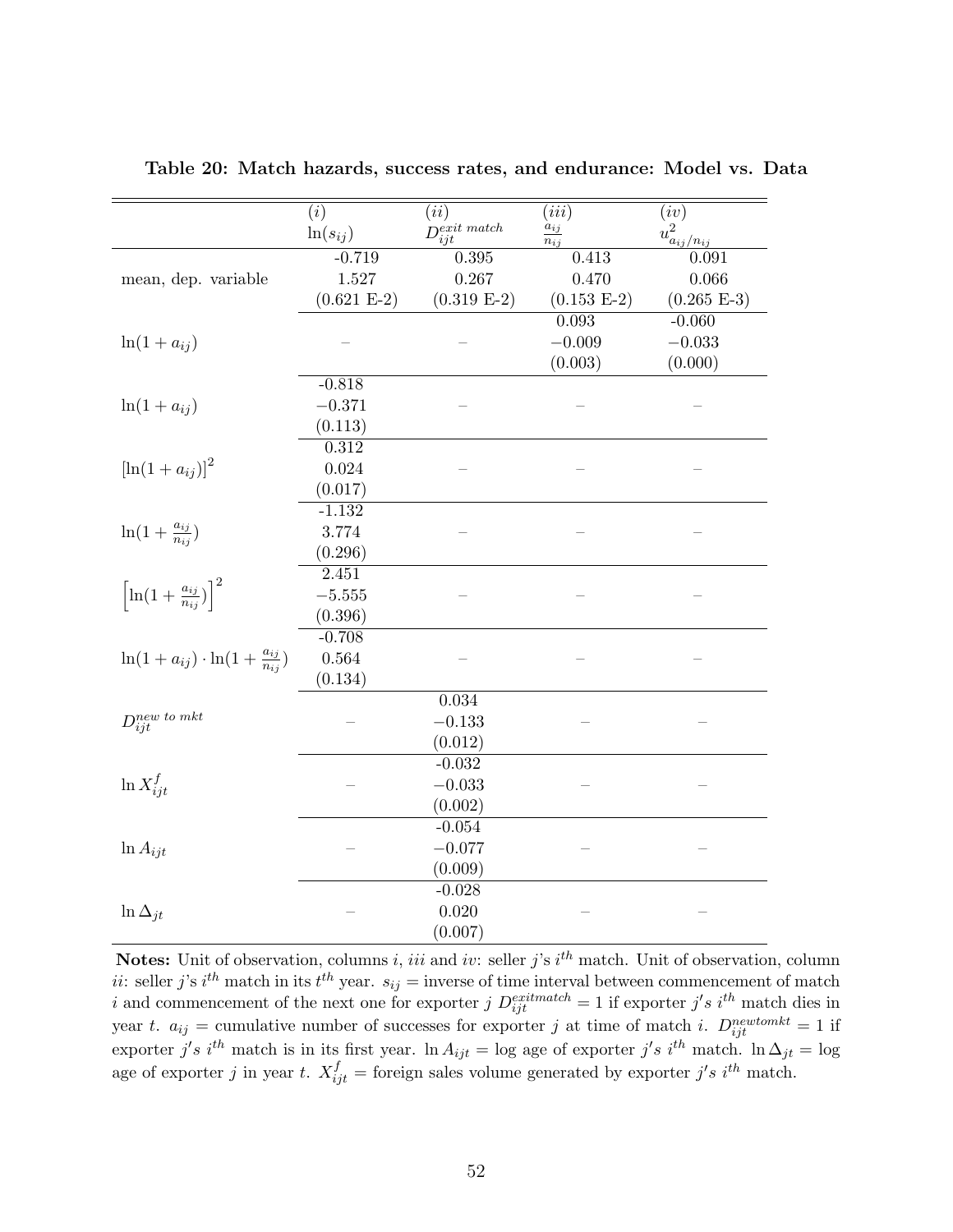|                     | (v)                 | (vi)             |
|---------------------|---------------------|------------------|
|                     | $\ln(1-\Phi(\ell))$ | $\ln(\lambda_b)$ |
|                     |                     | 0.971            |
| mean, dep. variable |                     | 1.489            |
|                     |                     |                  |
|                     | $-1.881$            |                  |
| $\ln(\ell)$         | $-1.199$            |                  |
|                     | (0.112)             |                  |
|                     | $-0.056$            |                  |
| $(\ln \ell)^2$      | $-0.115$            |                  |
|                     | (0.021)             |                  |
| sample restrictions | $\ell > 0$          | $\lambda_b > 0$  |
| observations        | 43                  | 87,000           |

<span id="page-53-0"></span>Table 21: Client distribution and shipment frequency, model vs. data

Notes:  $\ell$ : number of active clients;  $\Phi()$  = cumulative distribution of exporters in terms of  $\ell$ ;  $s_{ijt}$  = number of shipments per year to client  $i$  by exporter  $j$  in year  $t$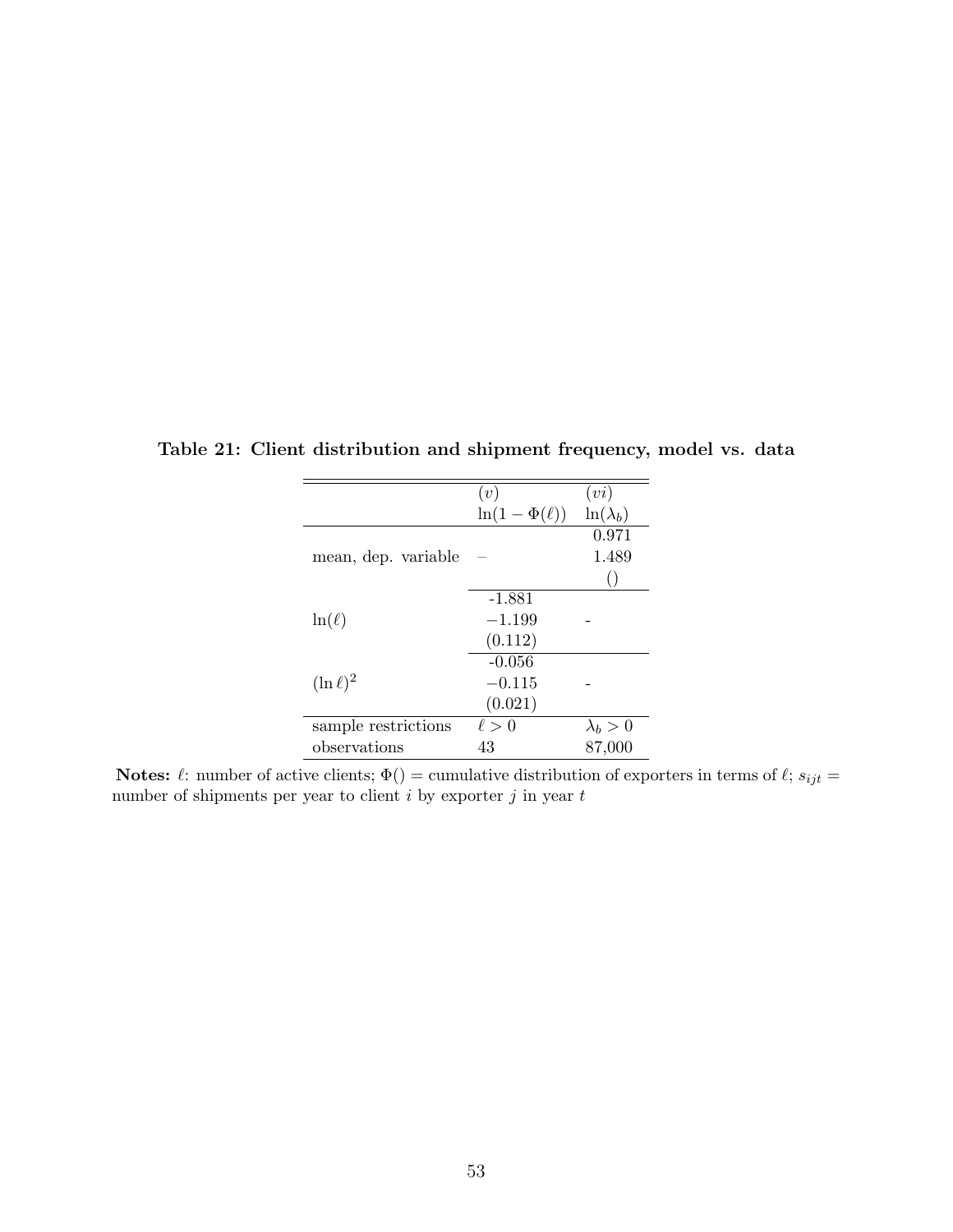<span id="page-54-0"></span>

|                     | (vii)                                                            | (viii)                                                           | (ix)           | (x)        | (xi)                                         |
|---------------------|------------------------------------------------------------------|------------------------------------------------------------------|----------------|------------|----------------------------------------------|
|                     | $\ln X_{ijt}^f$                                                  | $\ln X_{it}^h$                                                   | $\ln X_{it}^f$ | $D_{jt}^f$ | $X_{jt}^f$<br>$\overline{X_{it}^h+X_{it}^f}$ |
| mean, dep. variable | 10.665                                                           |                                                                  |                | 0.102      | 0.127                                        |
|                     | 10.957                                                           |                                                                  |                | 0.141      | 0.062                                        |
|                     | (0.002)                                                          |                                                                  |                | (0.003)    | (0.002)                                      |
|                     | 0.328                                                            |                                                                  |                |            |                                              |
| $R_{ijt-1}$         | 0.607                                                            |                                                                  |                |            |                                              |
|                     | (0.018)                                                          |                                                                  |                |            |                                              |
|                     | 0.826                                                            |                                                                  |                |            |                                              |
| $\ln X^f_{ijt-1}$   | 0.848                                                            |                                                                  |                |            |                                              |
|                     | (0.004)                                                          |                                                                  |                |            |                                              |
| $\ln X_{it-1}^h$    |                                                                  | 0.976                                                            |                |            |                                              |
|                     |                                                                  | 0.964                                                            |                |            |                                              |
|                     |                                                                  | (0.001)                                                          |                |            |                                              |
|                     |                                                                  |                                                                  | 0.323          |            |                                              |
| $\ln X_{it}^h$      |                                                                  |                                                                  | 0.811          |            |                                              |
|                     |                                                                  |                                                                  | (0.012)        |            |                                              |
| $\ln \Delta_{jt}$   | 0.063                                                            |                                                                  |                |            |                                              |
|                     | 0.060                                                            |                                                                  |                |            |                                              |
|                     | (0.014)                                                          |                                                                  |                |            |                                              |
| sample restrictions |                                                                  |                                                                  |                |            |                                              |
|                     | $\begin{array}{c}\nX_{ijt}^f > 0\\ X_{ijt-1}^f > 0\n\end{array}$ | $X_{jt}^h > 0$ $X_{jt}^f > 0$<br>$X_{jt-1}^h > 0$ $X_{jt}^h > 0$ |                |            | $X_{it}^h > 0$ $X_{it}^f, X_{it}^h > 0$      |
| observatiaons       | 25,400                                                           | 99,300                                                           | 11,600         | 119,800    | 12,500                                       |
|                     |                                                                  |                                                                  |                |            |                                              |

Table 22: Home and foreign sales regressions

Notes:  $R_{ijt} = 1$  if exporter j's i<sup>th</sup> match is in its first year. ln  $\Delta jt = \log$  age of exporter j.  $X_{ijt}^f$  = foreign sales volume generated by exporter j's i<sup>th</sup> match.  $X_{jt}^f$  = total foreign sales volume generated by firm j.  $X_{jt}^h$  = total home sales volume generated by firm j.  $D_{jt}^f = 1$  if firm j is an exporter.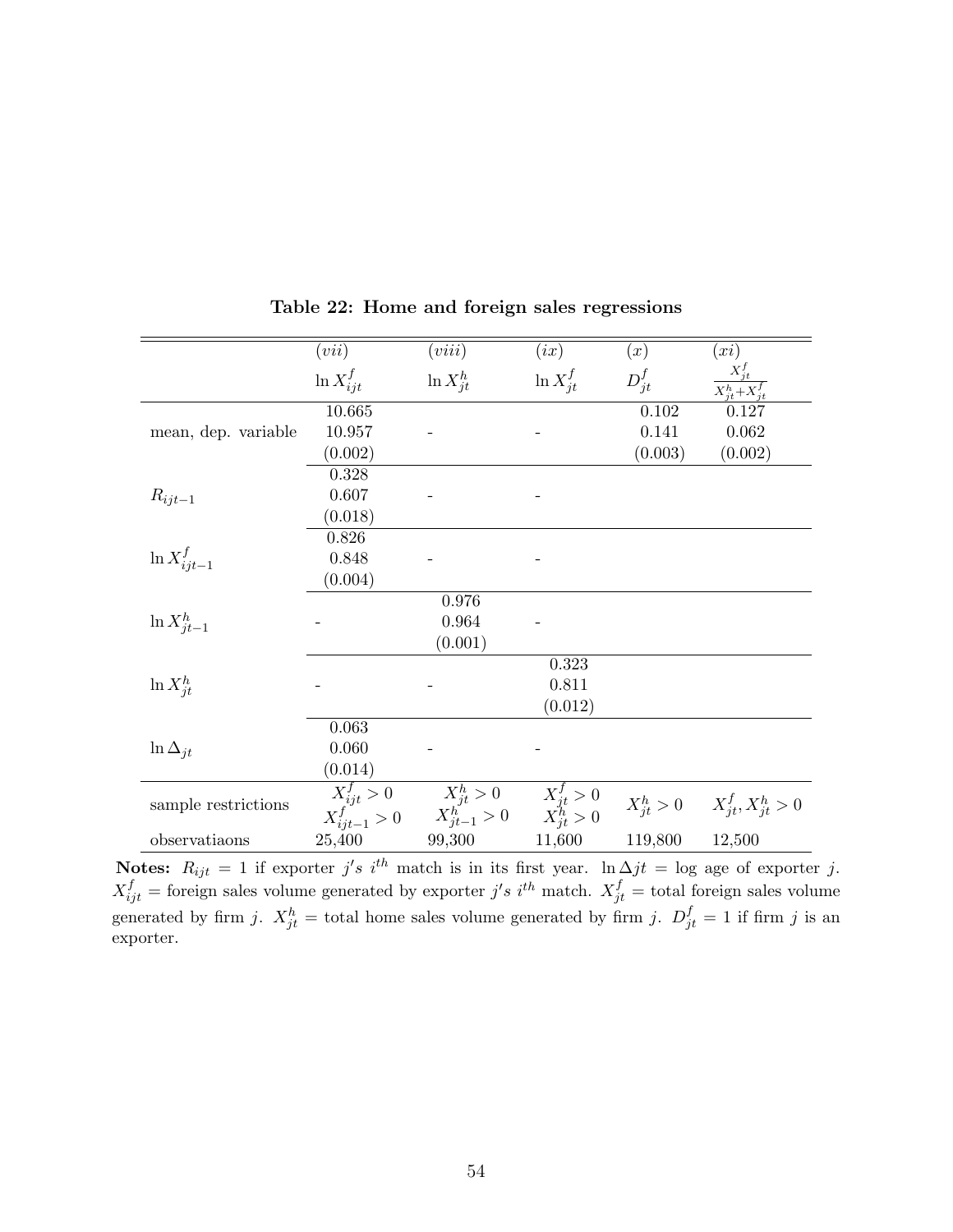## <span id="page-55-0"></span>E Learning, networks, and aggregate export dynamics

The relative contributions of the different types of matches depend on the learning and visibility effects in our model. To demonstrate how, we contrast the post-devaluation evolution of aggregates implied by our benchmark model (column 1 of Table [9\)](#page-26-0) with the pattern implied by the known- $\theta^f$  variant (column 3 of Table [9\)](#page-26-0). And we contrast the dynamic implications of the known- $\theta^f$  version of the model with those of a model in which  $\theta^f$ 's are known and all firms have maximum visibility, regardless of their exporting history.[39](#page-0-0)

Figure [7](#page-56-0) summarizes our findings. Panels a and b describe the market share of incumbent matches (yellow region), new matches with incumbent exporters (red region), and new matches with new exporters (blue region) after an exchange regime shock. Panel c describes the number of incumbent exporters who were active before time 0 (red region), and those who enter after time 0 (blue region). We have superimposed lines that show how the shaded areas would have shifted if firms had known their true  $\theta^f$ 's with certainty (dashed red lines), and if they not only knew their  $\theta^f$ 's, but also had maximum visibility (dashed green lines).

Several messages emerge. First, when firms know their true  $\theta^f$  from the start, the share of new matches that goes to new exporters is substantially higher. Why? firms with high  $\theta$ <sup>f</sup>'s dominate entering cohorts, and these firms search more intensely. Firms that were incumbent in period 0 also tend to have high  $\theta^f$ 's and invest heavily in search, but since many of these firms were already well established, revealing their  $\theta^f$  draws to them doesn't change their behavior as much.

Second, when firms start out knowing their  $\theta^f$  draws, giving everyone maximum visibility tends to increase share of new matches with new exporters. The simple reason is that in the benchmark model new exporters have less visibility than incumbents. This experiment eliminates their disadvantage. Visibility effects aren't as important as learning effects.

Finally, regardless of whether all firms have maximum visibility or full knowledge of their  $\theta^f$  draws, the matches of entering cohorts displace incumbent matches at almost exactly the same pace. That is, the border between the orange and yellow regions nearly coincides with the dashed red and green lines in all panels. This sameness reflects the fact that incumbent matches are unaffected by either beliefs about  $\theta^f$  or search costs.

In Table [23,](#page-56-1) we compare the short-, medium-, and long-run trade elasticities across models. The first three columns present results for the benchmark model identical to those

$$
c^{m}(s^{m},40) = \kappa_0^{m} \frac{[(1+s^{m})]^{\kappa_1} - 1}{\kappa_1 [1 + \ln(1+40)]^{\gamma}}.
$$
\n(11)

 $39$ In our simulations of the benchmark model, the maximum number of successful matches is approximately  $a = 40$  successful matches. So to characterize full visibility, we replace equation [\(10\)](#page-17-0) with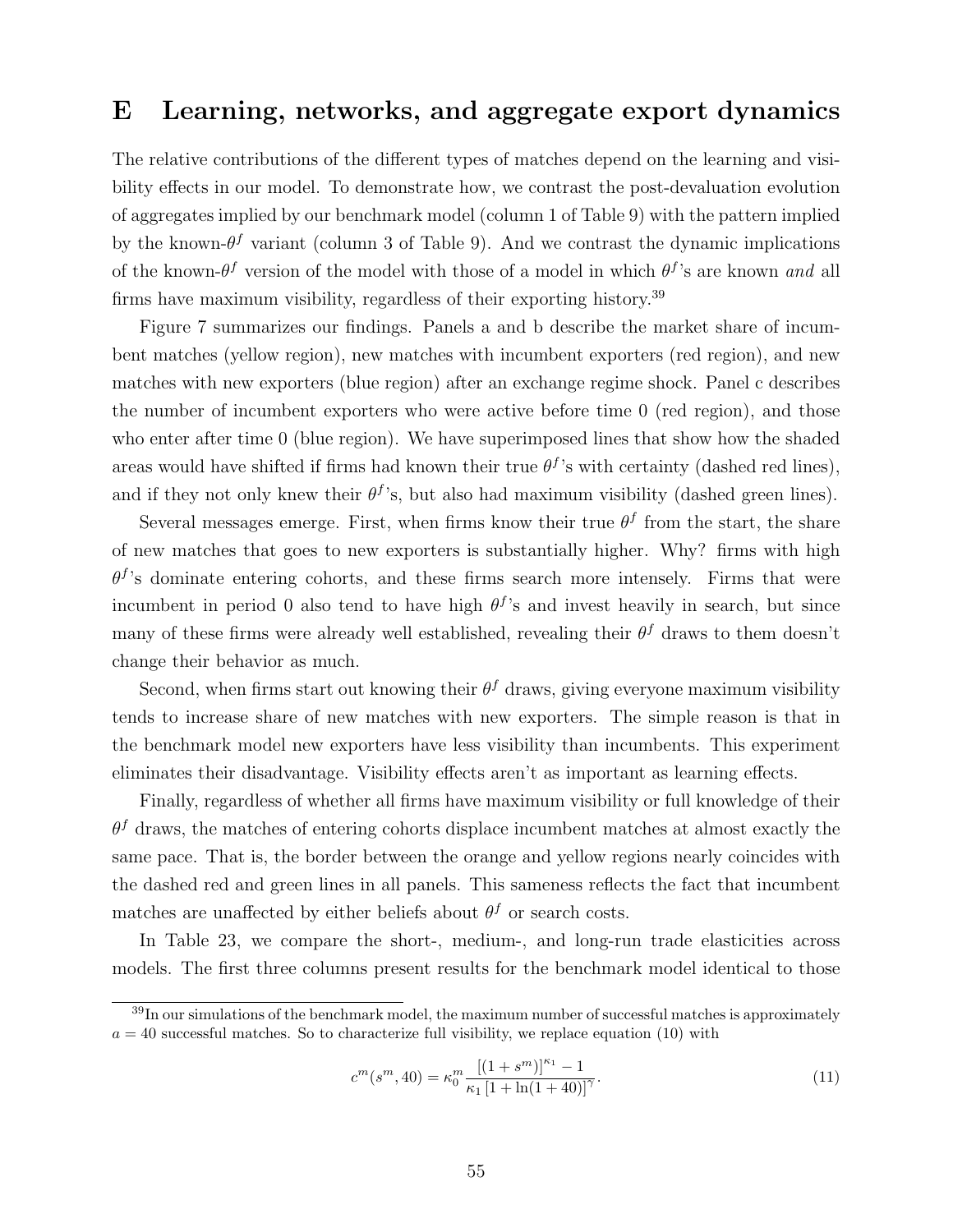

#### <span id="page-56-0"></span>Figure 7: Responses to a permanent shock: baseline vs. other specifications

Notes: Figures depict aggregate responses to a permanent 20 percent real devaluation at time 0. Shaded areas in panels a and b reflect contributions of matches that existed at time 0 (yellow), matches formed after time 0 by exporters that were active at time 0 (red), and matches formed after time 0 by exporters that entered the foreign market after time 0 (blue). Thin dashed lines show patterns that would have obtained if learning effects (red) or both learning and network effects (green) had been absent. All series are averages across 2000 simulations of the exchange rate process.

<span id="page-56-1"></span>

| Favorable        | <b>Baseline</b> |         |          | Known $\theta^f$ |          | Known $\theta^f$ & Full visibility |        |          |          |
|------------------|-----------------|---------|----------|------------------|----------|------------------------------------|--------|----------|----------|
| Time since shock | 1 year          | 5 years | 25 years | vear             | 5 years  | 25 years                           | 1 year | 5 years  | 25 years |
| <b>Sales</b>     | .20             | .69     | 1.88     | 1.18             | $1.66\,$ | $1.65\,$                           | 1.22   | $1.63\,$ | $1.67\,$ |
|                  | (0.05)          | (0.05)  | (0.05)   | (0.04)           | (0.04)   | (0.04)                             | (0.03) | (0.03)   | (0.03)   |
| Matches          | 0.26            | 0.80    | 0.94     | 0.27             | 0.76     | 0.85                               | 0.29   | 0.72     | 0.76     |
|                  | (0.03)          | (0.03)  | (0.03)   | (0.02)           | (0.02)   | (0.02)                             | (0.02) | (0.02)   | (0.02)   |
| Exporters        | 0.14            | 0.50    | 0.60     | 0.19             | 0.51     | 0.61                               | 0.16   | 0.49     | 0.55     |
|                  | (0.02)          | (0.02)  | (0.02)   | (0.02)           | (0.02)   | (0.02)                             | (0.02) | (0.02)   | (0.02)   |

Table 23: Simulated Trade Elasticities: Comparing across models

Notes: All elasticities are based on 2000 simulations of favorable and unfavorable 20 percent changes in the mean real exchange rate. Standard errors based on cross-simulation standard deviations are in parentheses.